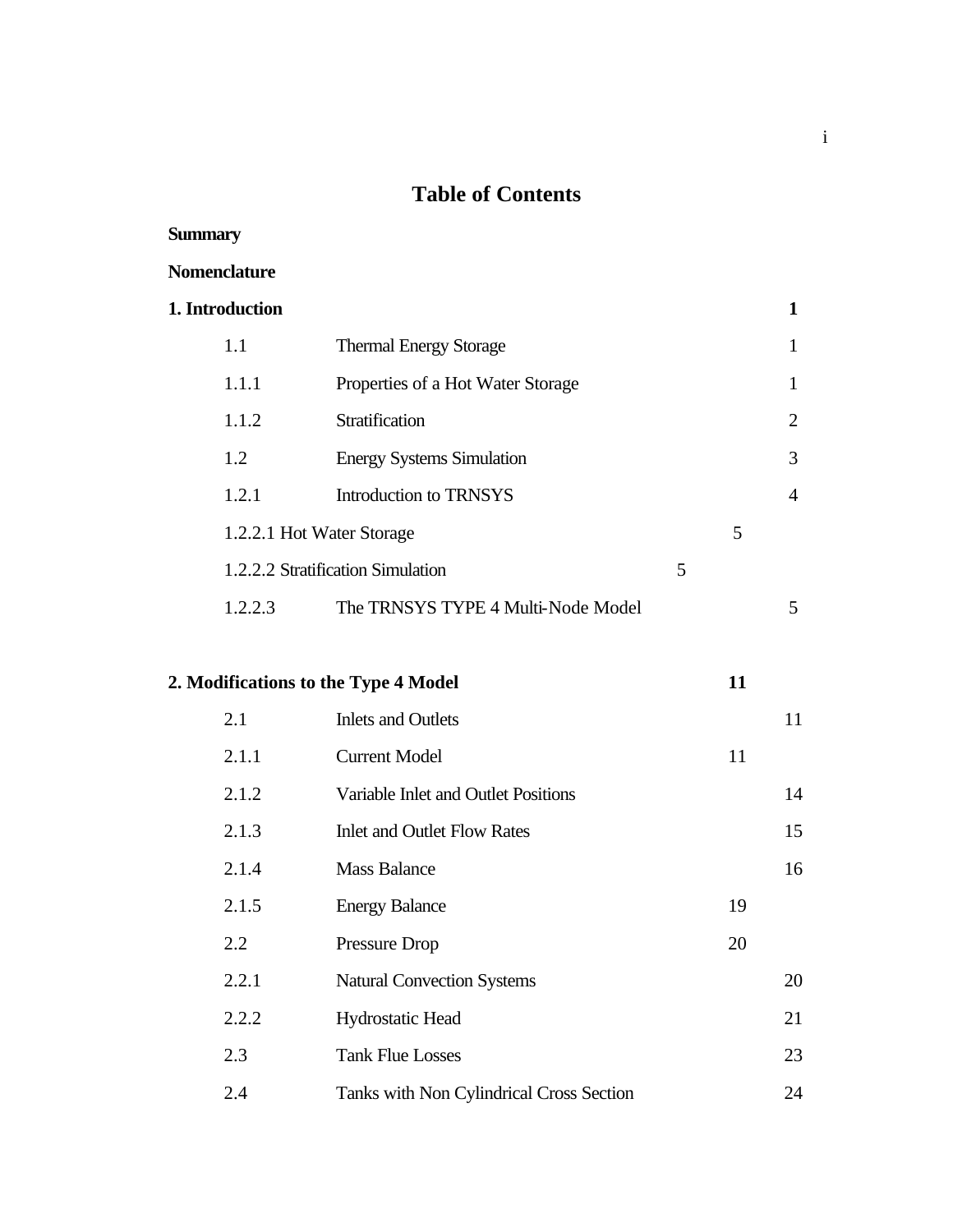| 25<br>3. System Simulations with the Modified Model |                                            |    |    |
|-----------------------------------------------------|--------------------------------------------|----|----|
| 3.1                                                 | <b>Unequal Inlet and Outlet Flows</b>      | 26 |    |
| 3.1.1                                               | Tank without a Cold Inlet Flow             |    | 26 |
| 3.1.2                                               | <b>Two Tank System</b>                     |    | 29 |
| 3.2                                                 | <b>Multiple Outlet Positions</b>           |    | 33 |
| 3.3                                                 | <b>Effective Convection and Conduction</b> | 35 |    |
| 3.4                                                 | <b>Tank Flue Losses</b>                    |    | 38 |

| 4. Proposed Future Research |       |                                                      |    |
|-----------------------------|-------|------------------------------------------------------|----|
|                             | 4.1   | Parameters, Inputs, and Outputs                      | 43 |
|                             | 4.1.1 | Introduction to the Plug Flow Model                  | 44 |
|                             | 4.1.2 | Parameters in the Multi-Node and the Plug Flow Model | 45 |
|                             | 4.2   | Tank Model with Indirect Charging and Discharging    | 47 |
|                             |       |                                                      |    |

# **References 49**

# **Appendix**

| A | TRNSYS Component Configuration of the New TYPE 4 | 50  |
|---|--------------------------------------------------|-----|
| B | <b>TRNSYS</b> - Decks                            | 55. |
| C | TRNSYS FORTRAN Source Code of the New TYPE 4     | 60. |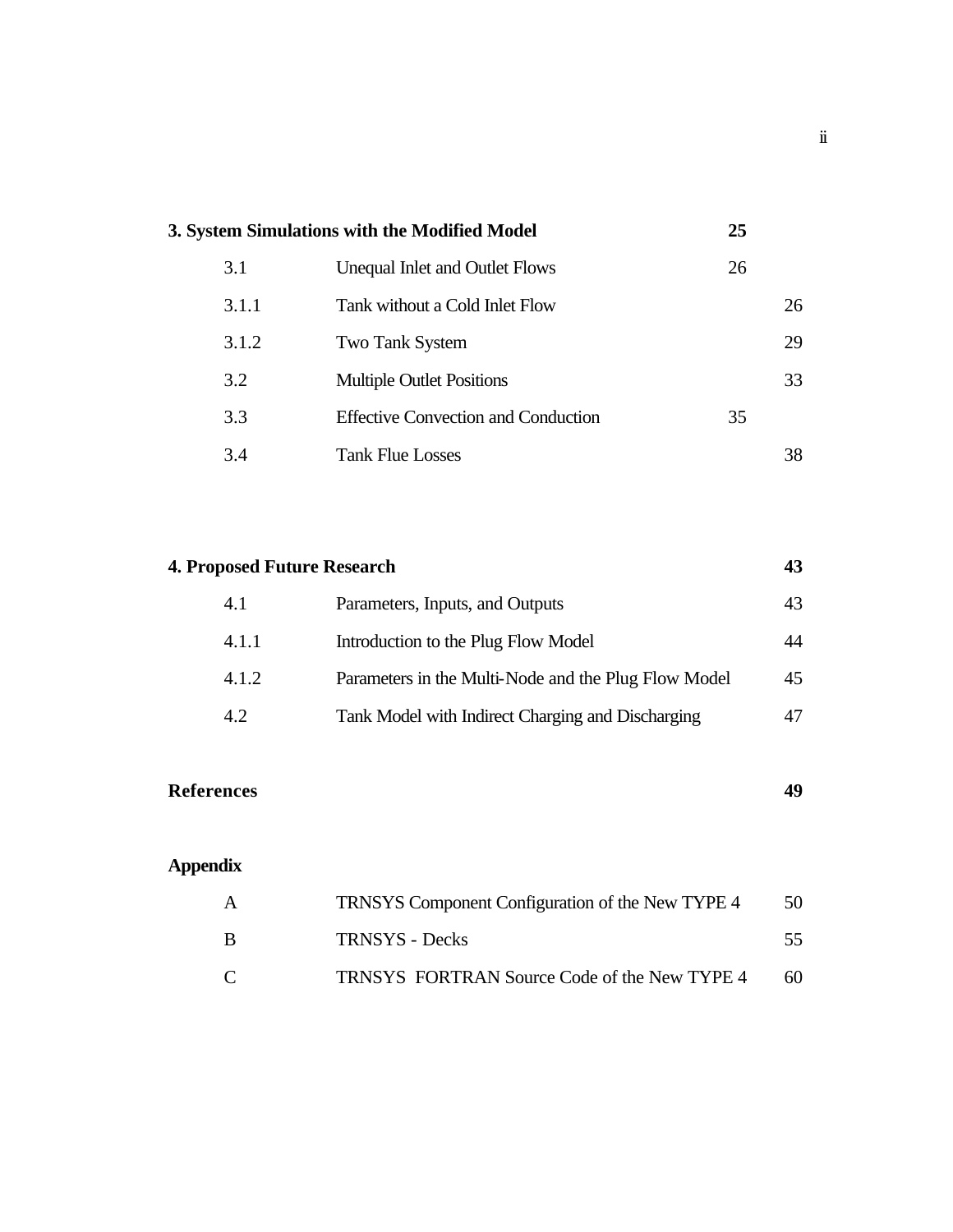## **Summary**

Solar energy is a time-dependent energy resource. The demands for energy are also time dependent but in a different fashion than the solar energy supply. Consequently, energy has to be stored if solar energy is to meet substantial portions of these energy needs. One of the most economically feasible methods of solar storage is a fluid storage tank.

Before choosing the proper size and performance of a thermal fluid storage, it is important to make calculations with the whole system. The TRNSYS software package has been used extensively for thermal system analysis. It has a modular structure and consists of individual subroutines which represent real physical devices or utility components. The components can be connected together to form complex systems.

One of these components is the TYPE 4 multi-node model. The tank is modeled as N fully mixed volume segments. The degree of temperature stratification, which increases the effectiveness of a storage tank, is determined by the choice of N. Higher values of N result in more stratification.

Although the current TYPE 4 tank model has been proven to be an accurate component, it has some limitations. Outlet flows are fixed at the tank top (load flow) or tank bottom (collector flow). The tank has always two inlets and two outlets. Inlet flow rate from one source are automatically the outlet flow rate to the same source. The output of the losses to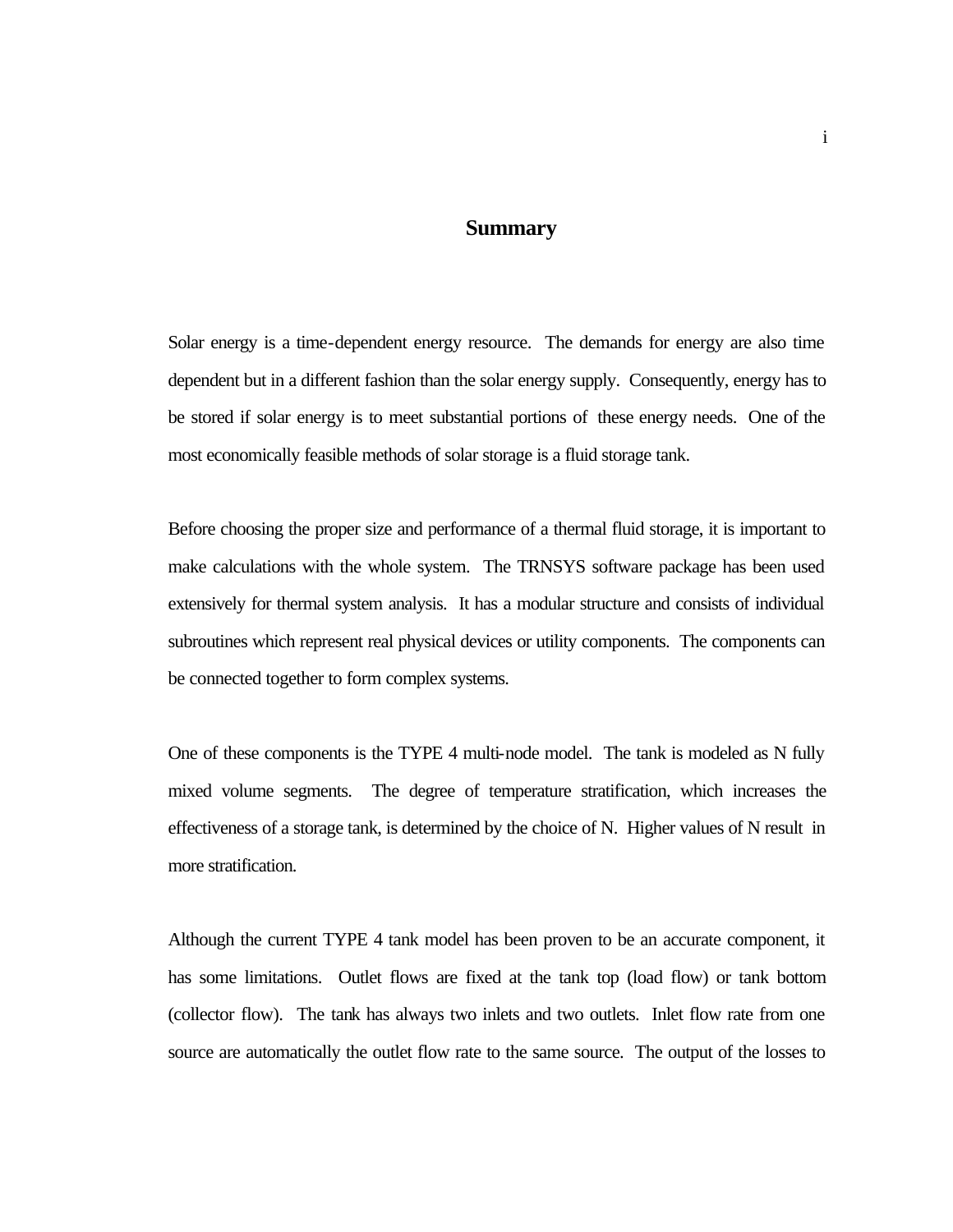the exhaust of a gas auxiliary heater are added to the losses to the environment. Only tanks of circular cross section can be used.

The goal of this project is to modify the current TYPE 4 model. The new TYPE 4 includes several new features which make the tank more versatile. Inlet and outlet positions can be located anywhere in the tank. Inlet flow rates from one source do not have to be automatically equal the outlet flow rate. Also the tank need not have two inlets and two outlets; it can have less than four flows, and still satisfy a mass balance for the whole tank. The losses to the exhaust flue of an optional gas auxiliary heater are output separately from the losses to the environment. The cross section of the tank can be circular or rectangular. The new model calculates the difference in static pressure between the top of the tank and each inlet and outlet position. This option is needed to simulate a thermosiphon system. Further, the conduction between the tank segments (nodes) is considered. Since tanks may destratify more rapidly due to natural convection a user specified parameter has been added to the conduction coefficient.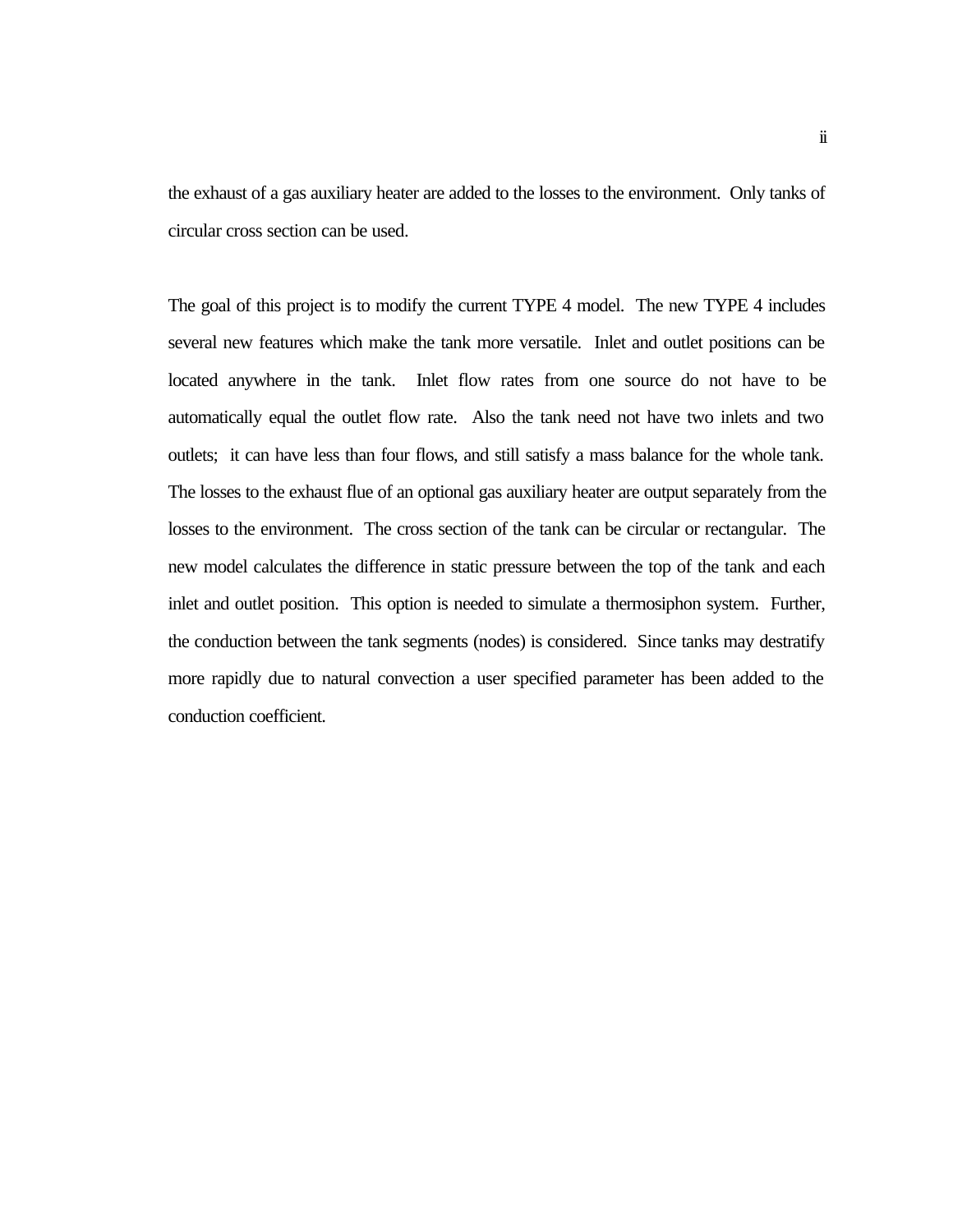# **Nomenclature**

# **Roman Symbols**

| $\rm{a}$        | $[kJ/(^{\circ}C \ hr.)]$ | coefficient in the discrete equations                |
|-----------------|--------------------------|------------------------------------------------------|
| A               | $\lceil m^2 \rceil$      | cross-section area of the tank                       |
| $A_i$           | [m <sup>2</sup> ]        | inside surface area of the auxiliary heater exhaust  |
| $A_0$           | [m <sup>2</sup> ]        | outside surface area of the auxiliary heater exhaust |
| $A_{m}$         | $\lceil m^2 \rceil$      | middle surface area of the auxiliary heater exhaust  |
| $\mathbf b$     | $[kJ/(^{\circ}C \ hr.)]$ | coefficient in the discrete equations                |
| $C_{fl}$        | [kJ/(kg °C)]             | specific heat capacity of the tank fluid             |
| d <sub>1</sub>  | [m]                      | inside diameter of the auxiliary heater exhaust      |
| $d_2$           | [m]                      | outside diameter of the auxiliary heater exhaust     |
| $F_R$           | $\left[ -\right]$        | collector heat removal factor                        |
| $FL_1$          | [kg/hr.]                 | extern flow rate into the ith node                   |
| FL <sub>2</sub> | [kg/hr.]                 | flow rate out of the tank from the ith node          |
| FL <sub>3</sub> | [kg/hr.]                 | extern net flow out of or into the ith node          |
| $FL_4$          | [kg/hr.]                 | flow from the node above                             |
| FL <sub>5</sub> | [kg/hr.]                 | flow to the node above                               |
| $FL_{6}$        | [kg/hr.]                 | flow to the node upon                                |
| FL <sub>7</sub> | [kg/hr.]                 | flow to the node below                               |
| $FL_{8}$        | [kg/hr.]                 | intern netflow to the node below                     |
| $FL_{4S}$       | [kg/hr.]                 | mass flow storage variable                           |
| $FL_{6S}$       | [kg/hr.]                 | mass flow storage variable                           |
|                 |                          |                                                      |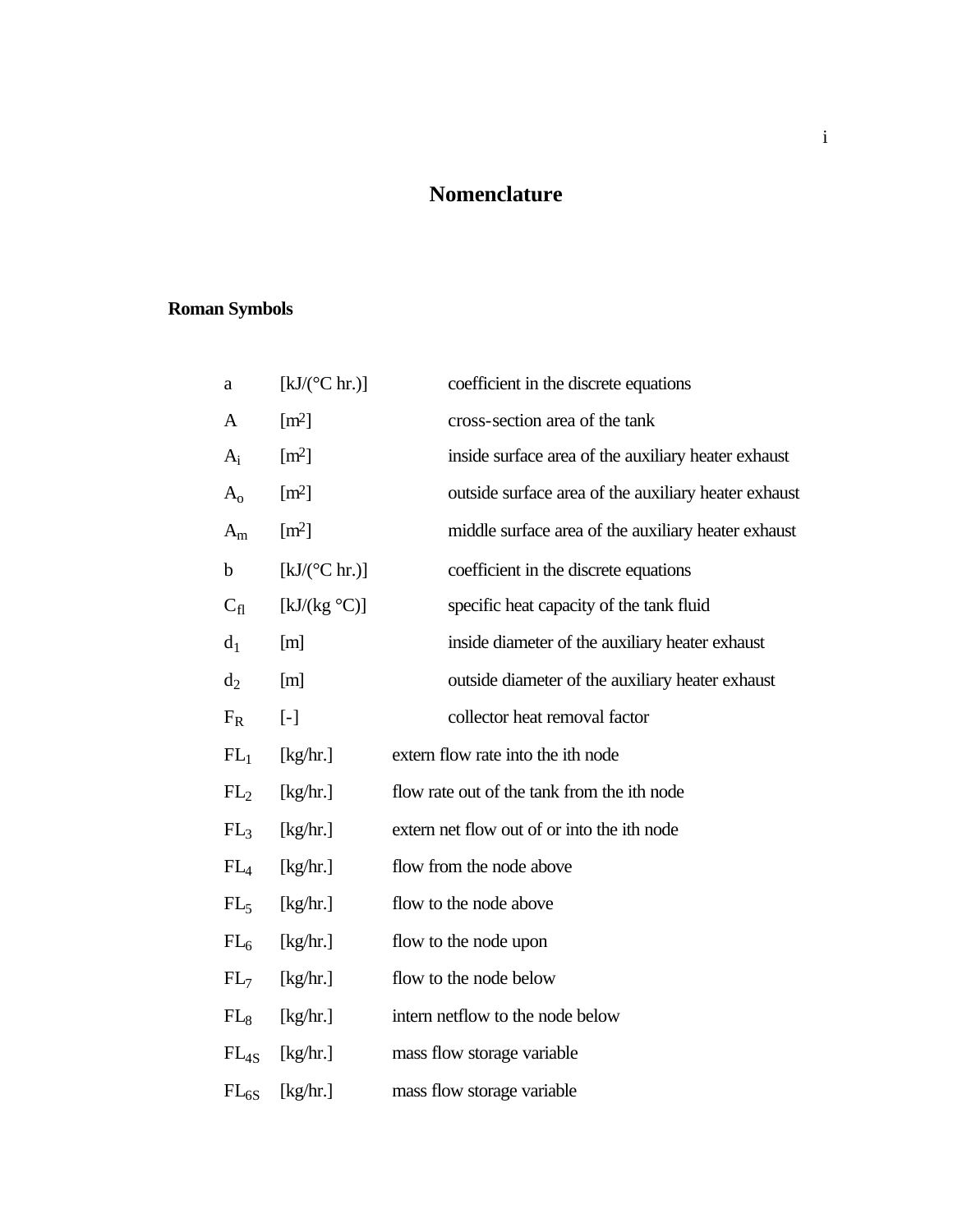| g                                            | $[m/s^2]$                         | acceleration of gravity                                                               |
|----------------------------------------------|-----------------------------------|---------------------------------------------------------------------------------------|
| $h_i$                                        | $[ W/(m^2 K) ]$                   | free convection coefficient inside the exhaust of the                                 |
|                                              |                                   | gas auxiliary heater                                                                  |
| $h_{o}$                                      | $[W/(m^2 K)]$                     | free convection coefficient inside the tank                                           |
| $H_t$                                        | [m]                               | height of the tank                                                                    |
| $\Delta h_i$                                 | [m]                               | height of each node                                                                   |
| H1                                           | [m]                               | height of tank top                                                                    |
| H2                                           | [m]                               | height of inlet or outlet                                                             |
| $I_T$                                        | [kJ/hr. m <sup>2</sup> ]          | total radiation incident on the collector per unit area                               |
| $k_{\rm fl}$                                 |                                   | [kJ/(hr. m $^{\circ}$ C)] thermal conductivity of the tank fluid                      |
| $\bf k$                                      |                                   | [ $kJ/(hr. m^{\circ}C)$ ] thermal conductivity of the gas auxiliary exhaust           |
|                                              |                                   | wall                                                                                  |
| $\Delta k_{eff}$                             |                                   | [ $\text{kJ}/\text{(hr. m}^{\circ}\text{C})$ ] effective convection between the nodes |
| $\lg$                                        | [m]                               | length of the auxiliary heater exhaust tube                                           |
| $M_i$                                        | [kg]                              | mass of the ith node                                                                  |
| $\mathbf{m}_{\mathbf{d}}$                    | [kg/hr.]                          | flow rate from the ith node to the node below                                         |
| $\mathbf{n}_{\mathrm{H}}^{\mathrm{V}}$       | [kg/hr.]                          | heat source flow rate                                                                 |
| $\mathbf{m}_{\scriptscriptstyle\mathrm{Hi}}$ | [kg/hr.]                          | incoming flow rate from the heat source                                               |
| $\dot{\mathbf{M}}_{\rm Ho}$                  | [kg/hr.]                          | flow rate to the heat source                                                          |
|                                              | $\mathbf{m}'_{(i-1)}$ [kg/hr.]    | flow rate from the node above into the ith node                                       |
|                                              | $\mathbf{m}'_{(i+1)}$ [kg/hr.]    | flow rate from the node below into the ith node                                       |
|                                              | $m_{L}$ [kg/hr.]                  | load flow rate                                                                        |
|                                              | $\mathbf{m}_{\text{Li}}$ [kg/hr.] | incoming flow rate from the load                                                      |
| $\dot{\mathbf{m}}_{\text{Lo}}$               | [kg/hr.]                          | flow rate to the load                                                                 |
| $\dot{\mathbf{m}}_{\mathrm{u}}$              | [kg/hr.]                          | flow rate from the ith node to the node below                                         |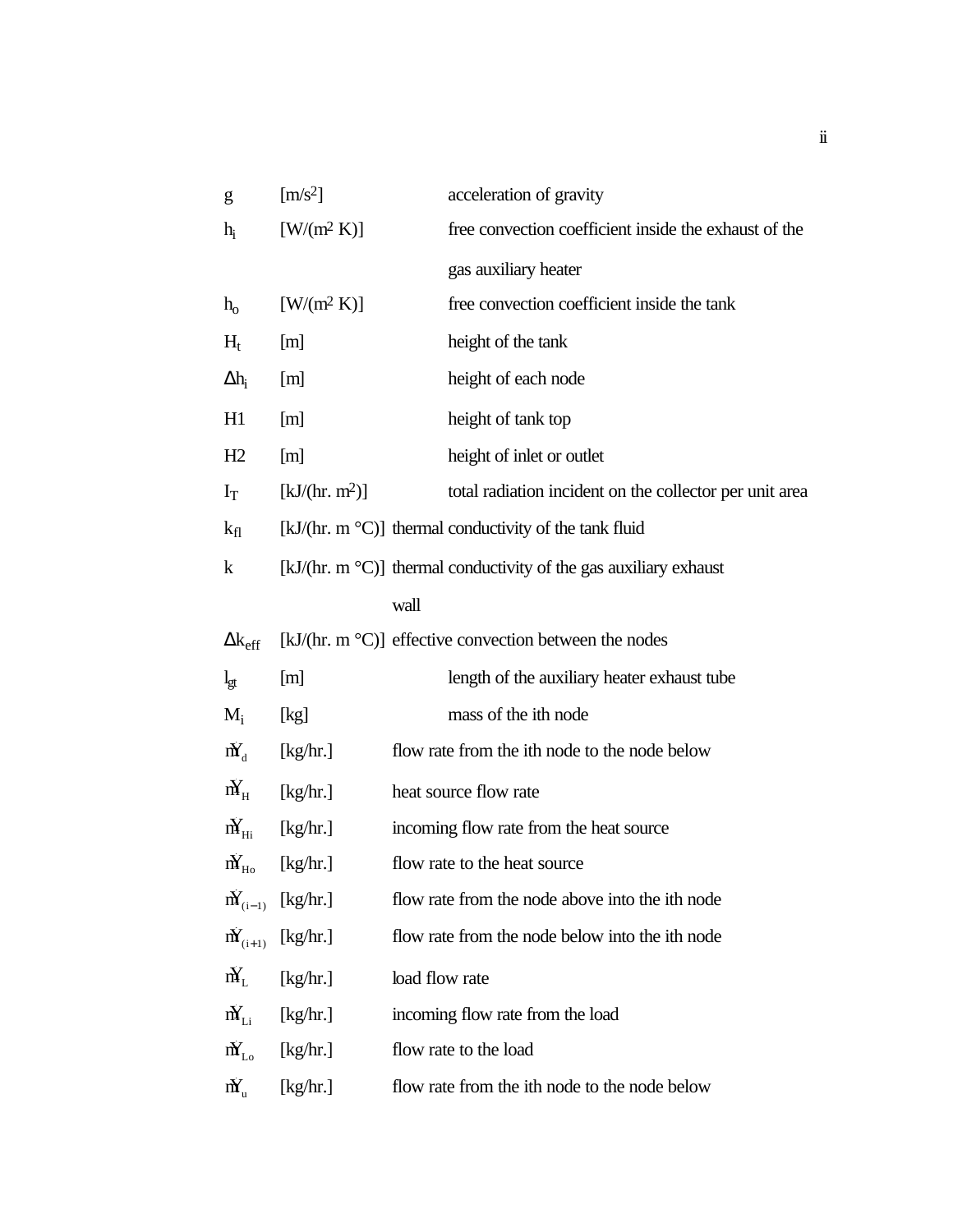| N                | $[\cdot]$                                                                                                                                                                                                                                                                                                                                                                                                                                                                                                                          | number of nodes                                                                          |
|------------------|------------------------------------------------------------------------------------------------------------------------------------------------------------------------------------------------------------------------------------------------------------------------------------------------------------------------------------------------------------------------------------------------------------------------------------------------------------------------------------------------------------------------------------|------------------------------------------------------------------------------------------|
| $N_i$            | $\left[ -\right] % \begin{minipage}[b]{.45\linewidth} \centering \includegraphics[width=\textwidth]{figs/fig_4b-1} \caption{The number of times in the left and right.} \label{fig:2b-1} \end{minipage} \vspace{0.05\linewidth} \vspace{0.05\linewidth} \vspace{0.05\linewidth} \vspace{0.05\linewidth} \vspace{0.05\linewidth} \vspace{0.05\linewidth} \vspace{0.05\linewidth} \vspace{0.05\linewidth} \vspace{0.05\linewidth} \vspace{0.05\linewidth} \vspace{0.05\linewidth} \vspace{0.05\linewidth} \vspace{0.05\linewidth} \$ | number of the ith node                                                                   |
| $Per_t$          | [m]                                                                                                                                                                                                                                                                                                                                                                                                                                                                                                                                | perimeter of the tank cross section                                                      |
| $\Delta p$       | [kPa]                                                                                                                                                                                                                                                                                                                                                                                                                                                                                                                              | pressure drop                                                                            |
| $R_i$            | $[-]$                                                                                                                                                                                                                                                                                                                                                                                                                                                                                                                              | Richardson number                                                                        |
| t                | [hr.]                                                                                                                                                                                                                                                                                                                                                                                                                                                                                                                              | time                                                                                     |
| $\Delta t$       | [h]                                                                                                                                                                                                                                                                                                                                                                                                                                                                                                                                | time step                                                                                |
| $T_{env}$        | [°C]                                                                                                                                                                                                                                                                                                                                                                                                                                                                                                                               | temperature of the environment                                                           |
| $T_{\rm fl}$     | $[^{\circ}C]$                                                                                                                                                                                                                                                                                                                                                                                                                                                                                                                      | temperature of the gas flue when the auxiliary is off                                    |
| $\rm T_{H}$      | [°C]                                                                                                                                                                                                                                                                                                                                                                                                                                                                                                                               | temperature of the incoming fluid from the heat                                          |
|                  | source                                                                                                                                                                                                                                                                                                                                                                                                                                                                                                                             |                                                                                          |
| $T_i$            | [°C]                                                                                                                                                                                                                                                                                                                                                                                                                                                                                                                               | node temperature                                                                         |
| $T_{(i-1)}$ [°C] |                                                                                                                                                                                                                                                                                                                                                                                                                                                                                                                                    | node temperature of the node above                                                       |
| $T_{(i+1)}$ [°C] |                                                                                                                                                                                                                                                                                                                                                                                                                                                                                                                                    | node temperature of the node below                                                       |
| $T_i$            | [°C]                                                                                                                                                                                                                                                                                                                                                                                                                                                                                                                               | average node temperature                                                                 |
| $T_{\rm L}$      | [°C]                                                                                                                                                                                                                                                                                                                                                                                                                                                                                                                               | temperature of the incoming load flow                                                    |
| $T_{in}$         | $[^{\circ}C]$                                                                                                                                                                                                                                                                                                                                                                                                                                                                                                                      | temperature of the fluid returned to the heat source                                     |
| $\Delta T$       | $[^{\circ}C]$                                                                                                                                                                                                                                                                                                                                                                                                                                                                                                                      | temperature difference between the inlet fluid and                                       |
|                  |                                                                                                                                                                                                                                                                                                                                                                                                                                                                                                                                    | the initial tank temperature                                                             |
| $U_{bot}$        | $[kJ/(m^2 hr. °C)]$                                                                                                                                                                                                                                                                                                                                                                                                                                                                                                                | overall heat loss coefficient at the tank bottom                                         |
| $U_i$            | [kJ/(m <sup>2</sup> hr. °C)]                                                                                                                                                                                                                                                                                                                                                                                                                                                                                                       | overall heat loss coefficient of the ith node                                            |
| $U_L$            |                                                                                                                                                                                                                                                                                                                                                                                                                                                                                                                                    | [ $kJ/(m^2 \text{ hr. } ^{\circ}C$ ] overall heat loss coefficient between the collector |
|                  |                                                                                                                                                                                                                                                                                                                                                                                                                                                                                                                                    | and the environment per unit area                                                        |
| $U_{top}$        | [kJ/(m <sup>2</sup> hr. °C)]                                                                                                                                                                                                                                                                                                                                                                                                                                                                                                       | overall heat loss coefficient at the tank top                                            |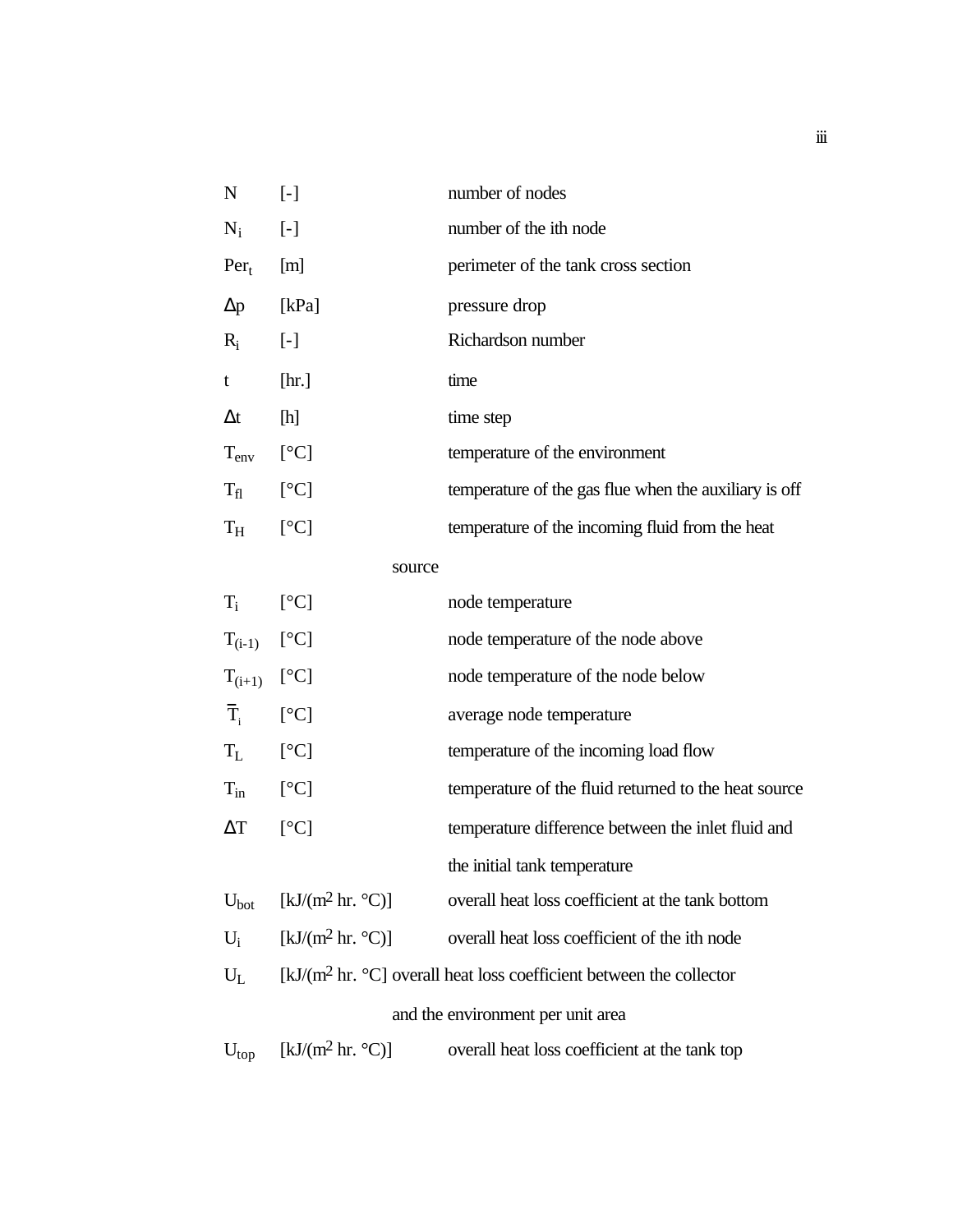|                                              | $UA_i$ [kJ/(hr. $^{\circ}$ C)]  | overall heat loss coefficient between the tank and   |
|----------------------------------------------|---------------------------------|------------------------------------------------------|
|                                              |                                 | the environment                                      |
|                                              | $UA_{\text{eff}}$ [kJ/(hr. °C)] | overall heat loss coefficient to the exhaust flue of |
|                                              |                                 | an in-tank gas auxiliary heater                      |
| $UA_{\text{eff},i}[kJ/\text{hr.} ^\circ C)]$ |                                 | overall heat loss coefficient to the gas flue        |
|                                              |                                 | of an in-tank gas auxiliary heater for node i        |
| $V_{t}$                                      | $\lceil m^3 \rceil$             | tank volume                                          |
| $V_i$                                        | $\lceil m^3 \rceil$             | volume of the plug flow segments                     |
| W                                            | [m/s]                           | fluid velocity at the inlet-port                     |

# **Greek Symbols**

| $\alpha$         | $[\cdot]$ | control function in the parameterlist               |
|------------------|-----------|-----------------------------------------------------|
| $\alpha_i$       | $[-]$     | control function for node i                         |
| $\alpha_{\rm o}$ | $[-]$     | control function for node i                         |
| $\beta$          | [1/°C]    | thermal expansion coefficient of the fluid          |
| $\beta$          | $[-]$     | control function in the parameterlist               |
| $\beta_i$        | $[-]$     | control function for node i                         |
| $\beta_{\rm o}$  | $[\cdot]$ | control function for node i                         |
| $\gamma_i$       | $[-]$     | control function for node i                         |
| $\delta_i$       | $[-]$     | control function for node i                         |
| $\delta$         | [m]       | wall thickness of the auxiliary heater exhaust tube |
| $\delta_{(i-1)}$ | [m]       | axial distance between the centers of the ith node  |
|                  |           | and the node above                                  |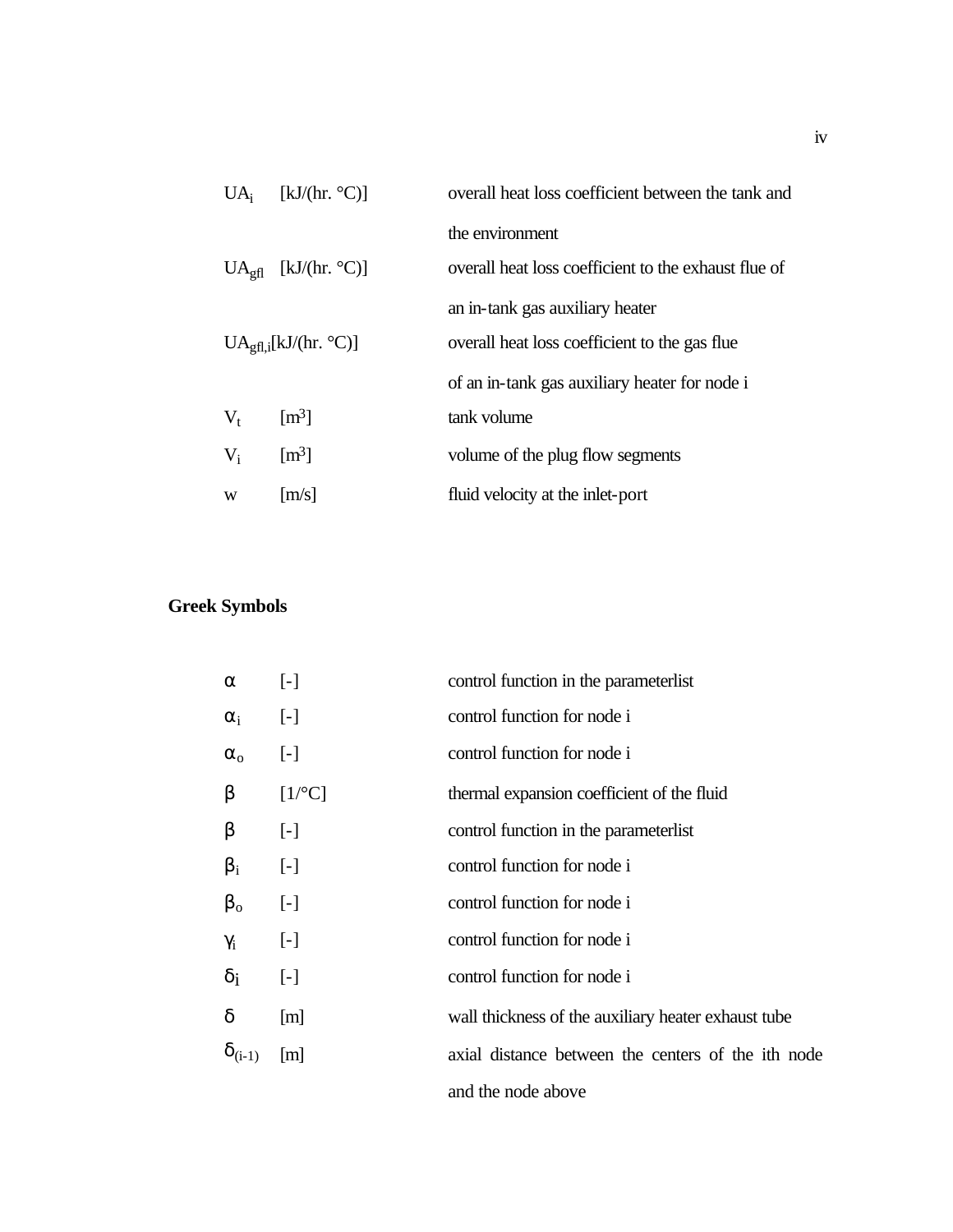| $\delta_{(i+1)}$ | [m]                            | axial distance between the centers of the ith node |
|------------------|--------------------------------|----------------------------------------------------|
|                  |                                | and the node below                                 |
| $\varepsilon$    | $ - $                          | control function for the auxiliary heater          |
| $\tau$           | [hr.]                          | time (integration variable)                        |
| $(\tau\alpha)$   | $\vert - \vert$                | transmittance-absorptance product                  |
| $\rho$           | $\left[\mathrm{kg/m^3}\right]$ | tank fluid density                                 |
| $\rho_i$         | $\lceil \text{kg/m}^3 \rceil$  | fluid density of the ith node                      |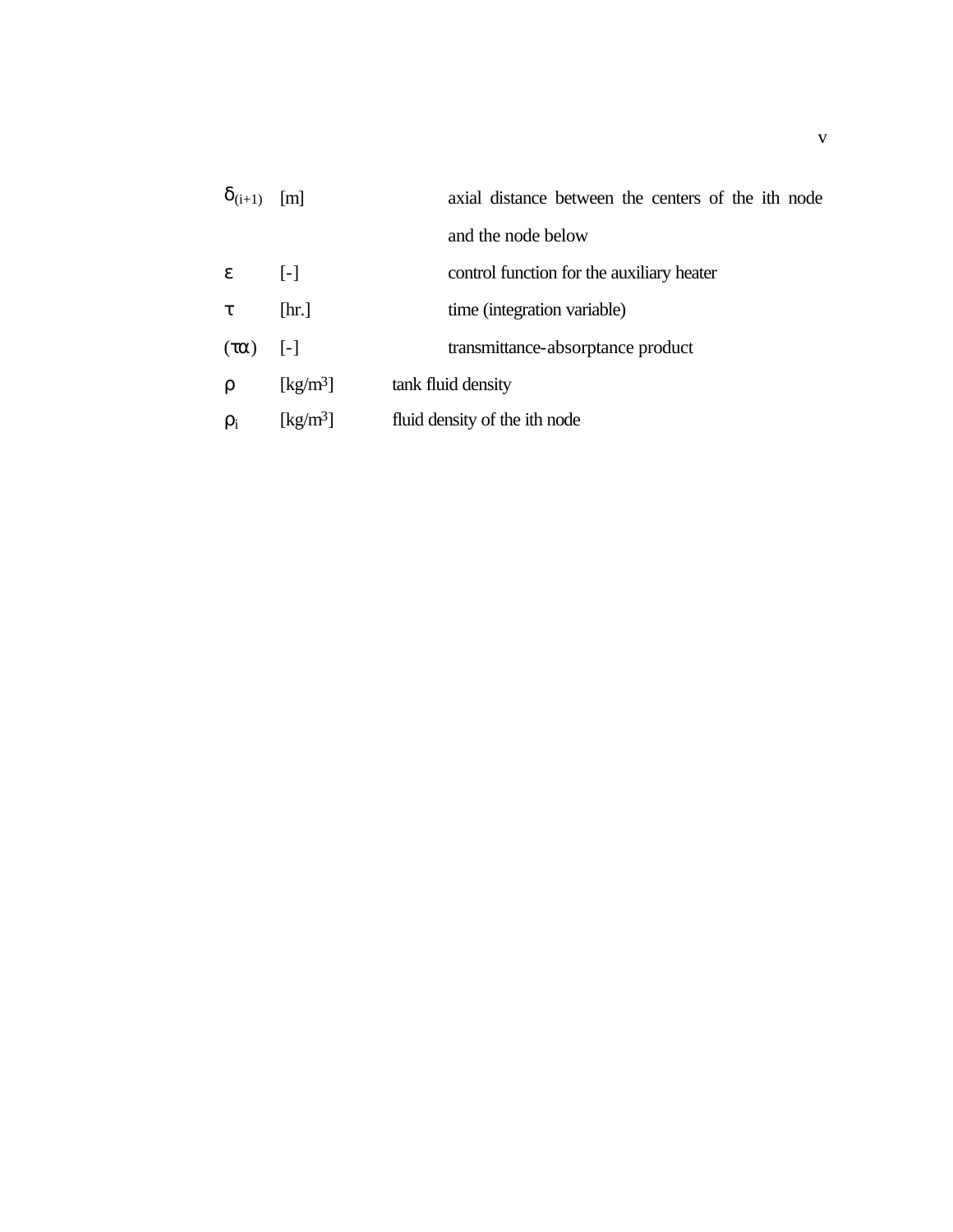# **CHAPTER 1**

# **Introduction**

### **1.1 Thermal Energy Storage**

Solar energy is not available constantly. The energy demand of most domestic and industrial applications are also time dependent, but the time of need usually differs from the solar energy supply. Consequently, the storage of energy is necessary if solar energy is to meet substantial portions of these energy needs.

\_\_\_\_\_\_\_\_\_\_\_\_\_\_\_\_\_\_\_\_\_\_\_\_\_\_\_\_\_\_\_\_\_\_\_\_\_\_\_\_\_\_\_\_\_\_\_\_\_\_\_\_\_\_\_\_\_\_\_\_\_\_\_\_\_\_\_\_\_\_

\_\_\_\_\_\_\_\_\_\_\_\_\_\_\_\_\_\_\_\_\_\_\_\_\_\_\_\_\_\_\_\_\_\_\_\_\_\_\_\_\_\_\_\_\_\_\_\_\_\_\_\_\_\_\_\_\_\_\_\_\_\_\_\_\_\_\_\_\_\_

#### **1.1.1 Properties of a Hot Water Storage**

For most domestic solar systems, water is the ideal material to store thermal energy. Water has excellent thermal properties, which includes a high energy storage per unit volume. It is plentiful, essentially free, non toxic and nonflammable [1]. The ability to pump the fluid from place to place, allows for the addition and removal of energy by transport of the storage medium itself, thus eliminating the temperature drop between transport fluid and storage medium [2]. Problems with using water in solar systems include the possibility of freezing, corrosion in collectors and tubes, and potable water hygienic regulations, all of which could require a separation between the collector loop and the tank water [3].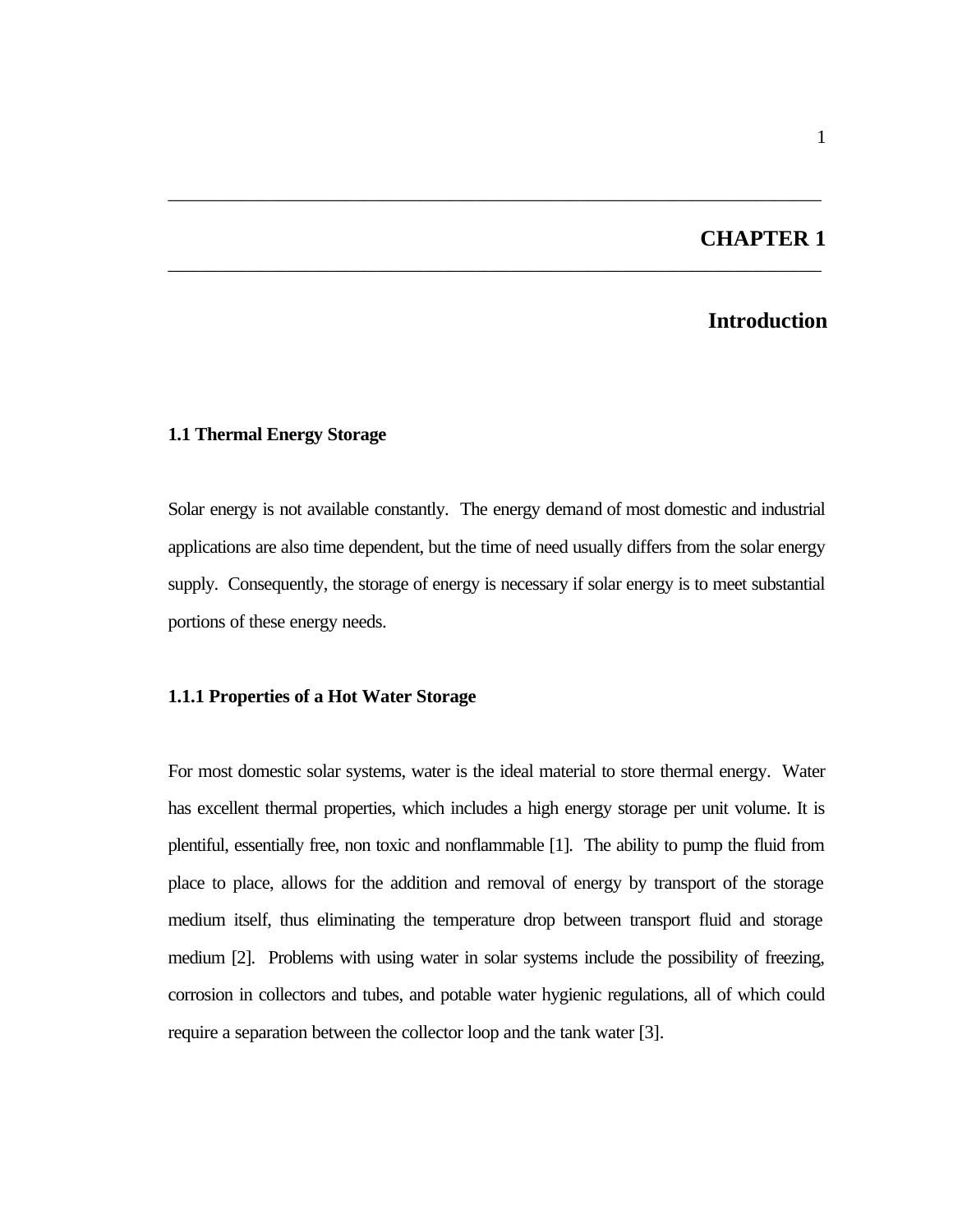#### **1.1.2 Stratification**

The density of fluids is a function of temperature and decreasing density occurs with increasing fluid temperature. As a result, fluid in tanks will tend to stratify with the hotter fluid on top of the colder. Thermal stratification in storage tanks of a solar water heater has a significant positive effect on the efficiency of the system. Pumping cold fluid from the bottom of the tank to the solar collector decreases the heat loss from the collector. Pumping hot water from the top of the tank to the load means that less auxiliary heating will be required. The density difference between the tank top and bottom can also produce a flow in the collector loop of a natural circulation system. A hot storage tank temperature is desired in order to meet the energy demand with acceptable delivery temperature. Sharp and Loehrke [4] showed in experiments that low flow rate thermally stratified solar water heaters are able to deliver significantly more solar energy to the load than fully mixed tanks. A computer simulation of similar systems has shown that if an optimum collector flow rate is used, the performance can be 37% higher than a corresponding system with a fully mixed tank [5].

Loss of stratification of the thermal storage tank results from convective mixing, both forced and natural and to lesser extent from conduction between hot and cold fluid layers. Maintaining thermal stratification requires that mixing in the tank be minimized. Mixing depends on the design of the tank and the operating conditions (e.g. flow rate and temperature of incoming fluid streams and the temperature distribution in the tank). Forced convection mixing is due to the momentum of the fluid streams entering the storage tank and depends on the flow rate of the entering stream and the design of the inlet. Mixing due to natural convection occurs when the fluid entering the storage tank is colder or hotter than the surrounding fluid. Differing fluid densities give rise to a natural convection current which mixes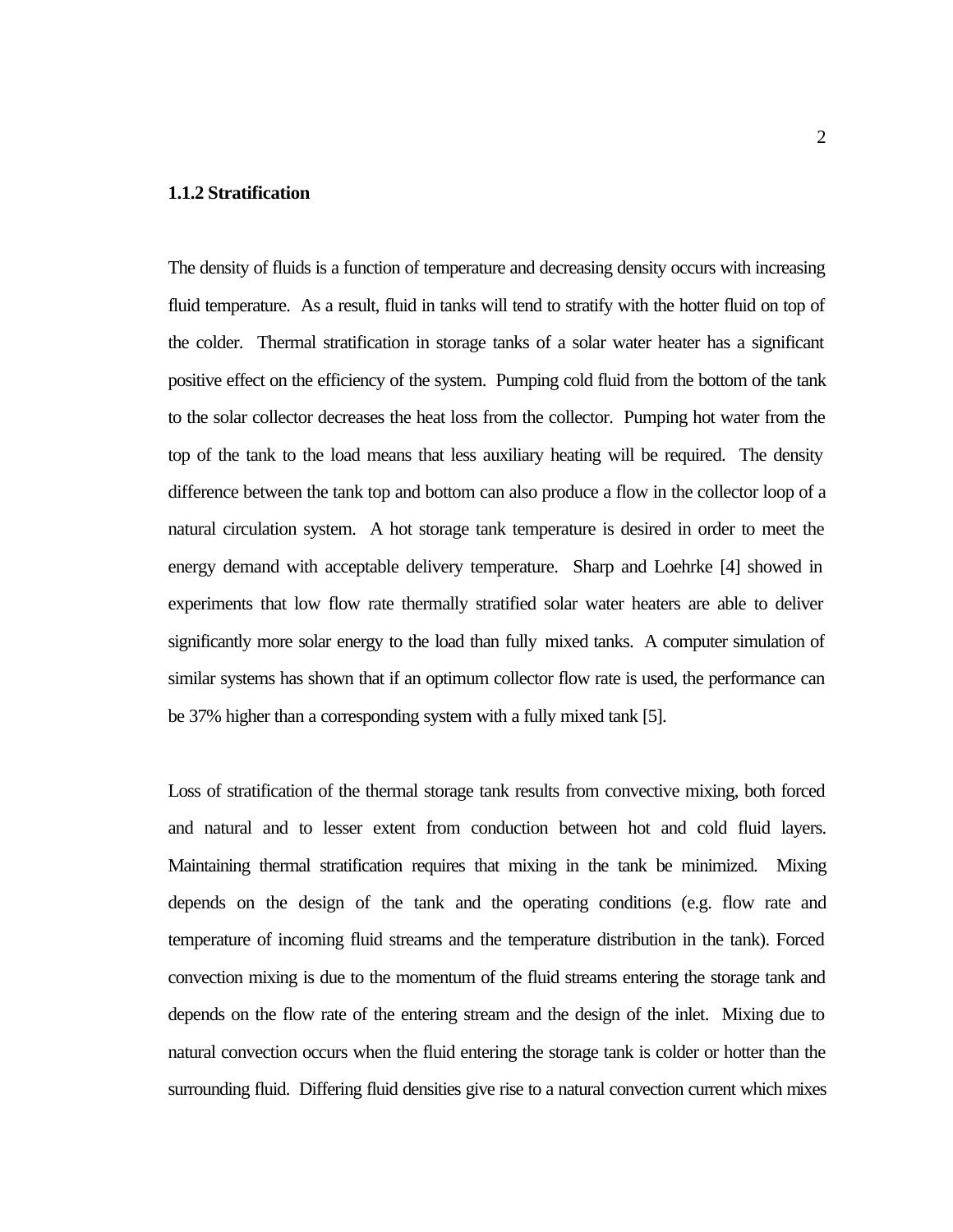the tank. Vertical conduction within the storage wall tank can also give rise to natural convection currents. Fluid near the wall is cooled to the mean tank temperature faster than is the bulk of the fluid in the tank. The resulting horizontal temperature distribution drives a natural convection [6]. Thermal stratification is closely related to hydrodynamic stability and buoyancy effects. Chandreskhar [7] and Turner [8] indicate that the Richardson number has an impact in the formation and growth of the thermocline.

$$
R_i = \frac{g \, \mathbf{b} \, \Delta T \, H}{w^2} \tag{1.1}
$$

Veltkamp [9] indicates that mixing occurs for Richardson numbers less than the critical value of 0.25. Experiments performed by Loehrke and Holzer propose that good stratification in a tank with turbulent incoming fluid requires a Richardson number as high as 4.7.

#### **1.2 Energy Systems Simulation**

A mathematical model of a physical system consists of a set of coupled equations relating the system's physical parameters. The equations used are based on the known laws of nature plus a set of assumptions that emphasize the most important aspects of the system. Choosing the proper assumptions is a very important task of a modeler. Analytic solutions are preferable for elucidating the effects of parameter variations. Except for the most simple models, it is unusual to find a set of equations that has a closed form solution. However, numerical solutions are sufficiently accurate for a large number of complicated systems [2].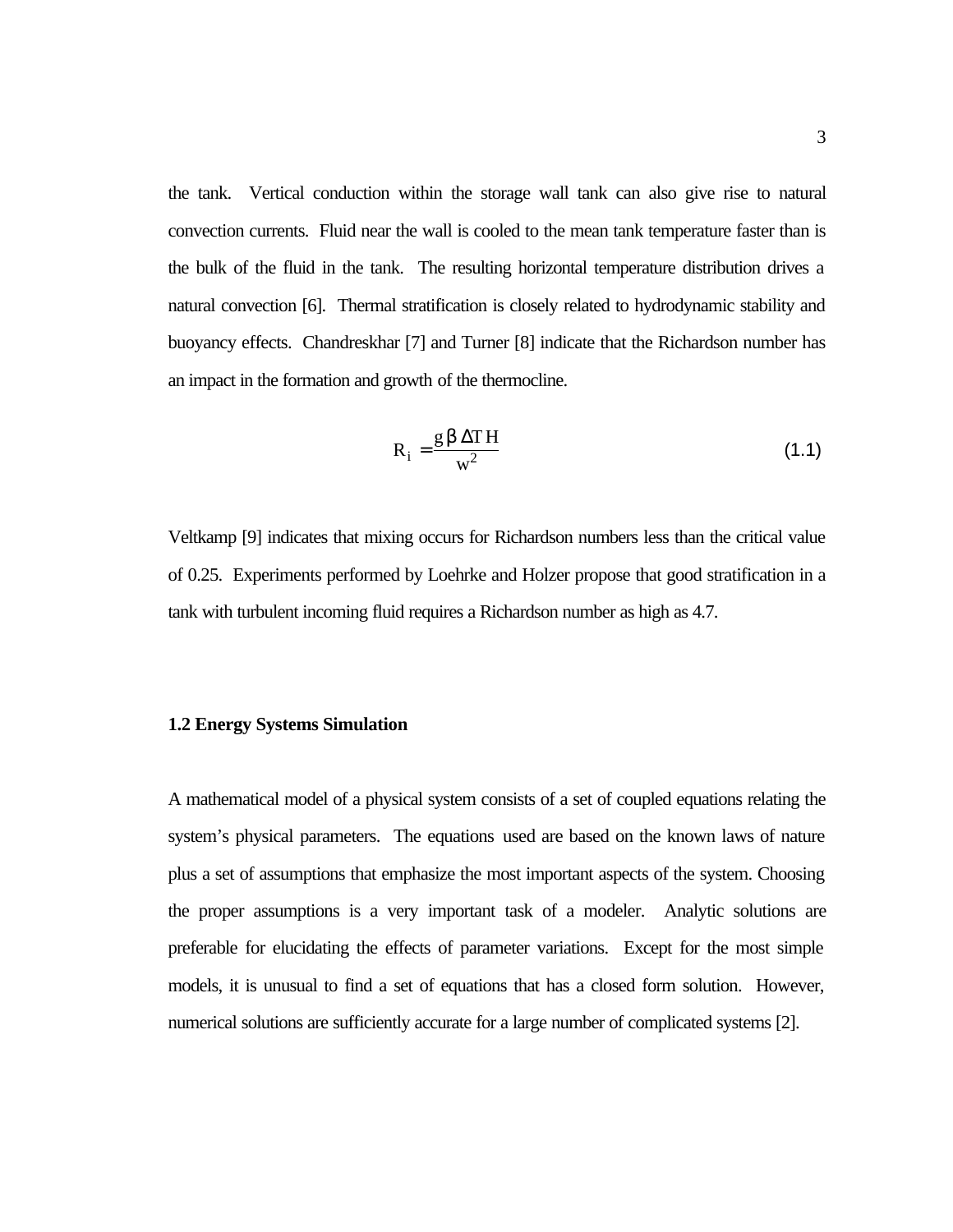#### **1.2.1 Introduction to TRNSYS**

TRNSYS is primarily designed to simulate the transient performance of thermal energy systems, so that energy systems can be designed as economically as possible. TRNSYS uses a modular approach to solve thermal energy systems. It requires an input file in which the user specifies the components that constitute the system and the manner in which they are connected. Fig. 1.1 shows a typical solar domestic hot water system (SDHW) consisting of a solar collector, thermal storage, auxiliary heater, heat exchanger, pumps and controllers. For each of these components (and more) there exists a program module in the TRNSYS library, which describes the transient behavior of the module.



Fig. 1.1 Typical Solar Domestic Hot Water System

### **1.2.2 Modeling of Thermal Energy Fluid Storage**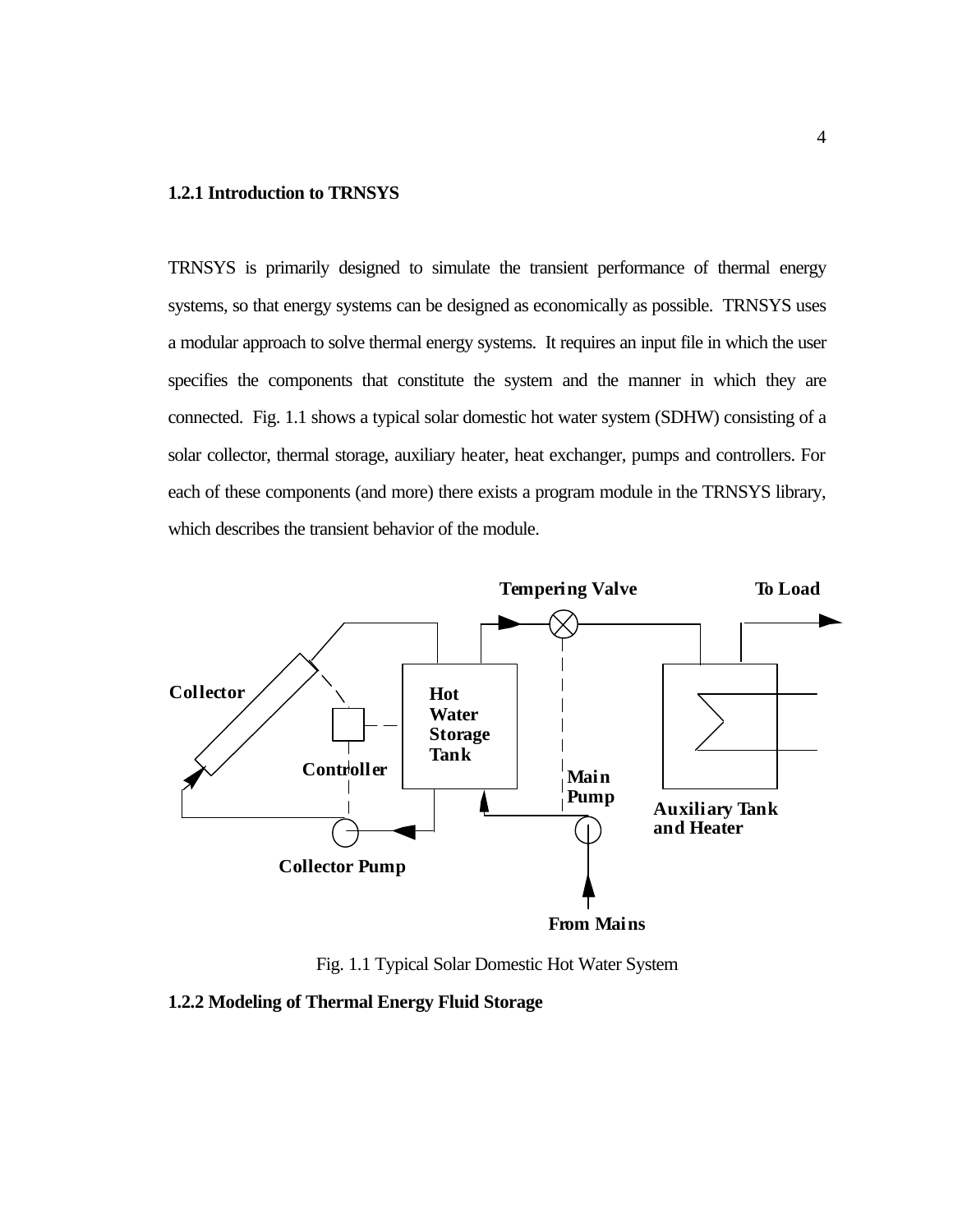Fluid storage simulations are important to eliminate expensive and time consuming experimental studies. The engineer is more flexible in changing tank parameters like volume, height, initial temperature, etc. in a simulation than in an experiment.

#### **1.2.2.1 Hot Water Storage**

Hot water tanks for diurnal storage applications are undoubtedly the most common energy storage device and, as expected, modeling of hot water storage has received more attention than any other kind of energy storage modeling. The performance of a water tank system depends on the amount of water present, the shape and material composition of the tank, the amount of external insulation, the sizes and locations of the inlets and outlets, and the water flow rate. Thermodynamic and hydraulic process within the tank can be very complex. Nevertheless simplified models can usually represent this behavior accurately enough.

### **1.2.2.2 Stratification Simulation**

Water tanks may operate with significant degrees of stratification, i.e. with the top of the tank hotter than the bottom. Many stratified tank models have been developed; they fall into either of the two categories. In the first, the multi-node approach, a tank is divided into N nodes (sections), with energy balances written for each section of the tank. The result is a set of N differential equations that can be solved for the temperatures of the N nodes as functions of time. In the second, the plug flow approach, segments of liquid at various temperatures are assumed to move through the tank in plug flow, and the models are essentially bookkeeping methods to keep track of the size, temperature and position of the segments. Each of these approaches has many variations and the selection of a model depends on the use to which it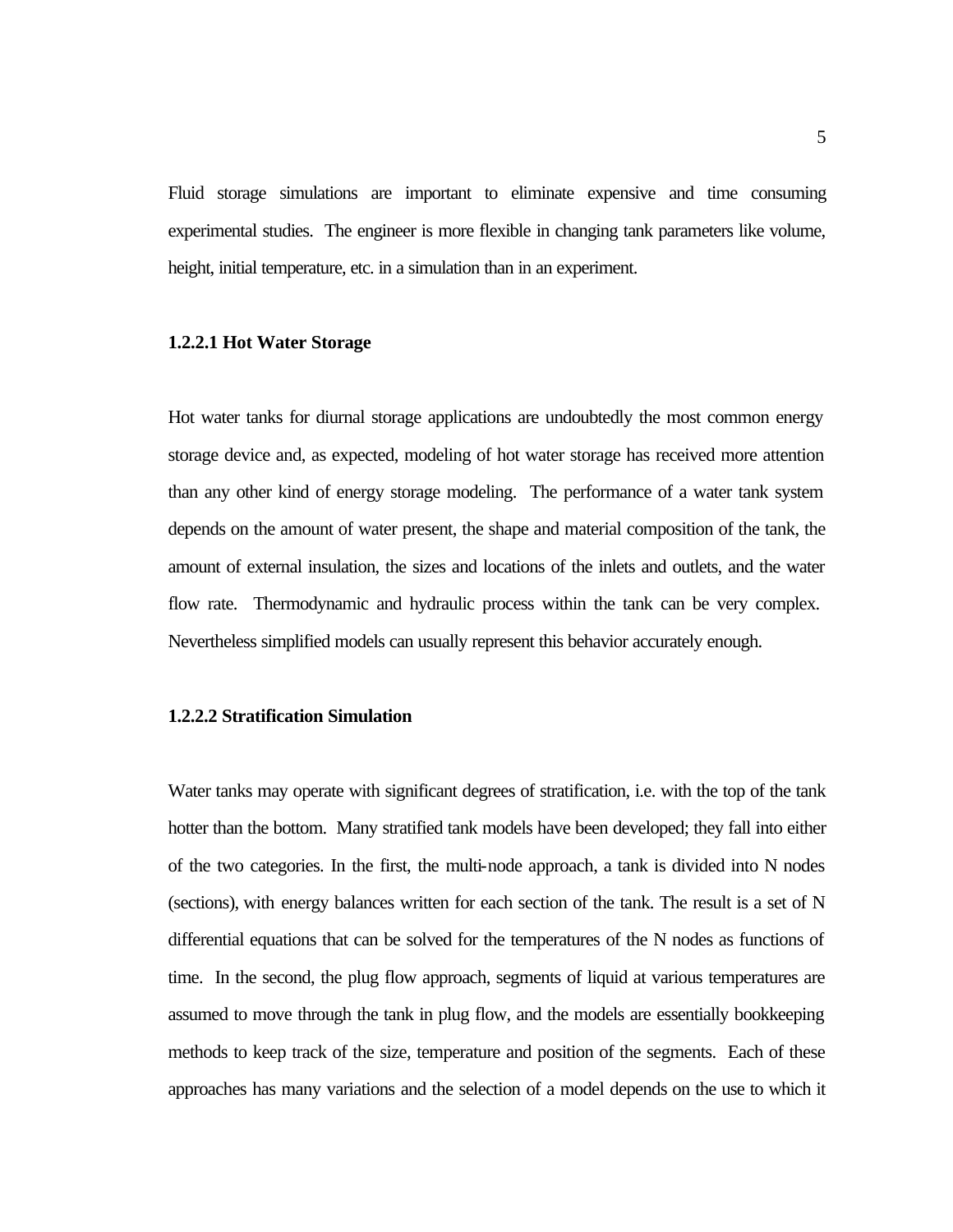will be put [1]. The effects of numerical diffusion, to approximate the real stratification in a tank, can be somewhat alleviated if the storage tank is divided into many fully mixed segments. The problem with increasing the number of segments is that the computation time then also increases. Therefore, a proper number of nodes should be chosen. Kleinbach [10] investigated the proper selection of the number of nodes.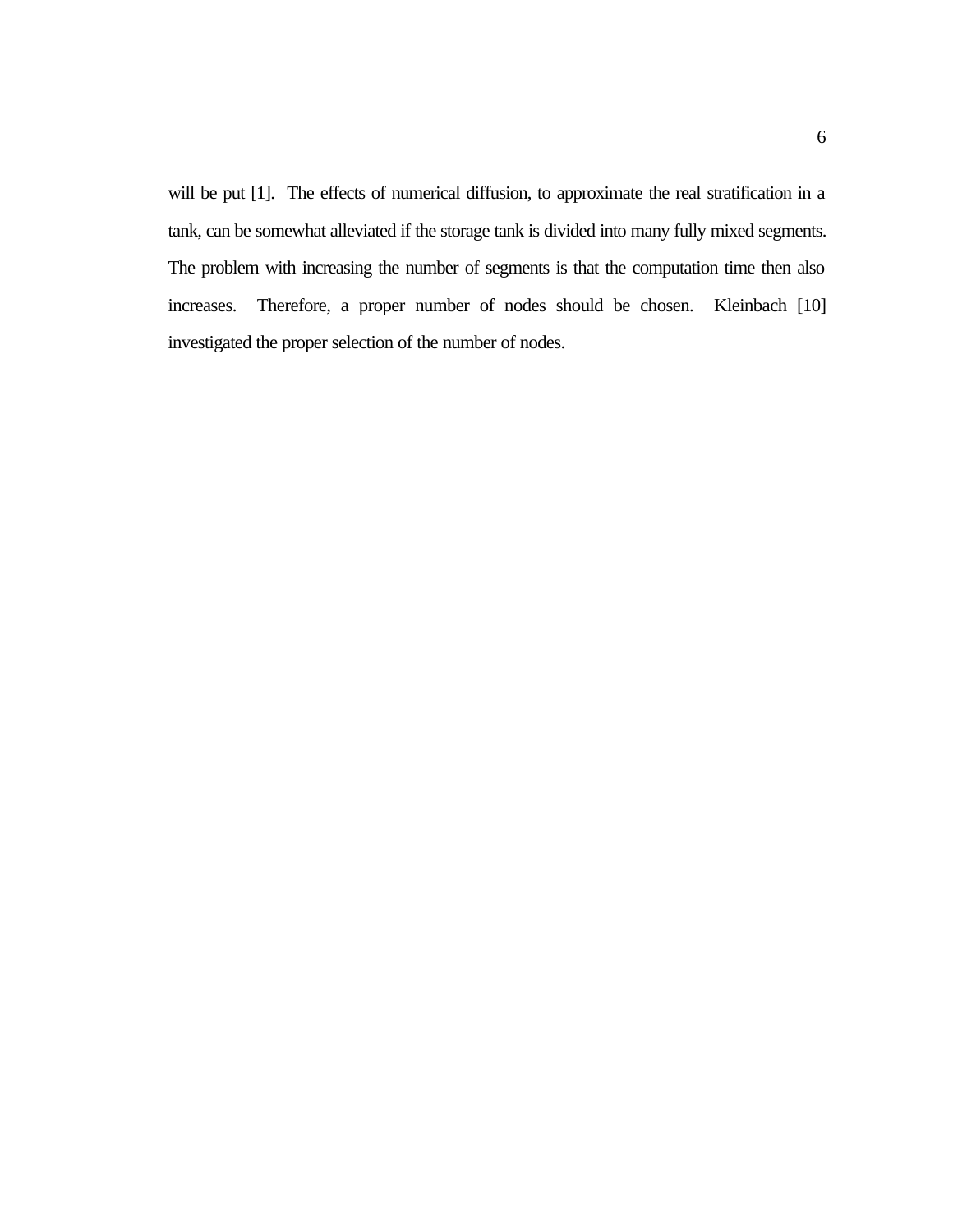#### **1.2.2.3 The TRNSYS TYPE 4 Multi-Node Model**

The TYPE 4 model approaches the thermal stratification of the tank by assuming that the tank consists of N fully-mixed volume segments, as shown in Fig. 1.2. Higher values of N result in more stratification. A maximum number of 15 nodes can be chosen. For the special case of N=1 the tank is modeled as a fully mixed tank and no stratification effects are possible [10]. To decrease the computation time it is possible to specify unequal sized nodes. This makes it possible to have more nodes in the better stratified than in the less stratified part of the tank.



Fig. 1.2 N-Node Tank

The model optionally includes two electric resistance heating elements, subject to temperature and /or time control. The control option allows the addition of electrical energy to the tank during selected periods of each day (e.g., off-peak hours). The electric resistance heaters may operate in one of two modes. The first mode, a master- slave relationship, allows the bottom heating element to be enabled only when the top element is satisfied. In this control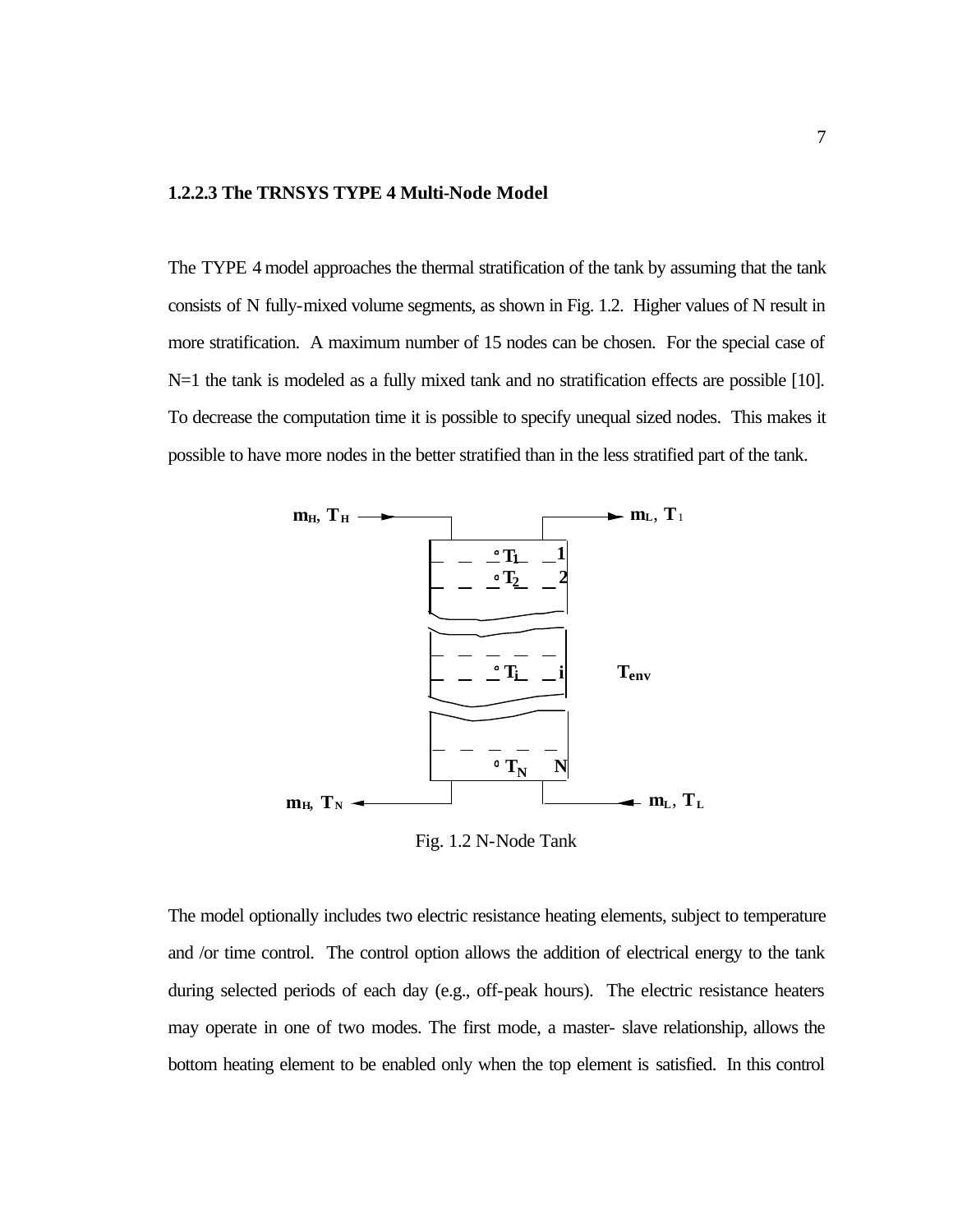mode, it is impossible for both heaters to be on simultaneously. In mode 2, both heaters may be on simultaneously. This allows for quicker heating of the storage tank, but also a significant higher electric demand. Mode 1 is common to most domestic hot water applications. The auxiliary heaters employ a temperature deadband. The heater is enabled if the temperature of the node containing the thermostat is less than  $(T_{set} - T_{db})$  or if it was on for the previous interval (the period between the current and the time step bevor) and the thermostat temperature is less than  $T_{\text{set}}$ .

In many circumstances, the tank may not be uniformly insulated or users may wish to account for pipe entrances on the storage tank. It is possible to incrementally insulate certain nodes of stratified tanks by the specification of additional parameters.

The model allows for losses to the exhaust flue of an in-tank gas auxiliary heater. The overall heat loss to the gas flue,  $UA_{\text{eff}}$ , and the average flue temperature when the auxiliary is not operating have to be specified [11].

The governing differential equation for the ith node is as follows:

$$
M_{i}C_{\mathbf{f}}\frac{dT_{i}}{dt} = \alpha_{i} \tilde{M}_{heat} C_{\mathbf{f}} (T_{heat} - T_{i}) + \beta_{i} \tilde{M}_{load} C_{\mathbf{f}} (T_{mains} - T_{i}) + \gamma_{i} \tilde{M}_{(i-1)} C_{\mathbf{f}} (T_{(i-1)} - T_{i}) + \delta_{i} \tilde{M}_{(i+1)} C_{f} (T_{(i+1)} - T_{i}) + \epsilon \tilde{Q}_{aux,i} - (1 - \epsilon) U A_{gl,i} (T_{i} - T_{gl}) - U A_{i} (T_{i} - T_{env})
$$
\n(1.2)

where the control functions are:

 $\alpha_i$  = 1, if fluid from heat source enters node i, 0 otherwise

 $\beta_i$  = 1, if fluid returning from load enters node i, o otherwise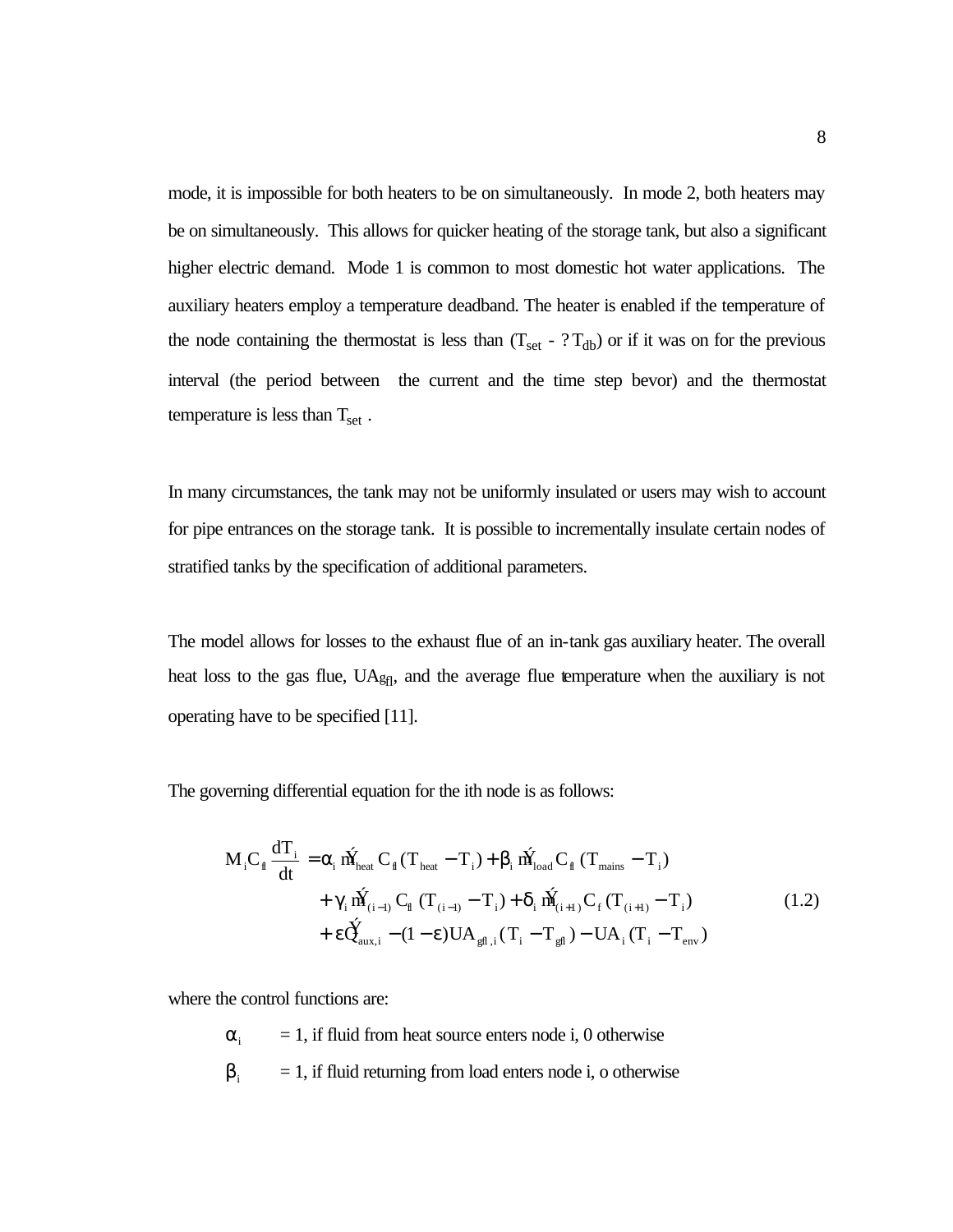- $\gamma_i$  = 1, if the netflow  $\dot{M}_{(i-1)}$  enters node i from the node above  $=$  -1, if the netflow  $\vec{M}_{(i-1)}$  goes from node i to the node above  $= 0$ , if there is no flowstream between node i and the node above  $\delta_i$  = 1, if the netflow  $\dot{M}_{(i+1)}$  enters node i from the node below  $=$  -1, if  $\mathbf{\vec{M}}_{(i+1)}$  goes from node i to the node below  $= 0$ , if  $\dot{M}_{(i+1)} = 0$
- $\epsilon$  = 1, if auxiliary is on, 0 otherwise

Equation (1.2) is solved analytically each time step  $(\Delta t)$  for every node of the tank. TRNSYS provides a subroutine, called "DIFFEQ" to solve analytical solutions for first-order linear differential equations that are written as

$$
\frac{dT}{dt} = aT + b \tag{1.3}
$$

 (1.2) can be easily transformed into a form like (1.3), a and b would yield the following equations  $(1.4)$  and  $(1.5)$ :

$$
a = -C_f(\alpha_i \mathbf{\hat{M}}_{\text{heat}} + \beta_i \mathbf{\hat{M}}_{\text{load}} + \gamma_i \mathbf{\hat{M}}_{(i-1)} + \delta_i \mathbf{\hat{M}}_{(i+1)}) - (1 - \varepsilon) \mathbf{UA}_{\text{gt},i} - \mathbf{UA}_i \tag{1.4}
$$

$$
b = C_f(\alpha_i \widetilde{M}_{heat} T_{heat} + \beta_i \widetilde{M}_{load} T_{main} + \gamma_i \widetilde{M}_{(i-1)} T_{(i-1)} + \delta_i \widetilde{M}_{(i+1)} T_{(i+1)})
$$
  
- (1 - \epsilon) UA<sub>gfl,i</sub> T<sub>gfl</sub> - UA<sub>i</sub> T<sub>env</sub> (1.5)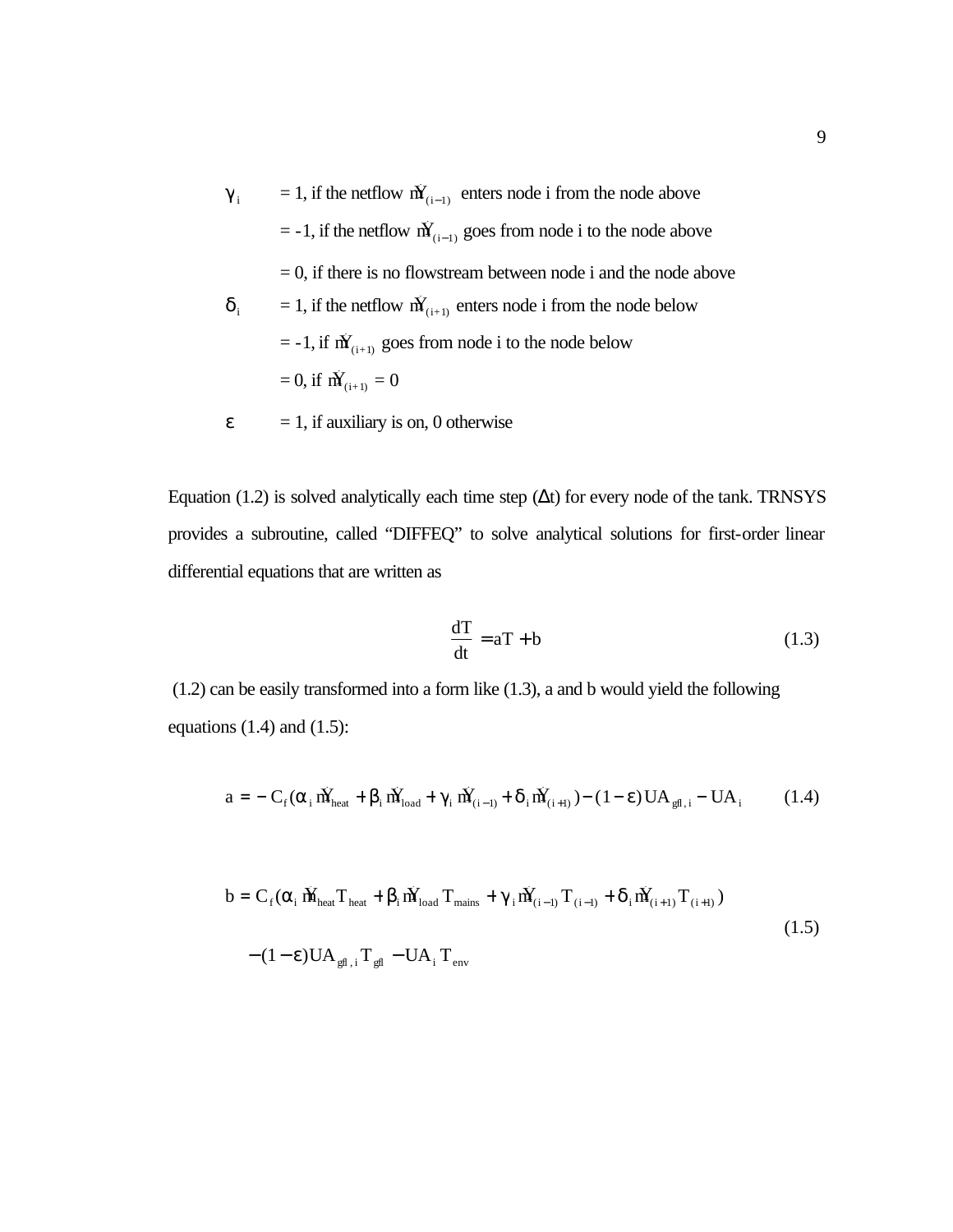Equation (1.3) has the solution:

$$
T_i(t + \Delta t) = \left(T_i(t) + \frac{b}{a}\right) e^{a\Delta t} - \frac{b}{a}
$$
 (1.6)

The average temperature over the time step  $?t$  is defined as:

$$
\overline{T_i} = \frac{1}{\Delta t} \int_0^{\Delta t} T_i (t + \tau) d\tau = \frac{1}{\Delta T} \int_0^{\Delta t} \left( \left( T_i (t) + \frac{b}{a} \right) e^{a\tau} - \frac{b}{a} \right) d\tau \tag{1.7}
$$

Integration of (1.7) yields:

$$
\overline{T}_i = \frac{T_i(t) + \frac{b}{a}}{a\Delta t} \left(e^{b\Delta t} - 1\right) - \frac{b}{a}
$$
\n(1.8)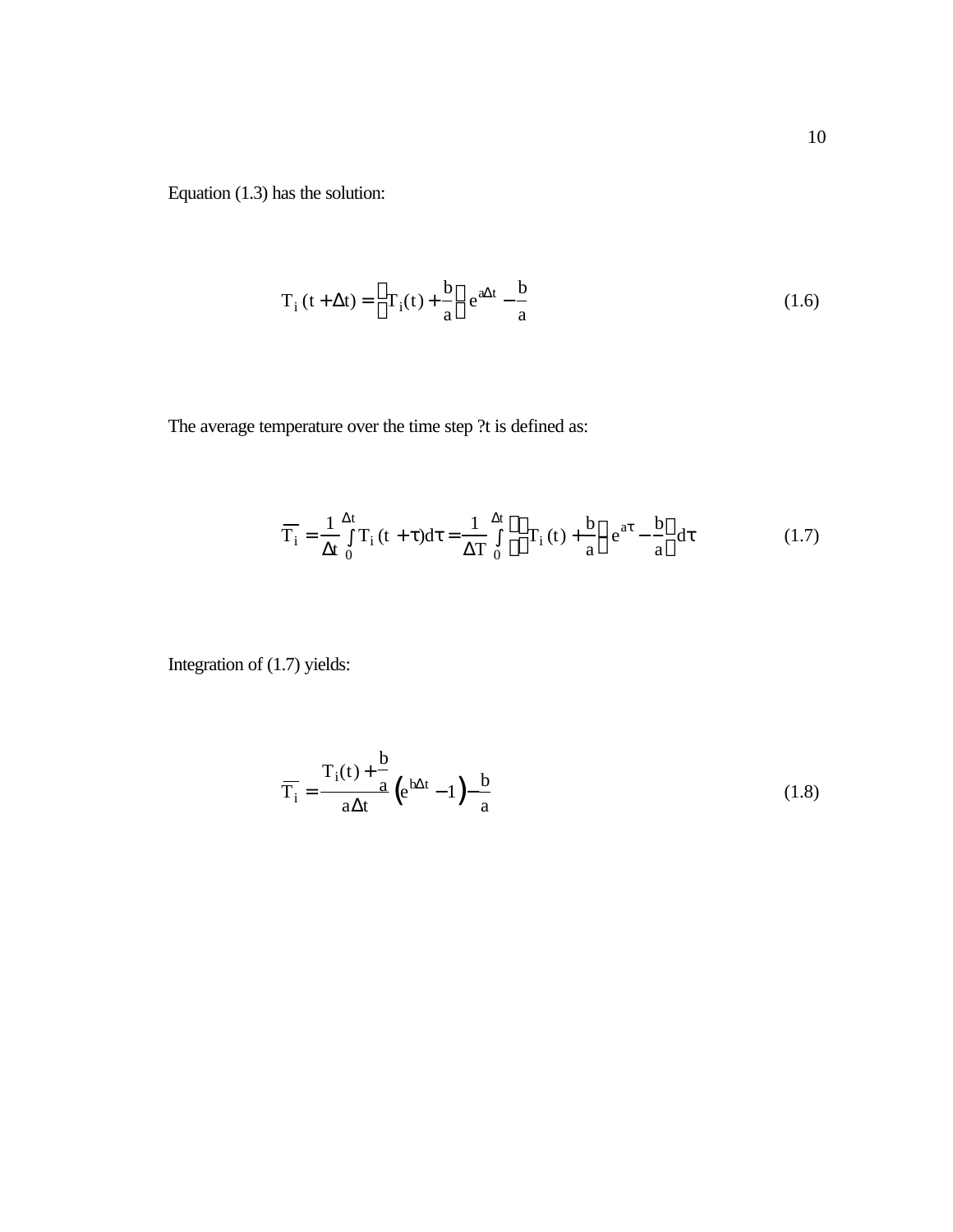# **CHAPTER 2**

# **Modifications to the TYPE 4 Model**

### **2.1 Inlets and Outlets**

The TYPE 4 tank model is charged and discharged directly, meaning that the incoming charging and discharging flows are not separated from the tank fluid. The tank has inlets and outlets for the charging flows to and from the heat source and flows to discharge the tank to and from the load or another component.

\_\_\_\_\_\_\_\_\_\_\_\_\_\_\_\_\_\_\_\_\_\_\_\_\_\_\_\_\_\_\_\_\_\_\_\_\_\_\_\_\_\_\_\_\_\_\_\_\_\_\_\_\_\_\_\_\_\_\_\_\_\_\_\_\_\_\_\_\_\_

\_\_\_\_\_\_\_\_\_\_\_\_\_\_\_\_\_\_\_\_\_\_\_\_\_\_\_\_\_\_\_\_\_\_\_\_\_\_\_\_\_\_\_\_\_\_\_\_\_\_\_\_\_\_\_\_\_\_\_\_\_\_\_\_\_\_\_\_\_\_

### **2.1.1 Current Model**

The model currently in use always has two inlets and two outlets (Fig. 1.2). The outlets are always located at the same node positions. The outlet to the load is located in the top node and the outlet to the heat source is located at the bottom node. There are three modes available to locate the inlets. In mode 1 (fixed inlet positions), flow streams enter the tank at fixed positions. This means that they will not change during the entire simulation. The load flow enters at the bottom of the tank and the hot stream source enters just below the node where the top auxiliary is located, if present, or at the top of the tank if no auxiliary is specified. At the end of each time interval, any temperature inversions that exist are eliminated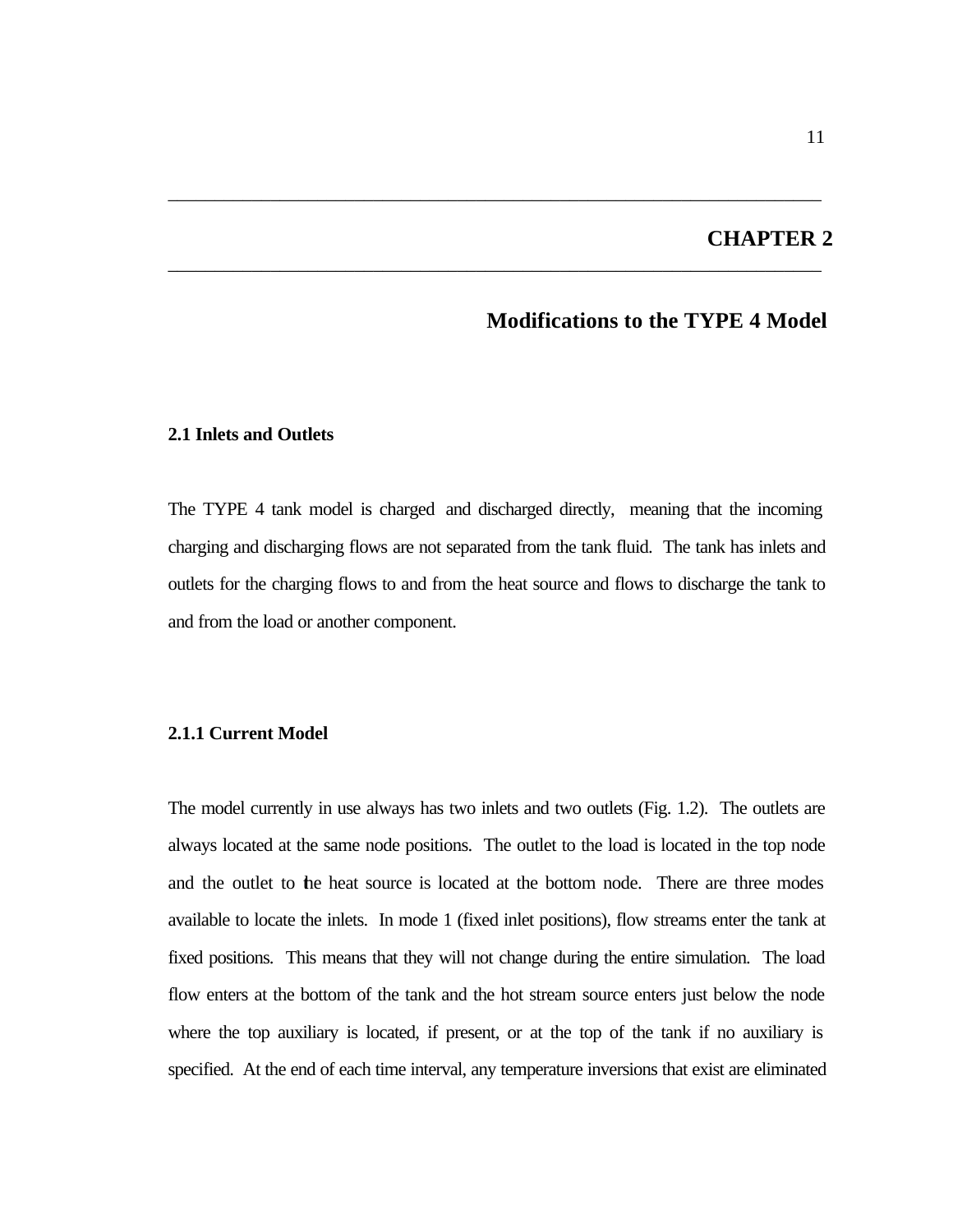by mixing of the appropriate adjacent nodes.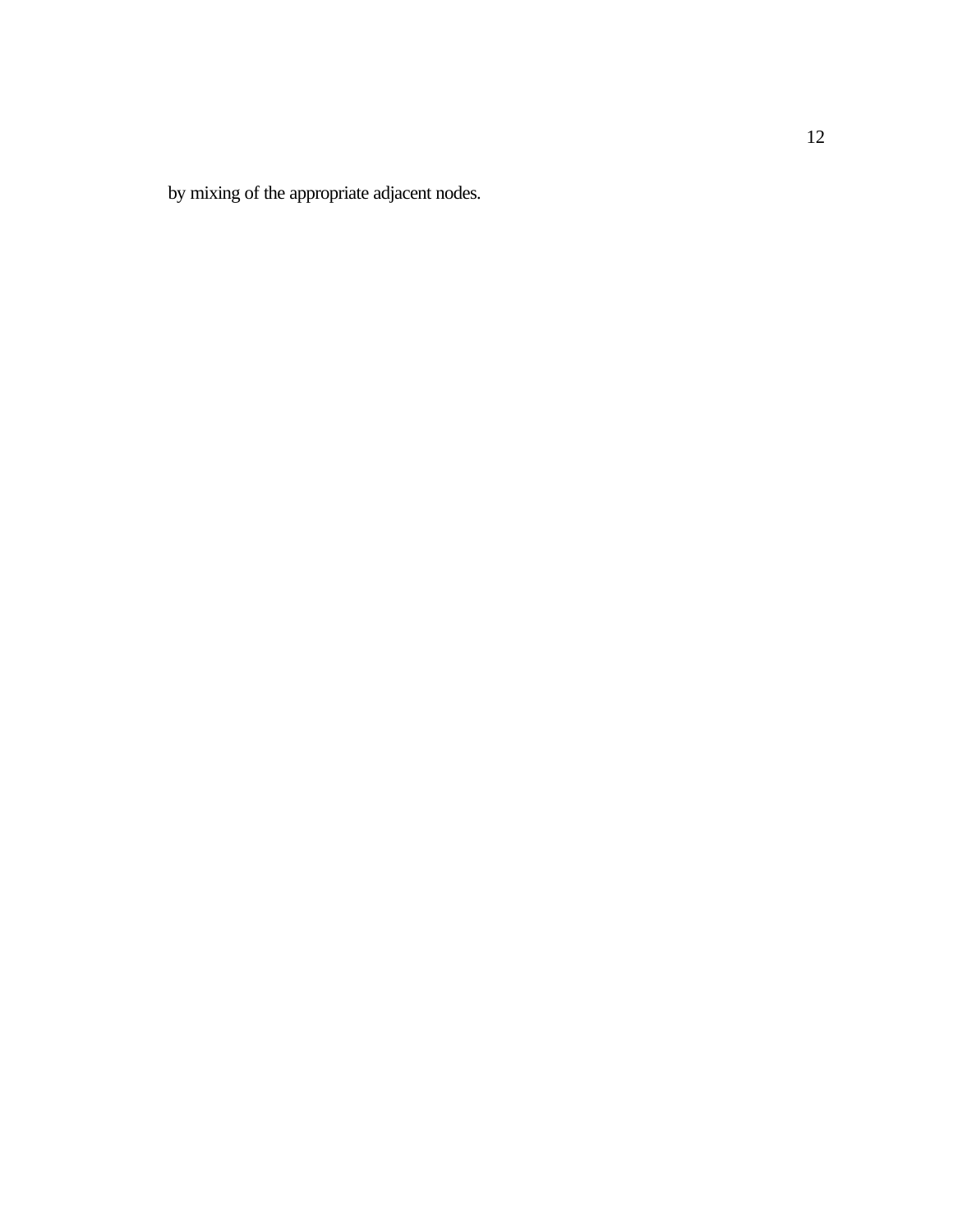In mode 2 (variable inlet positions), the flow stream enters the node which closest matches it in temperature. For example, for the five-node tank shown in Fig. 2.1, water from the collector would enter node 3, where its density nearly matches that of the water of the tank. With sufficient nodes, this permits a maximum degree of stratification in the multi node model.



Fig. 2.1 Tank with Variable Inlet Positions

In mode 3 (user designated inlet position), the user must specify the nodes containing the load flow and source flow inlet locations. This inlet locations remain fixed for the entire simulation. The inlet and outlet locations are specified as node positions. In this mode the inlet positions have to be changed if the number of nodes changes to maintain the inlet positions. The inlet flow rate from one source into the storage is assumed to be the same outlet flow to this source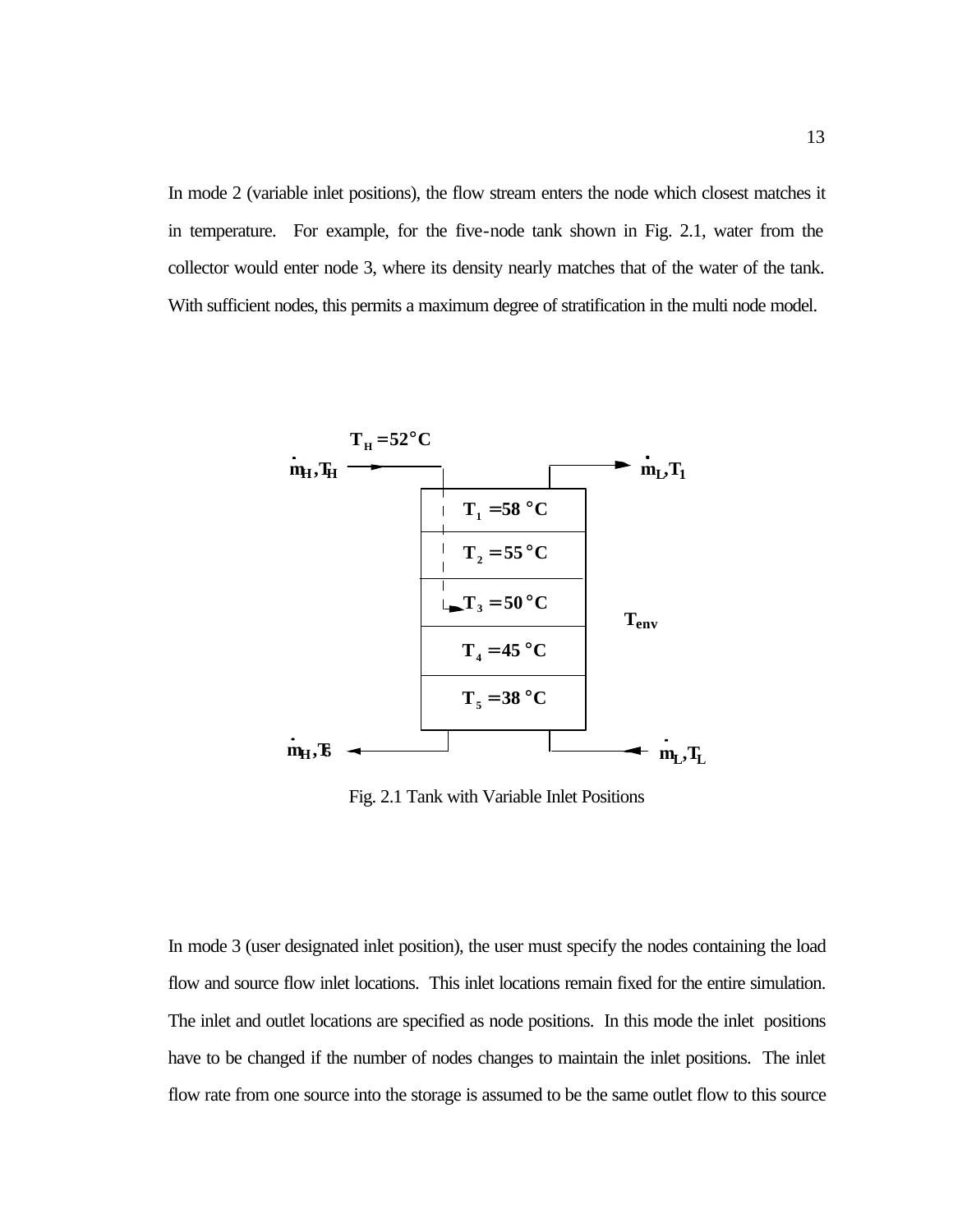(e.g. collector or load). Thus, the flow rate entering the tank from the heat source  $m_{Hi}$  is equal to the outlet flow rate to the heat source  $m_{\text{Ho}}$ . In a similar manner the inlet flow rate from the load  $m_{Li}$  is equal to the outlet flowrate to the load  $m_{Lo}$ .

$$
\dot{\mathbf{M}}_{\rm Hi} = \dot{\mathbf{M}}_{\rm Ho} = \dot{\mathbf{M}}_{\rm H} \tag{2.1}
$$

$$
\dot{\mathbf{M}}_{\text{Li}} = \dot{\mathbf{M}}_{\text{Lo}} = \dot{\mathbf{M}}_{\text{L}} \tag{2.2}
$$

The resultant flow between the nodes is either up or down. If the collector flow rate  $m_H$  is larger than the load flowrate  $m<sub>L</sub>$ , the net flow between the two inlets goes down. An assumption employed in this model is, that the fluid streams flowing up or down from each node is fully mixed before it enters the adjacent segment. Fig. 2.2 shows an example of the flow streams between the nodes in a 5 node tank with the collector inlet in node 2 and the load inlet in node 4. The outlet positions in the current model are automatically at the top or at the bottom. Due to this restriction only the top and bottom nodes have external flows out.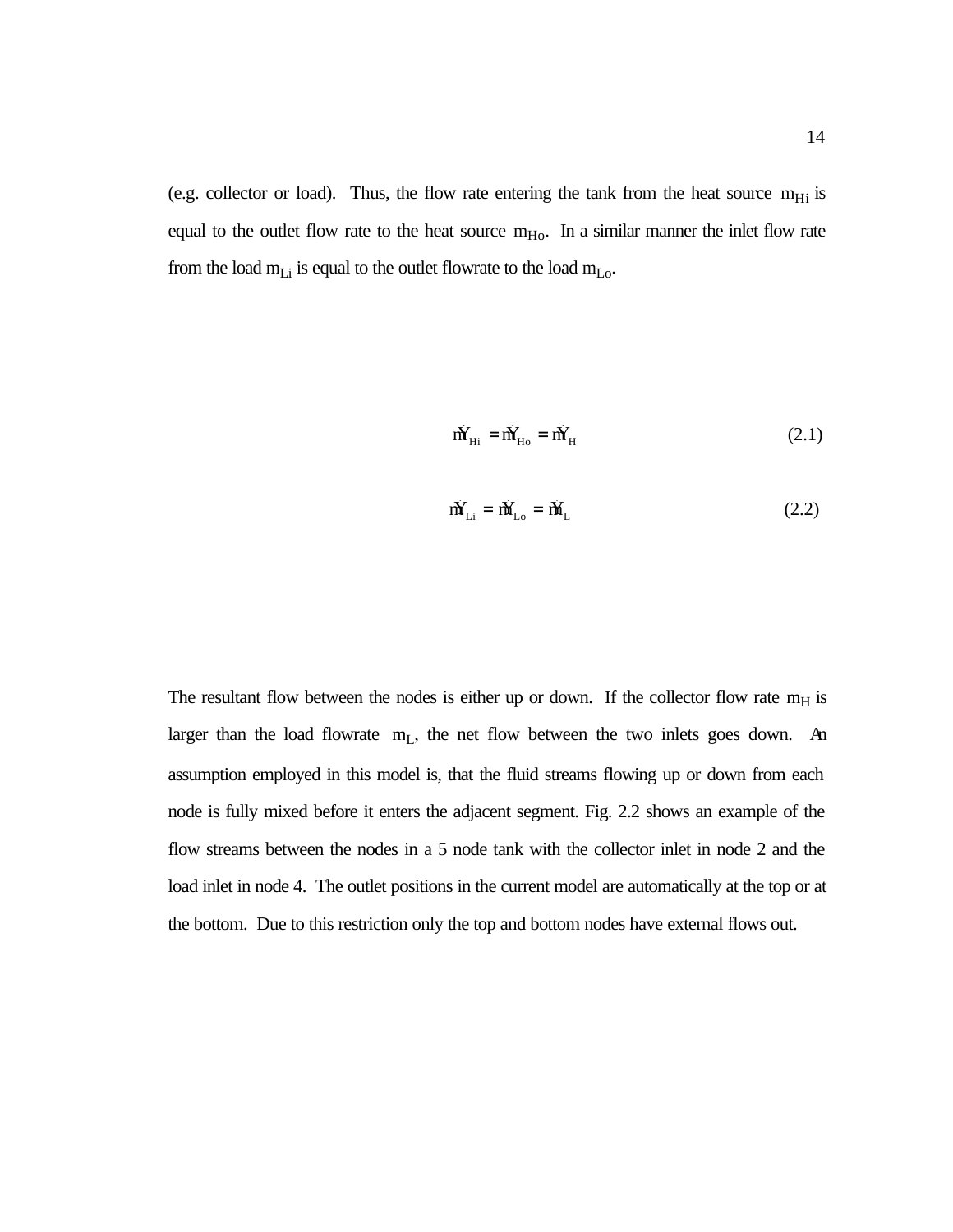

Fig. 2.2 Net Flows in a 5 Node Tank Example

## **2.1.2 Variable Inlet and Outlet Positions**

To have the highest effectiveness in a hot fluid storage, it should have the outlet to the heat source at the "cold" bottom of the tank and the outlet to the heat source at the "hot" top of the tank. This fact becomes clear by looking at equation (2.3) for the efficiency of a flat-plate collector, where Tin is the temperature of the fluid returned to the heat source.

$$
\eta = F_{R}(\tau \alpha) - F_{R} U_{L} \frac{(T_{in} - T_{env})}{I_{T}}
$$
\n(2.3)

If a tank is connected to the collector, the inlet collector temperature is the temperature of the outlet flow from the storage tank. The lower the inlet temperature the higher the efficiency of the collector.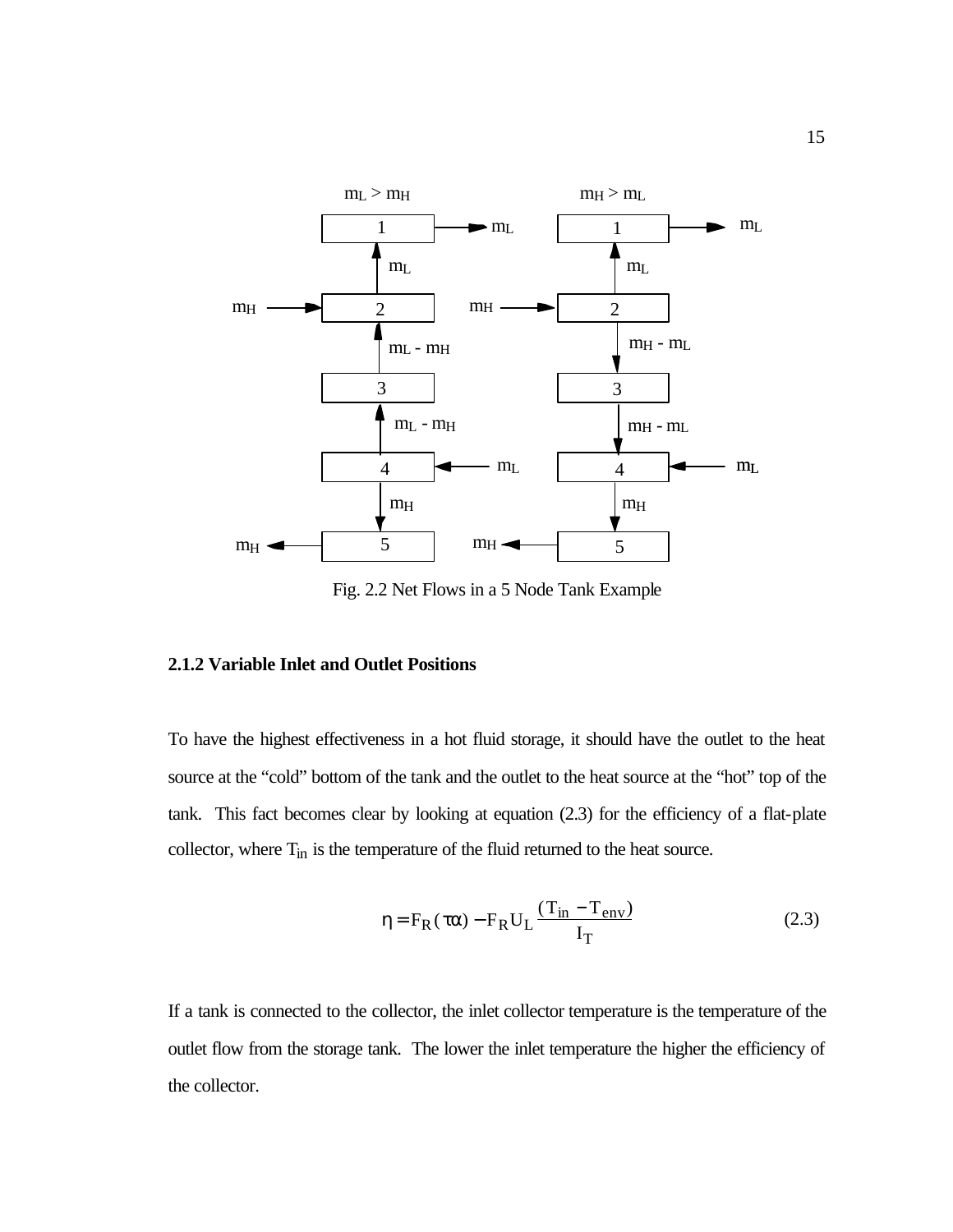Nevertheless, some tanks do not have the outlet positions at the top or bottom. If the tank is used as a cold fluid storage the most effective performance would be to have the outlet to the chiller at the top and the outlet to the load at the bottom.

The new model requires the user to specify both inlet and outlet positions. The inlet and outlet positions can be specified at any height or they can be specified as non existent. The locations are specified as distance from the tank top (in meters). The program will transform the metric height into the respective inlet or outlet node for further calculations inside the code. This option allows the user to change the number of nodes in a simulation without changing the inlet and outlet positions as well.

### **2.1.3 Inlet and Outlet Flow Rates**

In some systems the inlet flow rate from one source into the storage tank will not automaticaly be the same as the outlet flow from the tank to the same source. E.g. a system could have no flow from the load to the storage, but instead have an additional flow into the heat source directly from the mains (Fig.  $(3.1)^{1}$ ). Another system with different inlet and outlet flow rates to and from a component is a two tank system with a collector and an auxiliary tank (Fig.  $3.4$ <sup> $\uparrow$ 1</sup>). The auxiliary tank has only an inlet from the collector tank and an outlet to the load. To simulate such systems, the user specifies non existant flows at the missing inlets and outlets. Any one of the remaining flow streams has to be specified as unknown and is calculated through an mass balance for the whole tank, equation (2.4). If one of the flow rates are

 $\overline{a}$ 

<sup>1)</sup> This Figure is showed in the next chapter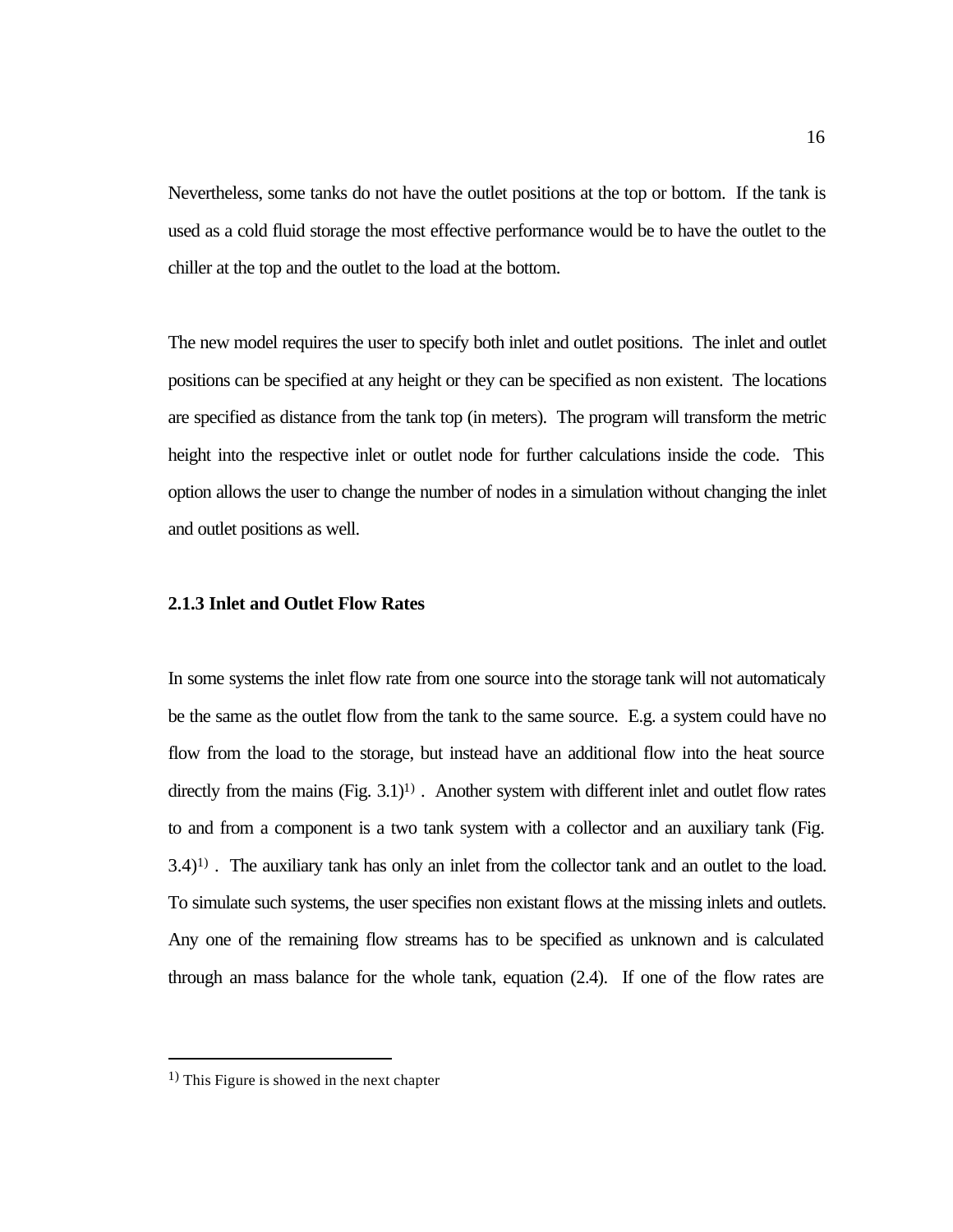negative, i.e. an inlet flow is really an outlet flow or vice versa, the program will terminate with an error message.

### **2.1.4 Mass Balance**

The new options for the inlet and outlet flows and the variable outlet locations require a modified mass flow balance for each node. Fig. 2.3 shows the possible flow stream in and out of one node: flows in from the heat source  $m_{Hi}$  and from the load  $m_{Li}$ ; outlet flows to the heat source  $m_{H_0}$  and to the load  $m_{Lo}$ ; flow to adjacent nodes below  $m_d$  and above  $m_u$ ; flow from adjacent nodes below  $m_{(i-1)}$  and above  $m_{(i+1)}$ .



Fig. 2.3 Mass Balance for One Node

A mass balance for the ith segment is then

$$
\dot{\mathbf{M}}_{(i-1)} + \dot{\mathbf{M}}_{(i+1)} + \dot{\mathbf{M}}_{\text{Hi}} + \dot{\mathbf{M}}_{\text{Li}} = \dot{\mathbf{M}}_{\text{u}} + \dot{\mathbf{M}}_{\text{d}} + \dot{\mathbf{M}}_{\text{Ho}} + \dot{\mathbf{M}}_{\text{Lo}} \tag{2.4}
$$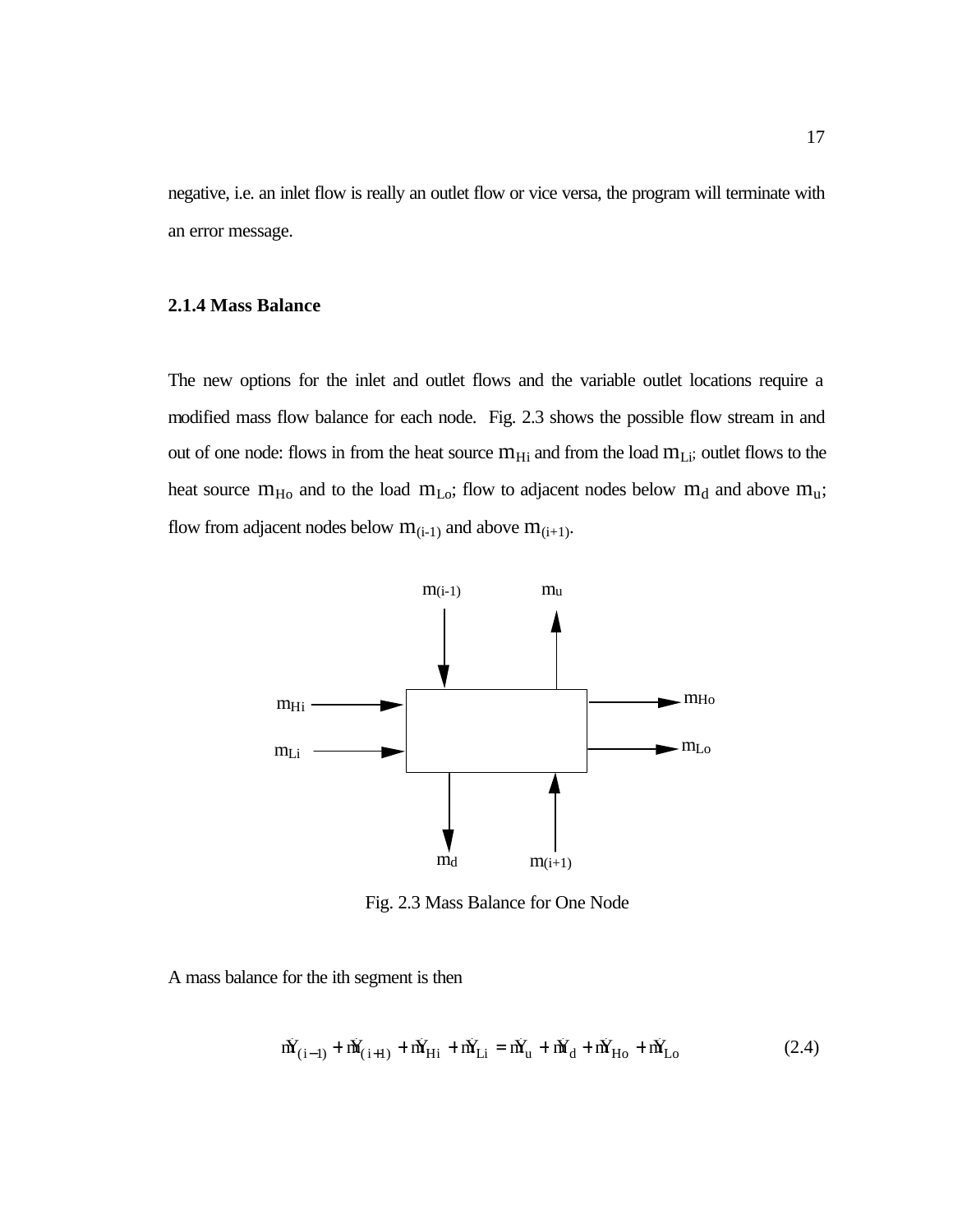If there are flows between two adjacent nodes in both directions (up and down), the program calculates with the net flow between the nodes.

Fig 2.4 shows a flow chart of the code for the energy balance. The flow chart is a do loop which calculates the flows used in the energy balance for every node starting with the top node and ending with the bottom node. First the external net flow  $FL_3$  for the top node is calculated as the difference between the external inlet flow  $FL_1$  and outlet flow  $FL_2$  of the current node. If the external net flow does not equal  $0$ , the net flow  $F<sub>3</sub>$  is going down from the top segment to the adjacent node below or is coming up from the adjacent node below into the first node. If  $F_5$  is negative, the flow stream  $FL_5$  is coming up from the node below into the top node. Otherwise, the flow  $FL_7$  ( $FL_7 = |FL_3|$ ) goes down to the node below (node 2). After calculating the energy balance for the first node, the loop switches to the second node and calculates its external net flow  $FL_3$ . The flow from the node above  $FL_4$ , is the flow FL<sub>7</sub> from the former node stored in FL<sub>4S</sub>. As well is the flow to the node upon FL<sub>6</sub>, the flow to the former node  $FL_5$  stored in  $FL_{6S}$ . A mass balance calculates  $FL_8$ , the flow down to the next node below if  $FL_8$  is positive, or from the node below into the second node if  $FL_8$  is negative. The same method follows for the remaining nodes.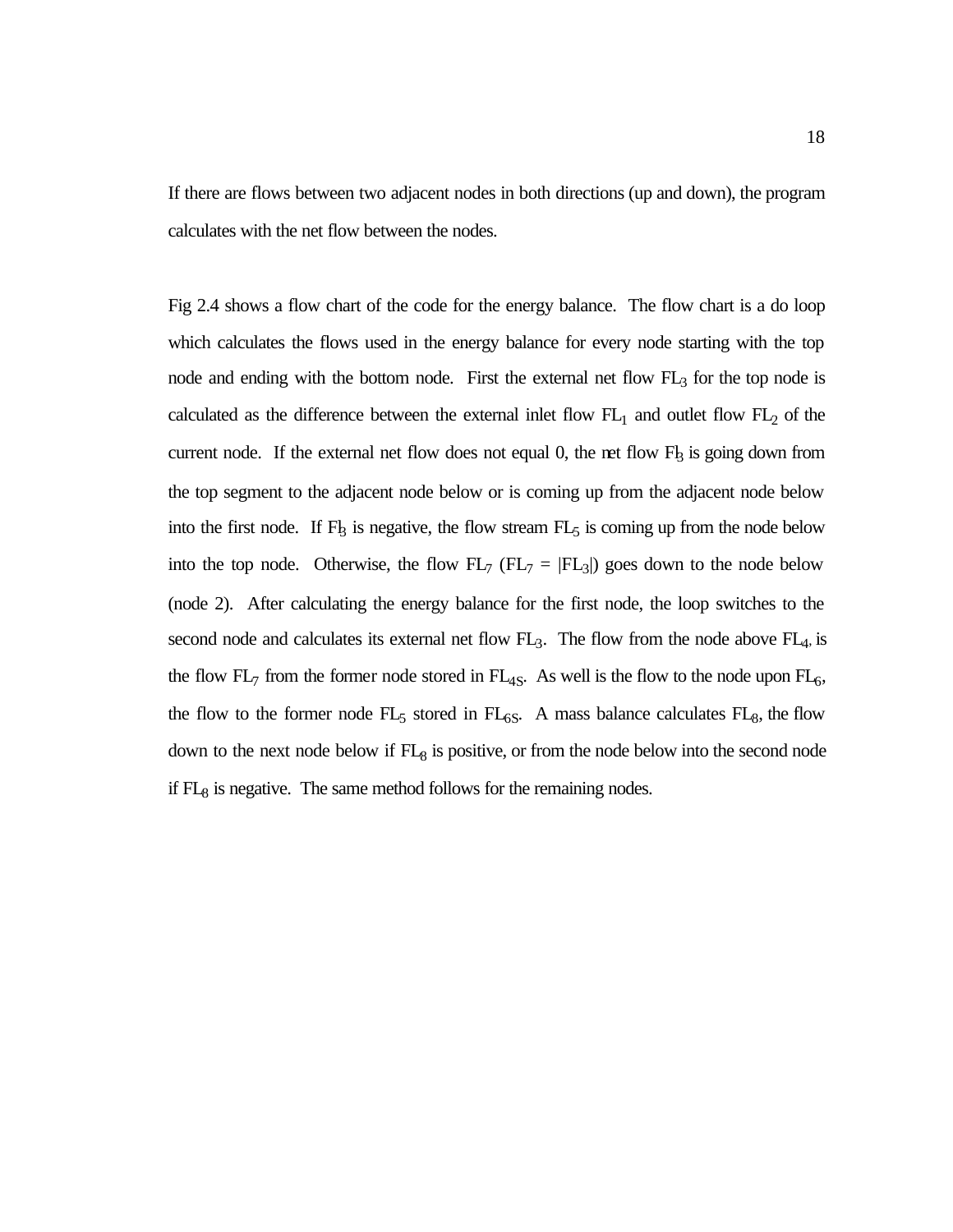

Fig 2.4 Do Loop to Calculate the Node Flow Streams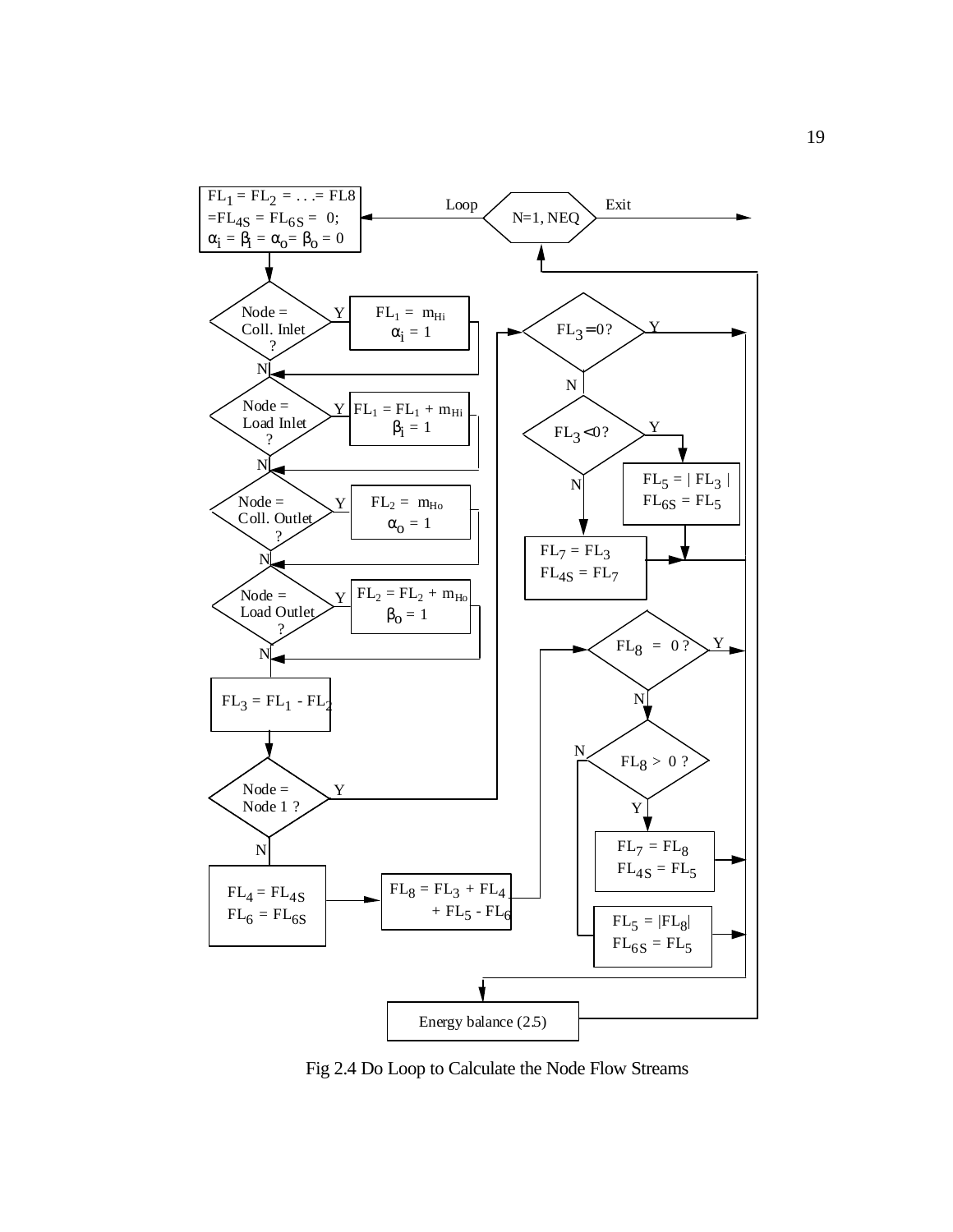#### **2.1.5 Energy Balance**

Due to the fixed outlet positions at the top and bottom node, the current model has flow streams through every node during charging and discharging periods. With the new option of multiple outlet positions it is possible to have nodes without any net flow during charging and discharging of the tank. This may yield to an unrealistic high temperature distribution between the nodes with and without flows (Fig. 3.10)<sup>1)</sup>. Also the natural convection due to the "cold" storage tank wall and differing fluid densities, which results in "mixing", should be considered. The conduction,  $k_{fl}$ , between hot and cold water layers has rather a negligible effect in the energy transfer between adjacent nodes. In the new model the user specifies the conductivity of the tank fluid  $k_{fl}$  and an additional number,  $\Delta k_{eff}$ , which takes the effective and the natural convection into consideration. The following differential equation yields to the energy balance for the ith node of the storage:

$$
\rho_{\rm fl} C_{\rm fl} V_{\rm t} \frac{dT_{\rm i}}{dt} = C_{\rm fl} (\alpha_{\rm i} \hat{M}_{\rm Hi} T_{\rm H} + \beta_{\rm i} \hat{M}_{\rm Li} T_{\rm L} - \alpha_{\rm o} \hat{M}_{\rm Ho} T_{\rm i} - \beta_{\rm o} \hat{M}_{\rm Lo} T_{\rm i} \n+ FL_{4} T_{\rm (i-1)} + FL_{5} T_{\rm (i+1)} - FL_{6} T_{\rm i} - FL_{7} T_{\rm i}) \n+ (\Delta k_{\rm eff} + k_{\rm fl}) A \left( \frac{(T_{\rm (i-1)} - T_{\rm i})}{\delta_{\rm (i-1)}} + \frac{(T_{\rm i} - T_{\rm (i+1)})}{\delta_{\rm (i+1)}} \right) \n- UA_{\rm i} (T_{\rm i} - T_{\rm env}) - (1 - \epsilon) UA_{\rm gfl} (T_{\rm i} - T_{\rm gfl})
$$
\n(2.5)

Where  $\delta_{(i-1)}$  and  $\delta_{(i+1)}$  are the axial distances between the ith node center and the centers of the nodes above and below and  $\alpha_i$ ,  $\alpha_o$ ,  $\beta_i$ , and  $\beta_o$  are control functions, which are either on or off (1 or 0).

 $\overline{a}$ 

<sup>1)</sup> This Figure is showed in the next chapter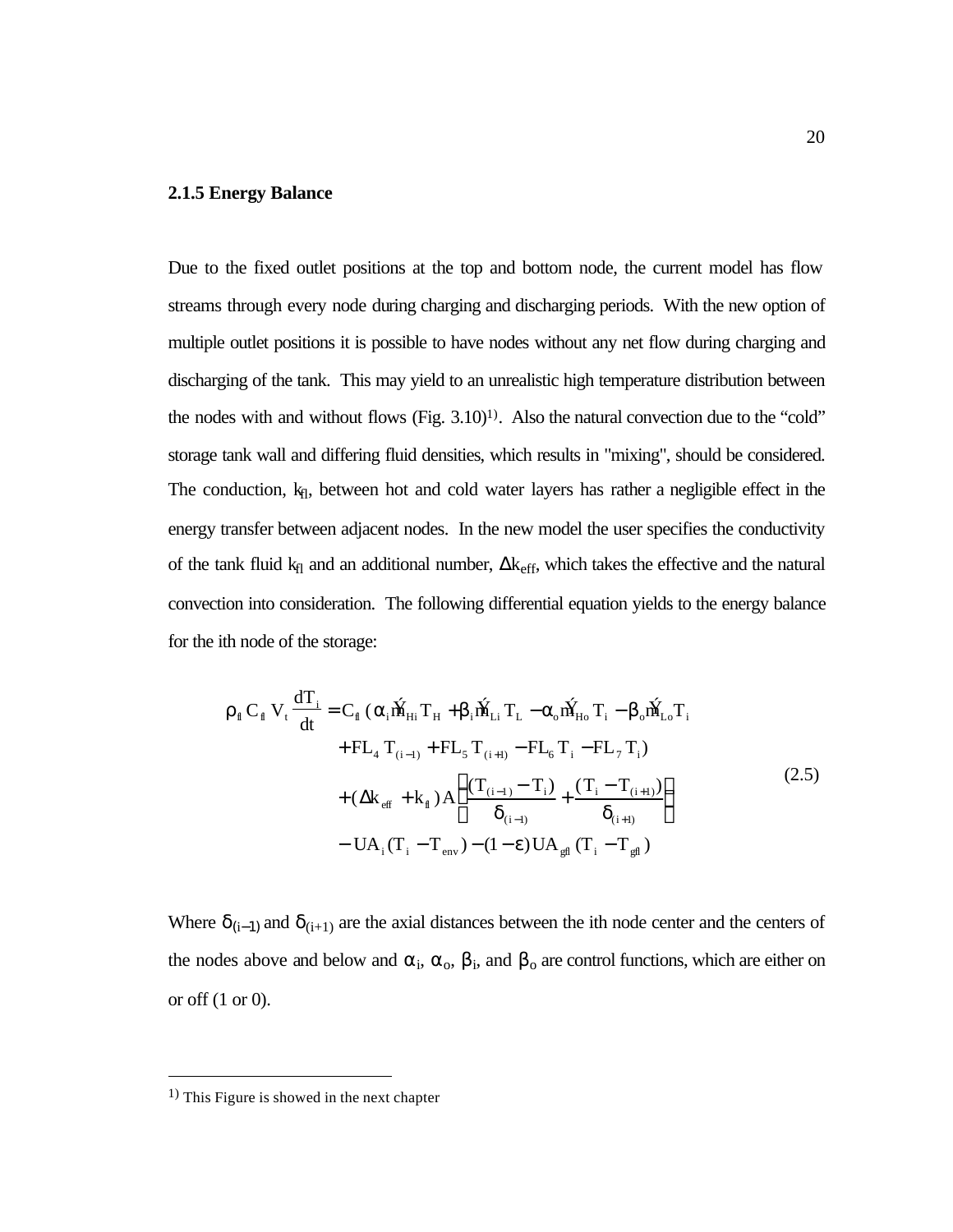The ith node temperature, after the changes due to flows, conduction, effective convection and losses is the solution of the first order differential equation, which has the form of equation (2.5). If the ith node includes the thermostat of an auxiliary heater, and the node temperature is less than the set temperature  $T_{\text{set}}$ , auxiliary energy is added to increase the node temperature.

#### **2.2 Pressure Drop**

In some system performances the pressure drop between the inlets and outlets of the tank and the collector can replace the pump. This makes the system in general more simple and effective, because no pump and complex controller is needed and the relatively high energy consumption of the pump can be saved.

## **2.2.1 Natural Convection Systems**

Circulation in passive solar water heaters such as that shown in Fig. 2.5 occurs when the collector warms up enough to establish a density difference between the leg including the collector and the leg including the tank and the feed line from tank to collector. The density difference result in a pressure difference which drives the flow of the fluid around the loop. The density difference is a function of temperature difference, therefore the flow rate is a function of temperature difference. Under these circumstances, these systems are selfadjusting, with increasing gain leading to increasing flow rates through the collector. For good buoyancy it is important to locate the storage above the collector.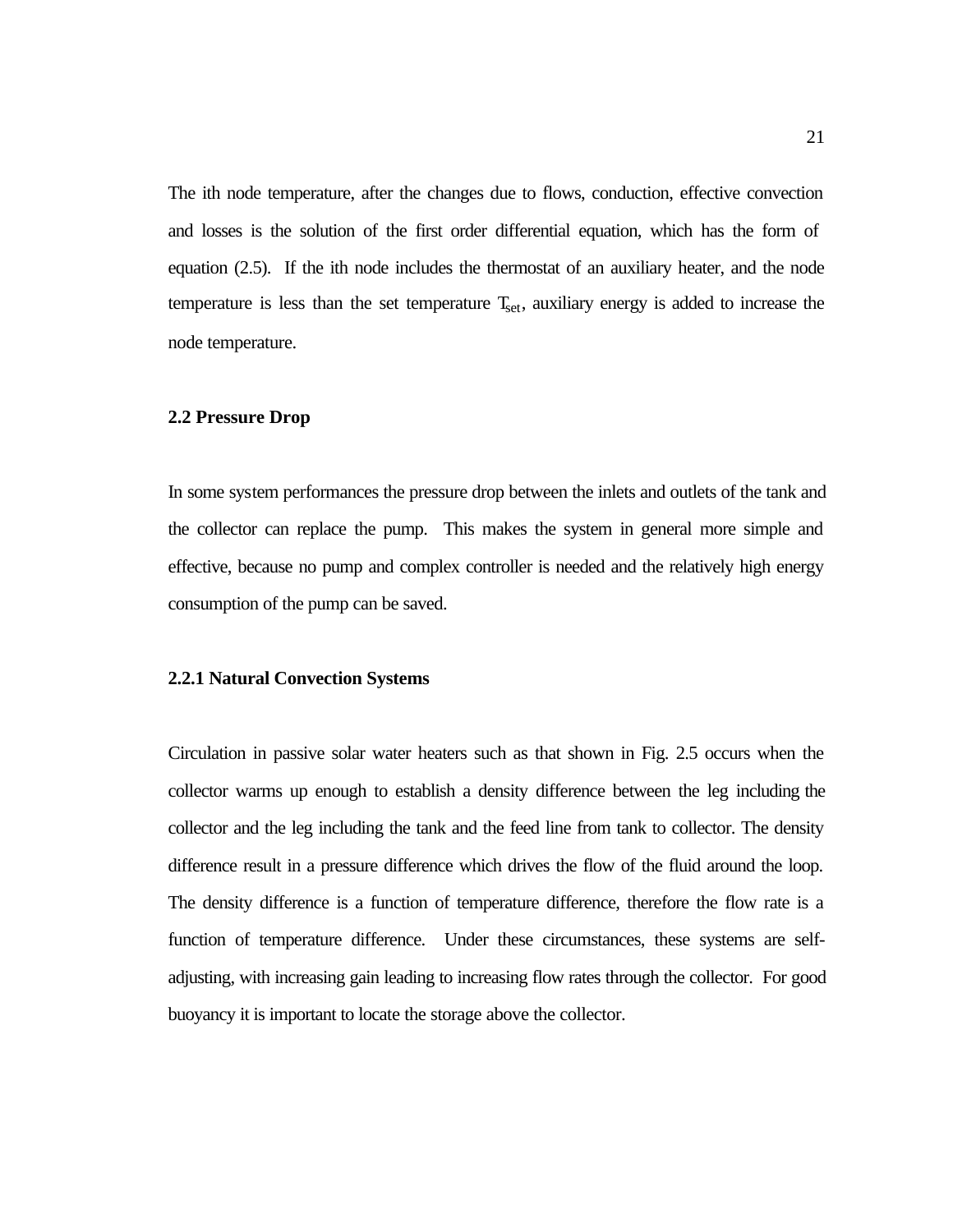

Fig. 2.5 Thermosyphon System

## **2.2.2 Hydrostatic Head**

In the case of a thermosyphon system it is important to know the pressure difference between the inlet and outlet on both the collector and load side of the storage. Therefore the pressure drop between the tank top and the in- and outlets has been added as new outputs. Instead of a pump, this pressure drop could be the driving force for the natural convection of the working fluid through the collector into the tank. The pressure drop is calculated as following integral:

$$
\Delta p = g \int_{H_1}^{H_2} \rho(T) dh \tag{2.6}
$$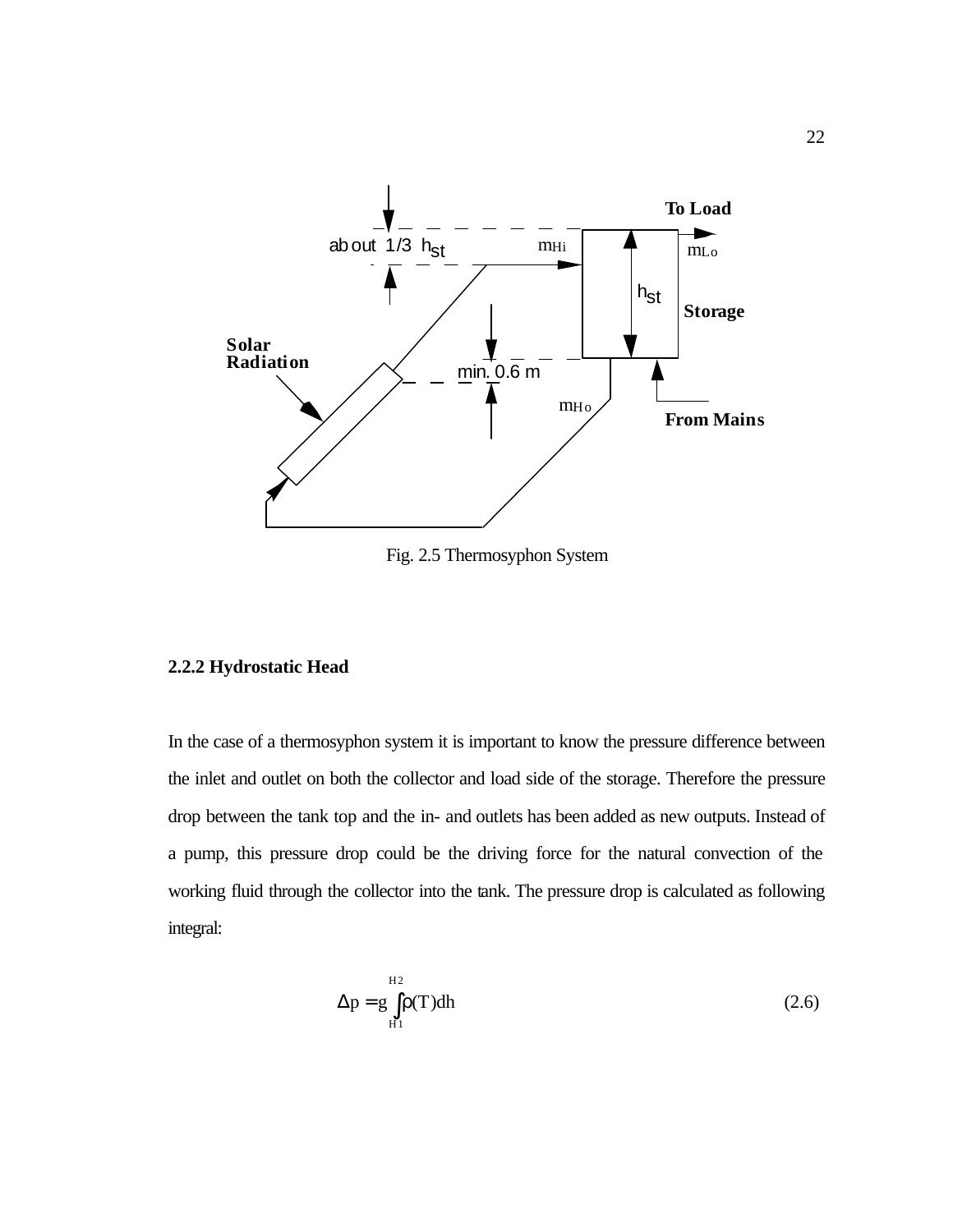In the multi-node model every node is fully mixed and has one temperature, so every node has a uniform density. With N nodes and the height of every node Δh, equation (2.6) can be approximated as

$$
\Delta p = g \sum_{i}^{N} (\rho_i(T_i) \Delta h_i)
$$
 (2.7)

The temperature dependent density of water is calculated for every node with the function in (2.8) which approximates the relationship between the water temperature and its density:

$$
\rho(T) = (9.9998396 \text{E} 2 + 1.8224944 \text{E} 1 \text{ T}_i - 0.0079221 \text{ T}_i^2 - 5.544846 \text{E} - 5 \text{ T}_i^3 + 1.497562 \text{E} - 7 \text{ T}_i^4 - 3.932952 \text{E} - 10 \text{ T}_i^5) / (1 + 1.8159725 \text{E} - 2 \text{ T}_i)
$$
\n(2.8)

Fig. 2.6 shows a plot of (2.8).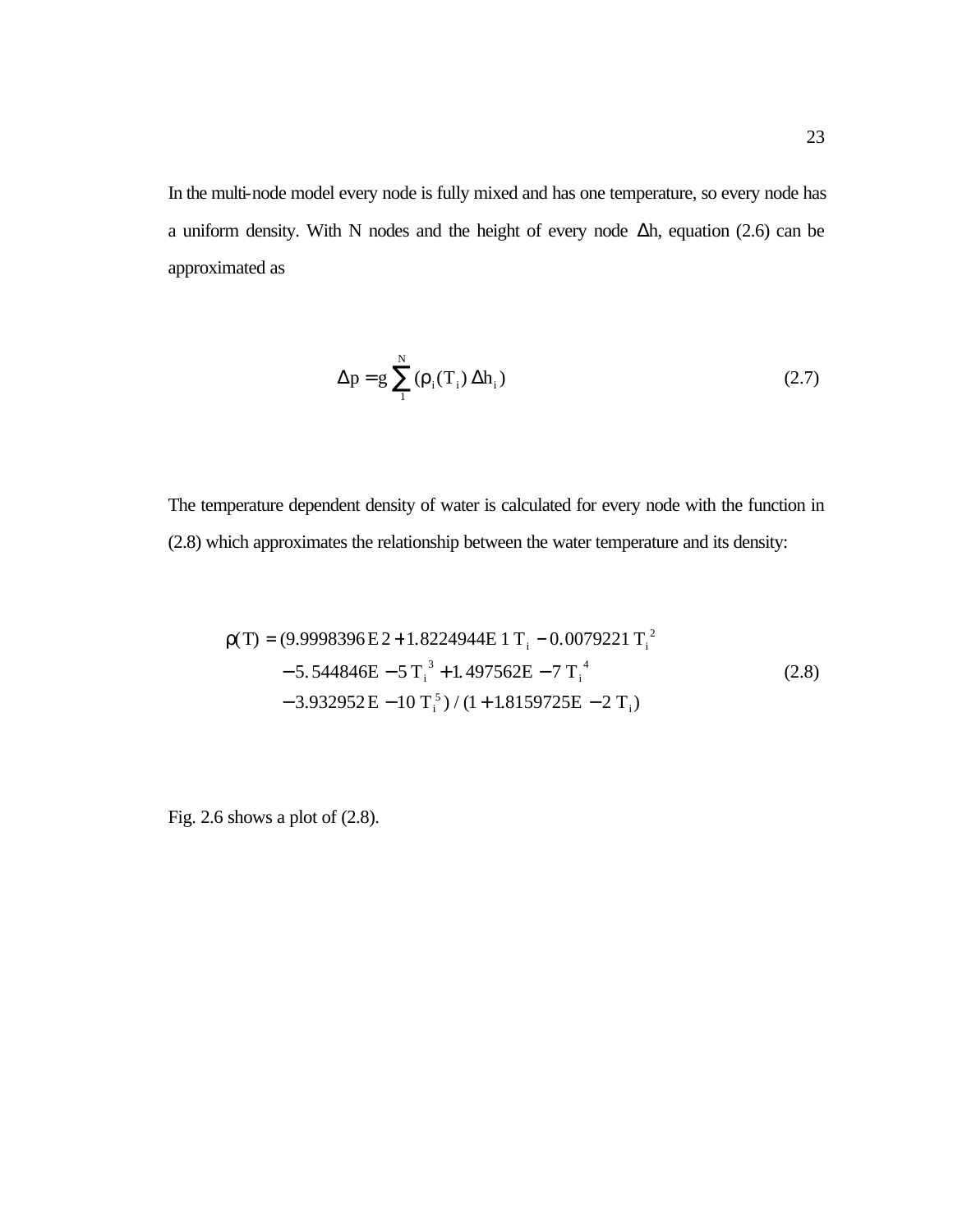

Fig. 2.6 Approximated Function for the Density of Water over the Temperature

### **2.3 Tank Flue Losses**

In the old model there is one output for the tank losses. This includes the losses to the environment, and if a gas auxiliary is specified in the user deck, the losses to the exhaust flue of an in-tank gas auxiliary heater. The overall heat loss coefficient to the gas flue, UA<sub>gfl</sub>, and the average flue temperature,  $T_{\text{gfl}}$ , when the heater is not operating, have to be specified by the user. The new model outputs the losses to the environment separately from the tank flue losses. These offer a better overview of the storage tank losses during the times when the gas auxiliary heater is off.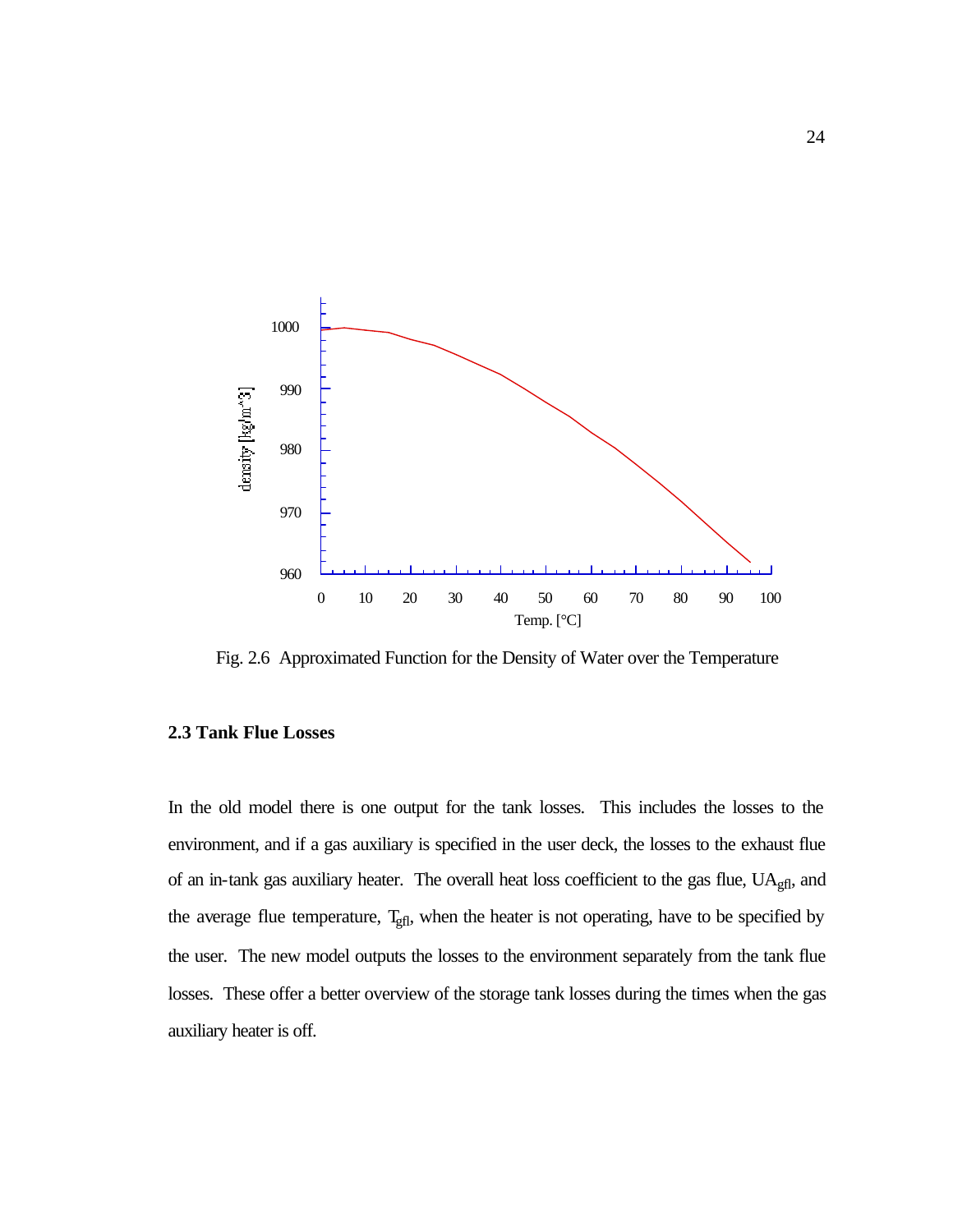#### **2.4 Tanks with Non Cylindrical Cross Section**

To extend the possibility of simulating tanks with different geometric structures, tanks with any uniform cross section can be simulated in the new model. A cylindrical cross section provides the smallest tank surface area and therfore smaller energy losses than other tank shapes. The energy losses to the environment  $\mathcal{C}_{\tiny env}$  for a tank with the perimeter Per<sub>t</sub>, is given by:

$$
\hat{Q}_{env}^{\prime} = \sum_{i=1}^{N} U_i \text{Per}_{t} H_i(T_i - T_{env}) + V_t / H_t (U_{bot}(T_N - T_{env}) + U_{top}(T_1 - T_{env})) \tag{2.9}
$$

The user has the option to specify the heat transfer coefficient of every node. This option provides the possibility of considering nodes with different heat loss coefficients, e.g. at the nodes where the tank inlets and outlets are located. Because this nodes normally have a larger heat loss coefficient as other tank nodes. The sum of the energy loss of every node plus the losses through the bottom and top area of the tank yield the tank losses to the environment.

To calculate the losses to the environment with non-cylindrical tanks, the user has to specify the perimeter of the tank cross section. If the tank is cylindrical the parameter input has to be specified as any negative number and the program automatically calculates the perimeter.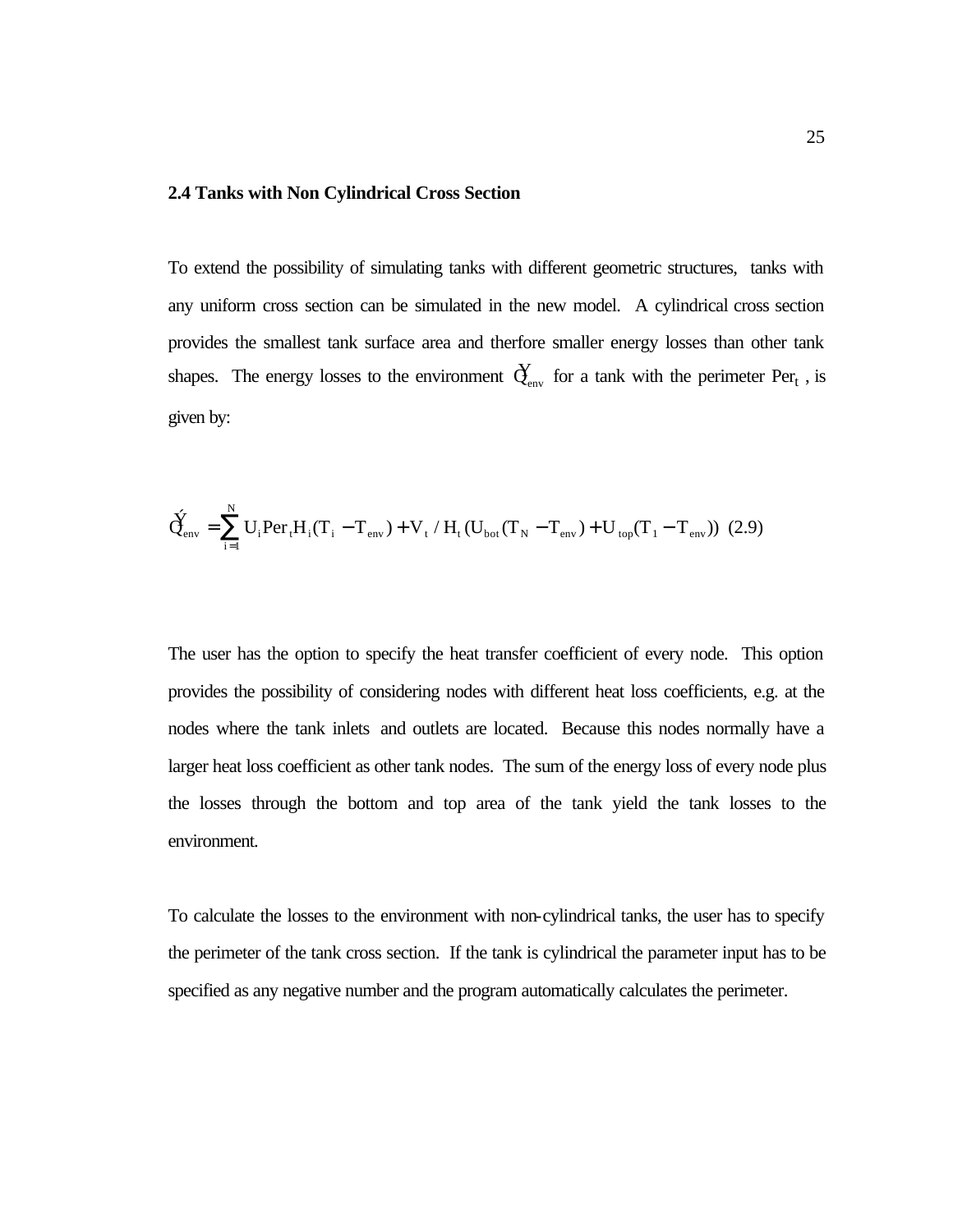# **CHAPTER 3**

## **Systems Simulations with the Modified Model**

In this chapter simulations with the modified tank model have been developed. The following examples of systems demonstrate the performance of a solar water heater for a selected location and month (Boulder, March 1994). Basically the system performances consist of a flat-plate collector, fluid thermal water storage, pump, a controller which activates the pump and a water supply from the mains. The simulations are based on following data:

\_\_\_\_\_\_\_\_\_\_\_\_\_\_\_\_\_\_\_\_\_\_\_\_\_\_\_\_\_\_\_\_\_\_\_\_\_\_\_\_\_\_\_\_\_\_\_\_\_\_\_\_\_\_\_\_\_\_\_\_\_\_\_\_\_\_\_\_\_\_

\_\_\_\_\_\_\_\_\_\_\_\_\_\_\_\_\_\_\_\_\_\_\_\_\_\_\_\_\_\_\_\_\_\_\_\_\_\_\_\_\_\_\_\_\_\_\_\_\_\_\_\_\_\_\_\_\_\_\_\_\_\_\_\_\_\_\_\_\_\_

The weather data are hourly values of solar radiation and ambient temperature of the second week in January 1994 at the 40°N Latitude (Boulder). The solar collector consists of one glass cover, and has an area of  $6.5 \text{ m}^2$ . The collector has a slope of  $40^\circ$  and faces directly south. The working fluid in the collector loop is water, and the pump in the collector loop operates with a flow rate of 300 kg/hr. The pump which supplies the load and the main flow into the storage provides a flow rate of 21.4 kg/hr. To turn the collector pump on or off, a controller senses the collector inlet and outlet temperature. It is desireable to have the pump remain off until the collector outlet water temperature is at least 10°C above the inlet water temperature. The upper dead band is  $10^{\circ}$ C and the lower dead band is 1  $^{\circ}$ C. The tanks have an overall loss coefficient,  $U_L$ , of 0.4 W/(K m<sup>2</sup>) or 1.44 kJ/(hr  $\degree$ C m<sup>2</sup>) in TRNSYS units. The initial tank temperature is 60°C and the ambient temperature around the tank is 21°C. The load draws 300 kg of water per day evenly distributed in a constant flow of 21.43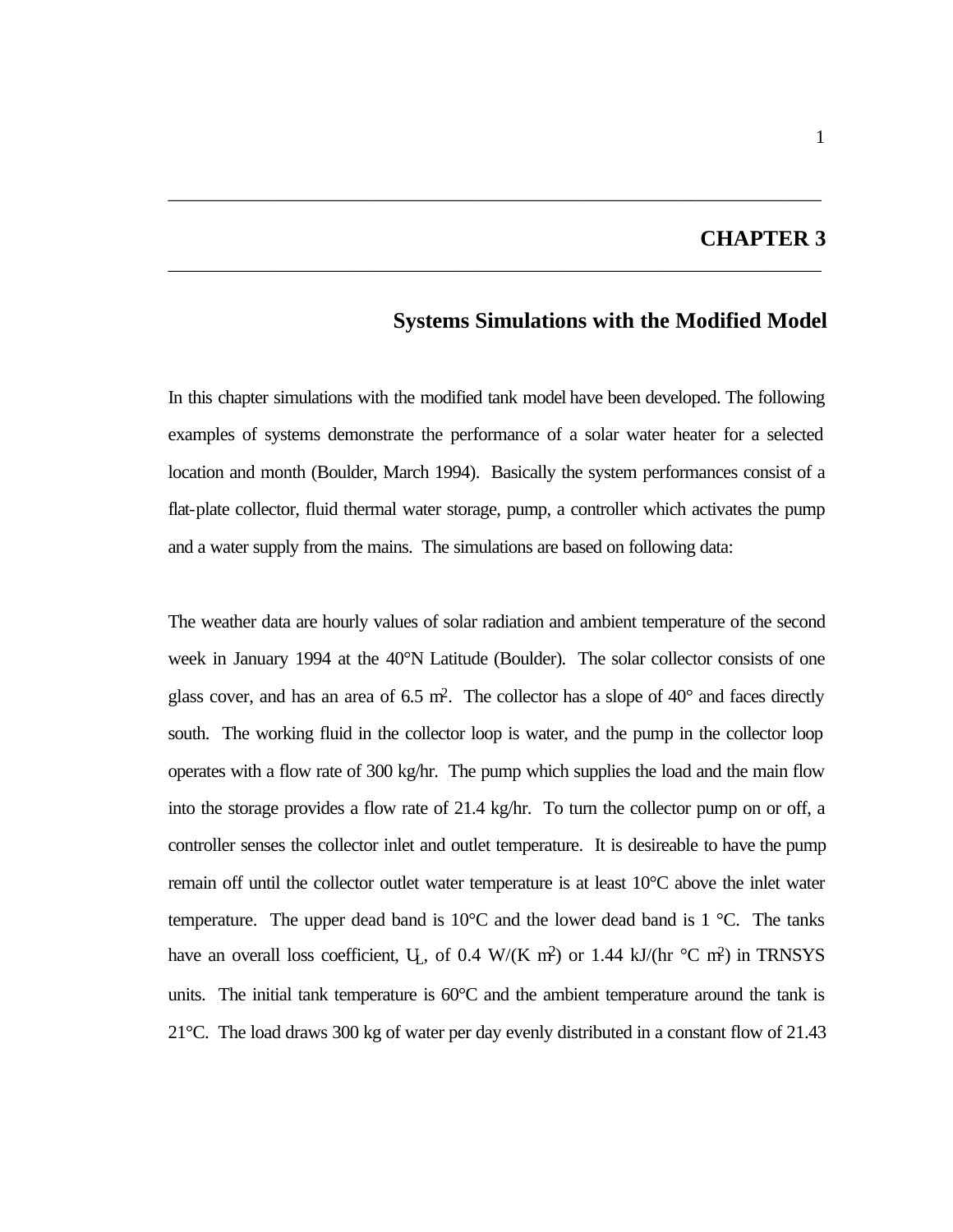kg/hr over the day from 7:00 a.m. to 9:00 p.m.. The water from the main has a temperature of 15°C.

### **3.1 Unequal Inlet and Outlet tank Flows**

Tanks with flows, as described in chapter 2.1.3, where the outlet and inlet flows from and to another component, are different can now be simulated with the modified TYPE 4 tank model.

## **3.1.1 Tank without a Cold Inlet Flow**

Fig. 3.1 shows a diagram of a system performance without a direct cold flow into the storage and a flow from the mains directly into the collector loop. The mains flow and the outlet flow  $m<sub>Ho</sub>$  will be mixed together before entering the collector.



Fig. 3.1 System Configuration with a Tank without a Cold Inlet Flow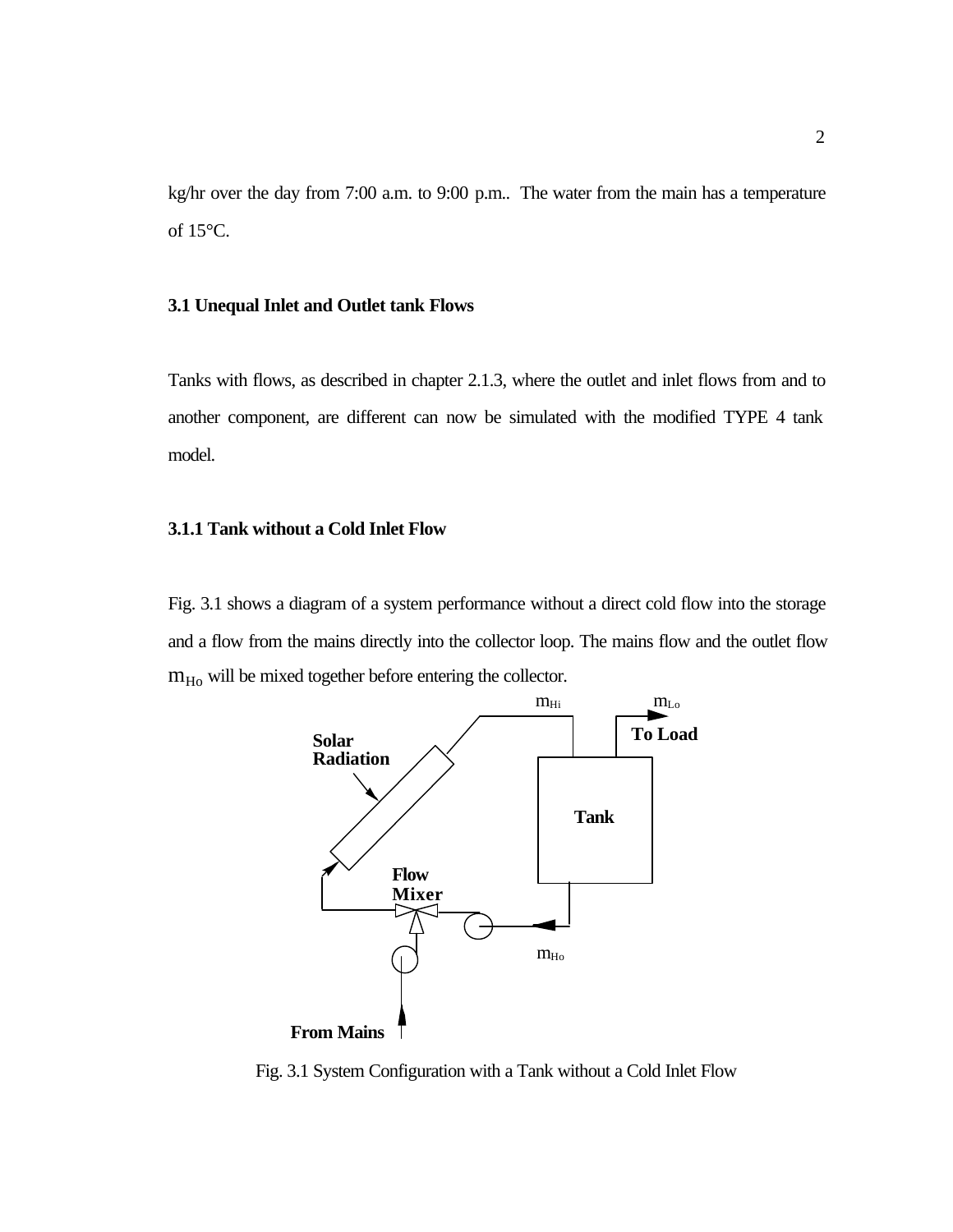To simulate the system performance, a flow mixer is added to the components indicated above. The flow mixer simulates the function of a teepiece which completely mixes two inlet streams of the same fluid at different temperatures. The storage tank model has 3 nodes. The inlet and outlet to the heat source are located in the top and bottom node, and the outlet to the load in the top node. The storage is calculated with that mode which guarantees the best stratification. Fig. 3.2 shows the node temperatures of the tank; TOP, MID and BOT with the collector temperature COLL over time.



Fig. 3.2 Collector and Node Temperatures of the Tank without a Cold Inlet Flow

In those periods when the storage pump is off and the load pump is on, the temperatures of the tank nodes decrease relatively fast. Whenever the main pump is off the node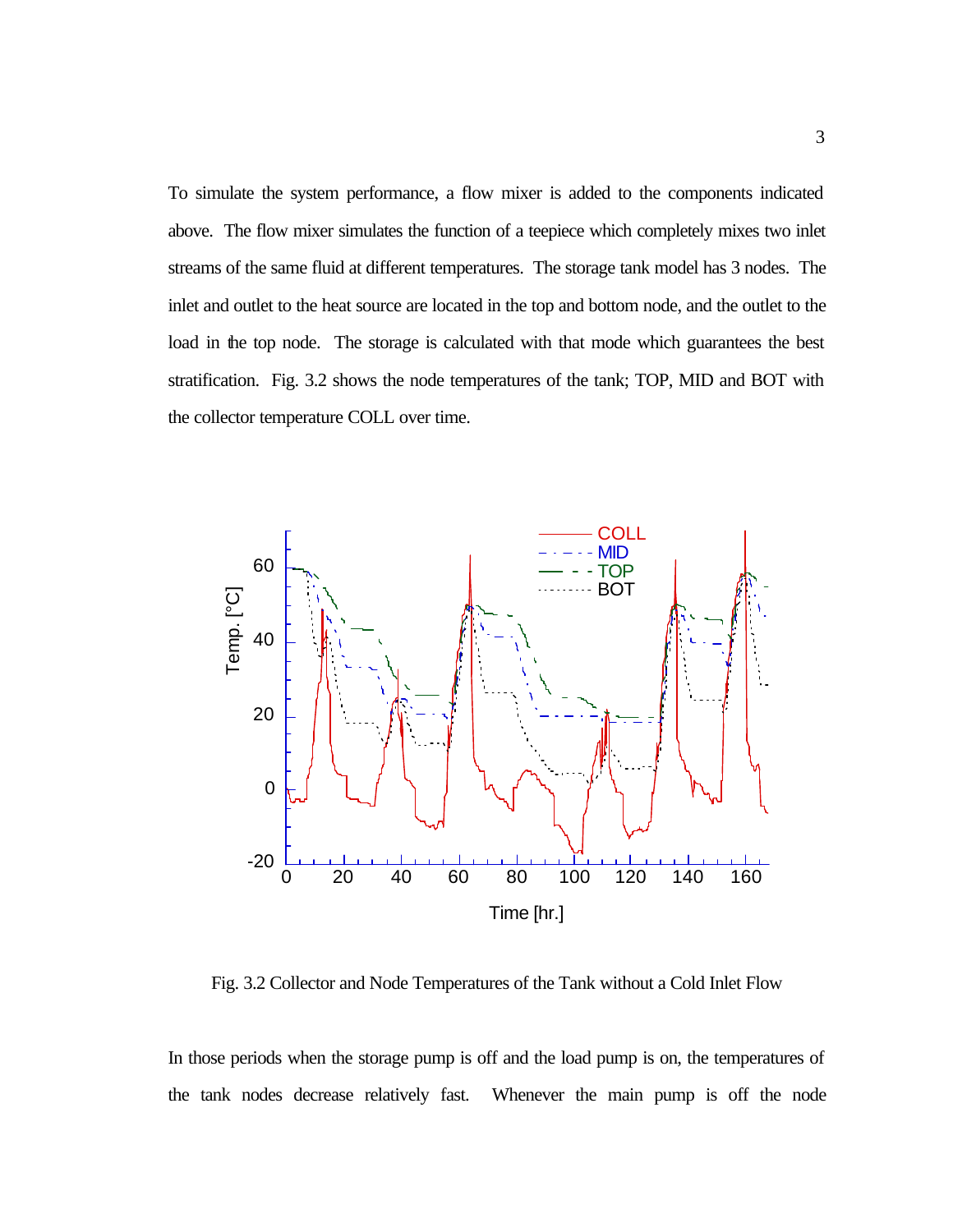temperatures decrease only slightly due to the losses to the environment. While the storage pump is running the high internal mass flow in the tank, mixes the node temperatures so that they are almost equal. Fig. 3.3 shows the flowrate through the collector, COLL, and the lower time dependent load flowrate, LOAD, every day from 7:00 a.m. to 9:00 p.m..



Fig 3.3 Collector and Main Flow Rates

Whenever the main pump runs and the collector temperature is lower than the main flow temperature (15  $^{\circ}$ C), the system works as a chiller. Therefore, when the main pump is running, such a system performance only makes sense if the collector temperature is higher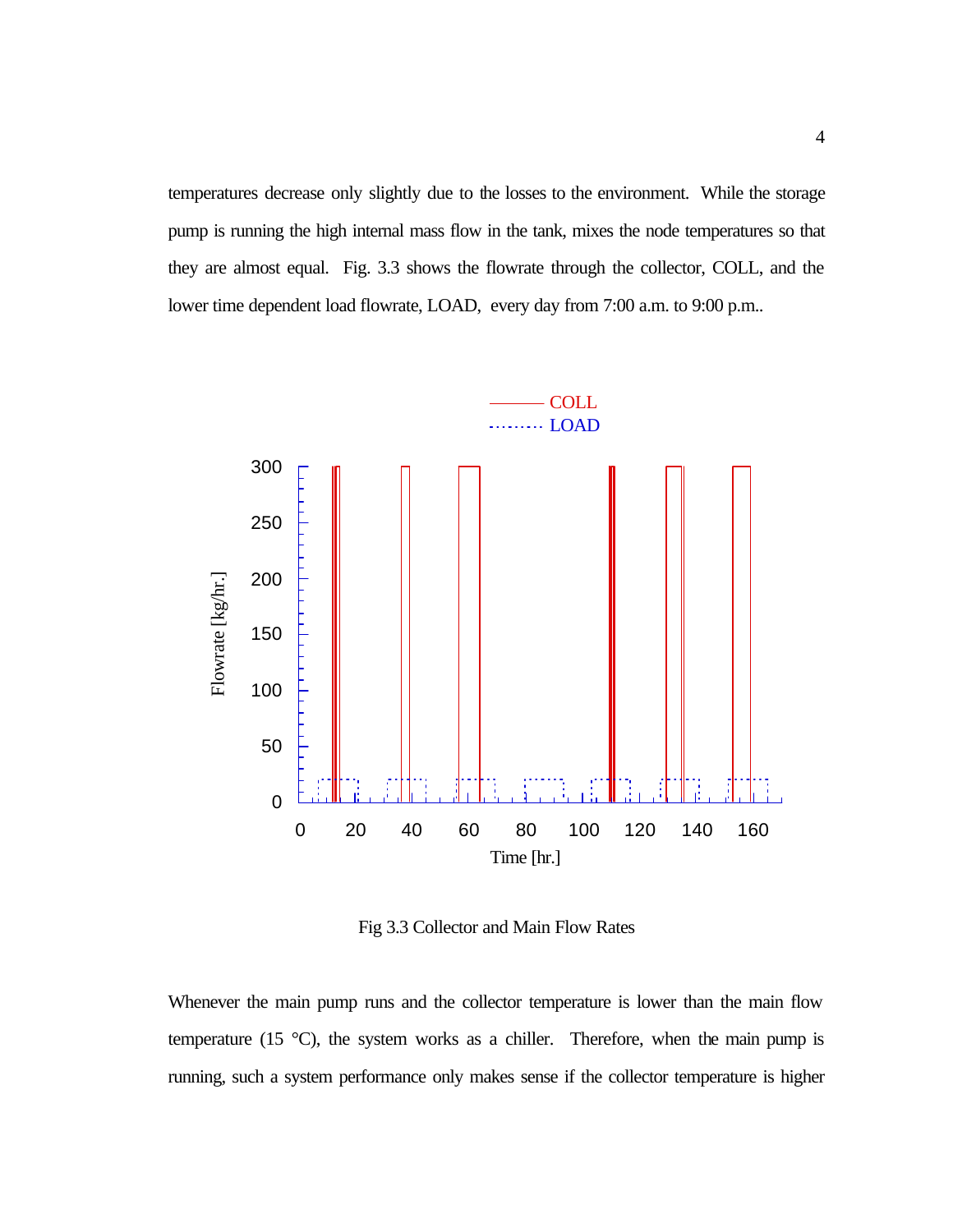than the temperature of the mains. The same holds true if the temperature of the mains is lower than or equal to the environmental temperature. However, the system simulation could show the proper mass flow calculations of the new tank model.

### **3.1.2 Two Tank System**

A system performance which makes more sense for practical applications, is a system with 2 connected tanks (Fig. 3.4). One collector tank has a cold flow from the mains and an outlet flow to the heat source and an auxiliary tank without a cold flow in and without an outlet flow to the heat source. Both tanks are simulated with a volume of  $0.39 \text{ m}^3$ .



Fig 3.4 System Performance with Two Storage Tanks

The simulated results of this system performance demonstrate that this type of system can supply significantly more energy to the load than a single collector tank with the same total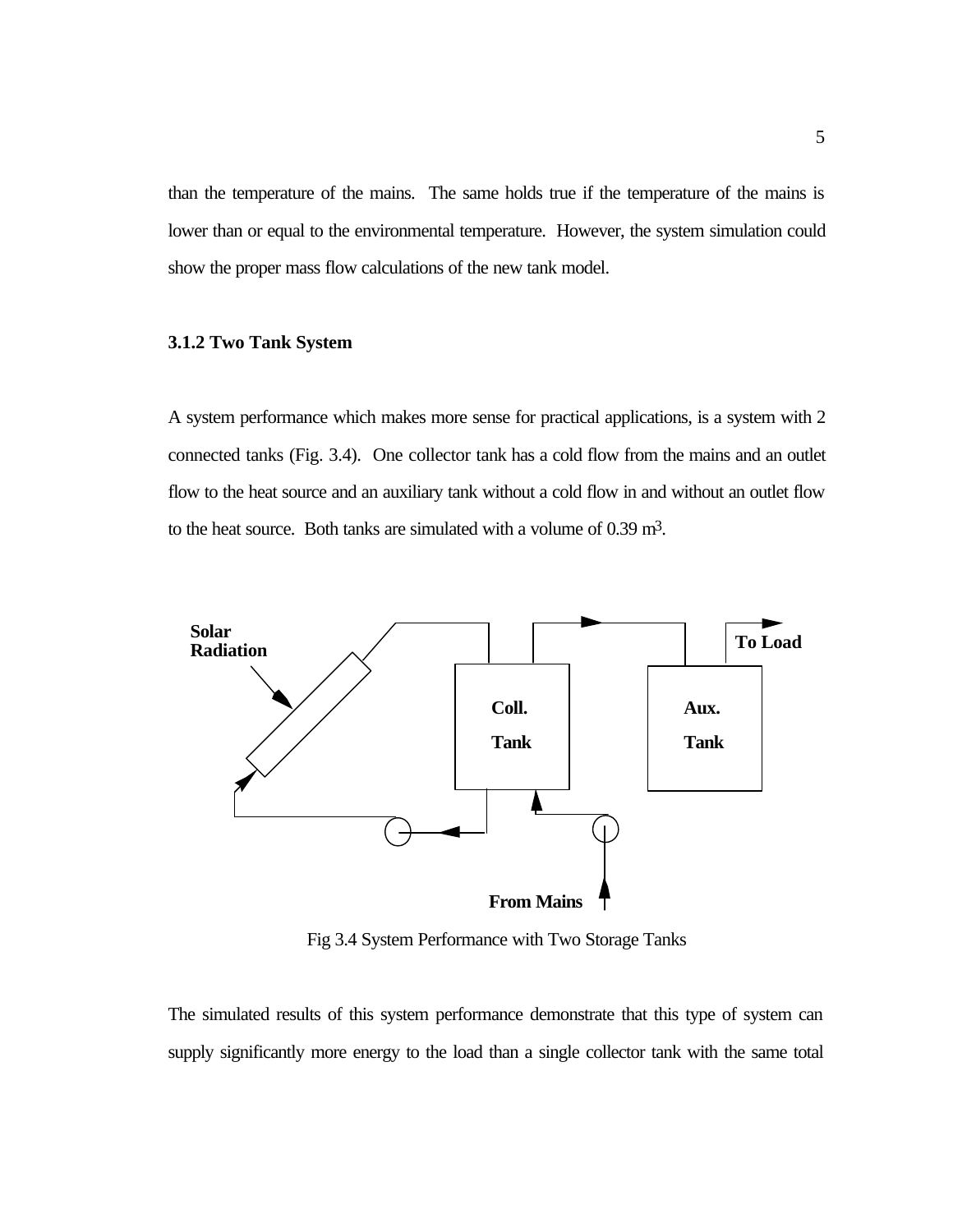storage volume. Fig. 3.5 shows the temperatures of the auxiliary- and collector tank over the simulation time of one week.



Fig. 3.5 Auxiliary and Collector Tank Temperature Profile

Both tanks are simulated as fully mixed tanks. The temperature distribution between the two tanks is considerable. The auxiliary tank temperature curve is much smoother than the curve of the collector tank temperature. The auxiliary tank also usually has a higher temperature than the collector tank, especially whenever the tank pump is not running.

Fig 3.6 shows the temperature profile of the collector tank (COLL.T.) and the auxiliary tank (AUX.T.), compared with the average temperature of a larger three node tank (LG. T.) in a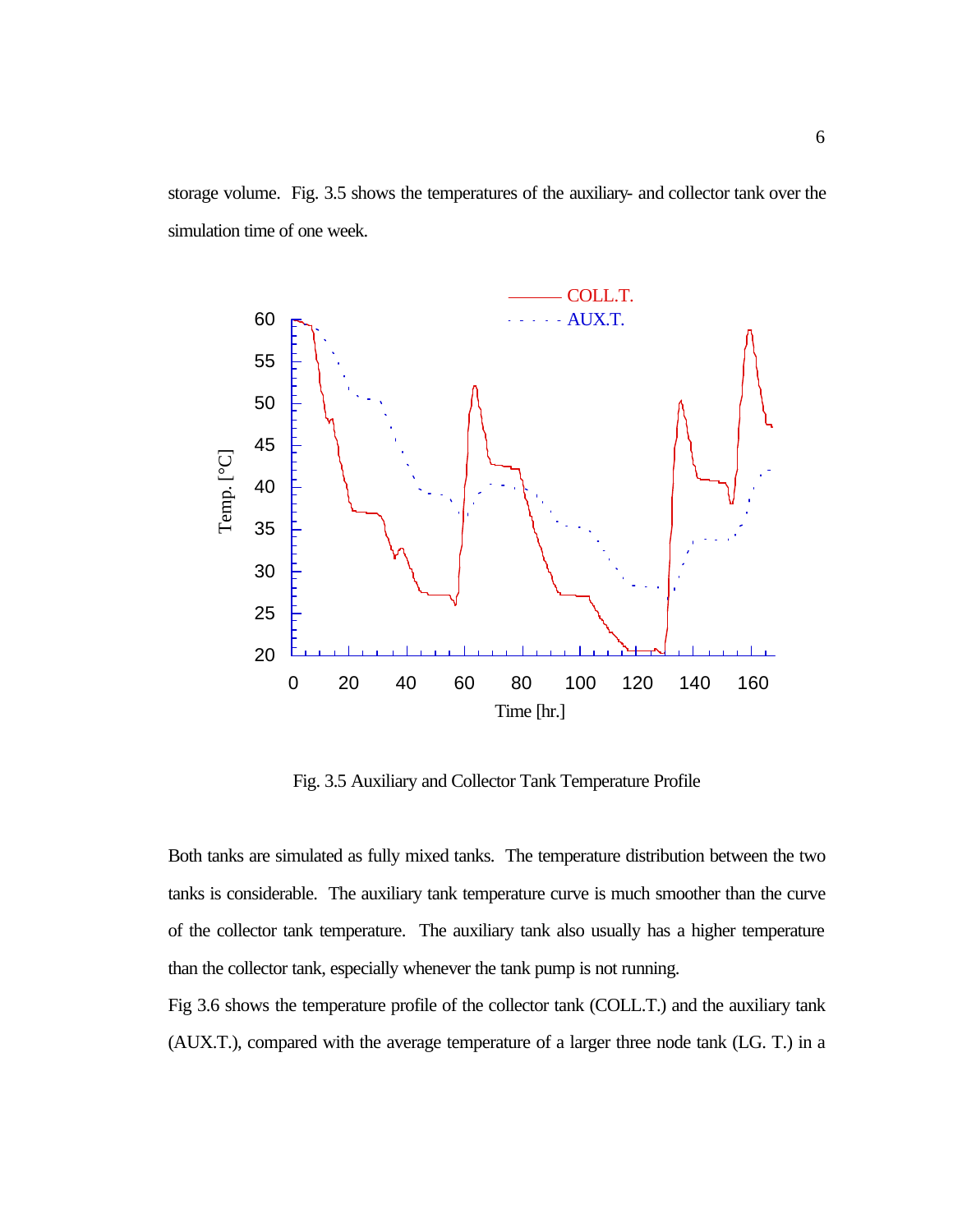one tank system simulation with the same data and the same storage volume, but without the auxiliary tank.



Fig. 3.6 Temperature Profiles for a One Tank and a Two Tank System

The average temperature of the larger tank almost always lies between the temperature of the auxiliary and that of the collector tank. While the main (load) pump is running (7:00 a.m. - 9:00 p.m.) and the storage pump is off, the auxiliary tank temperature is higher than the other two tank temperatures.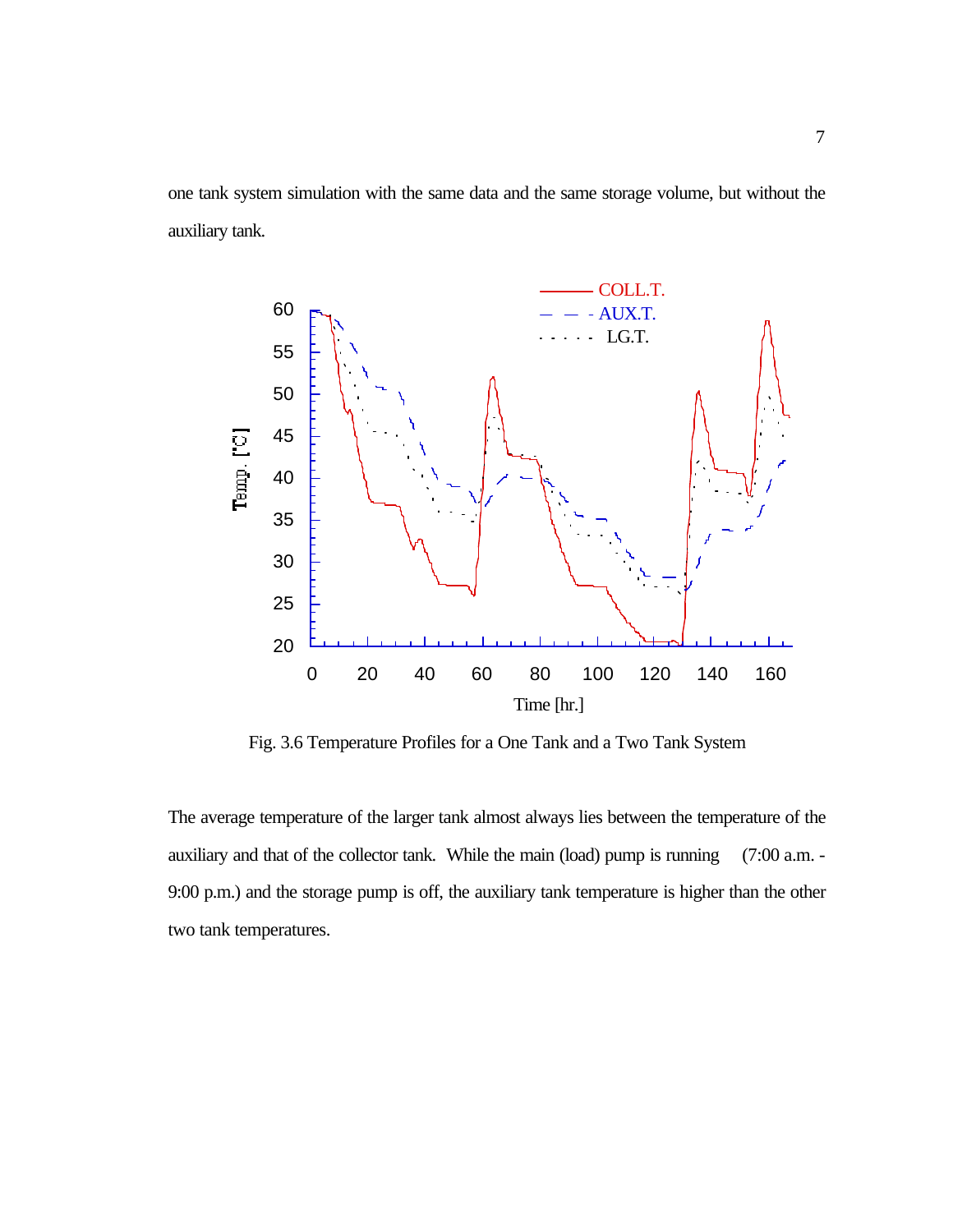Fig. 3.7 shows the rate at which energy is removed from the auxiliary tank of the one tank system compared to that of the large tank of the one tank performance to the load. Both systems are calculated with the same weather, collector and load data. Even though the large tank was calculated as a stratified three node tank, and the auxiliary tank and collector tank were simulated as fully mixed tanks, the auxiliary tank supplies more energy to the load than the large single tank. This increase in performance is due the fact that the collector tank dampens out the temperature spikes in the auxiliary tank. Thus the average temperature in the auxiliary tank, which supplies the load, is higher than in the larger tank.



Fig. 3.7 Energy Supply to the Load from the Auxiliary Tank and the Larger Tank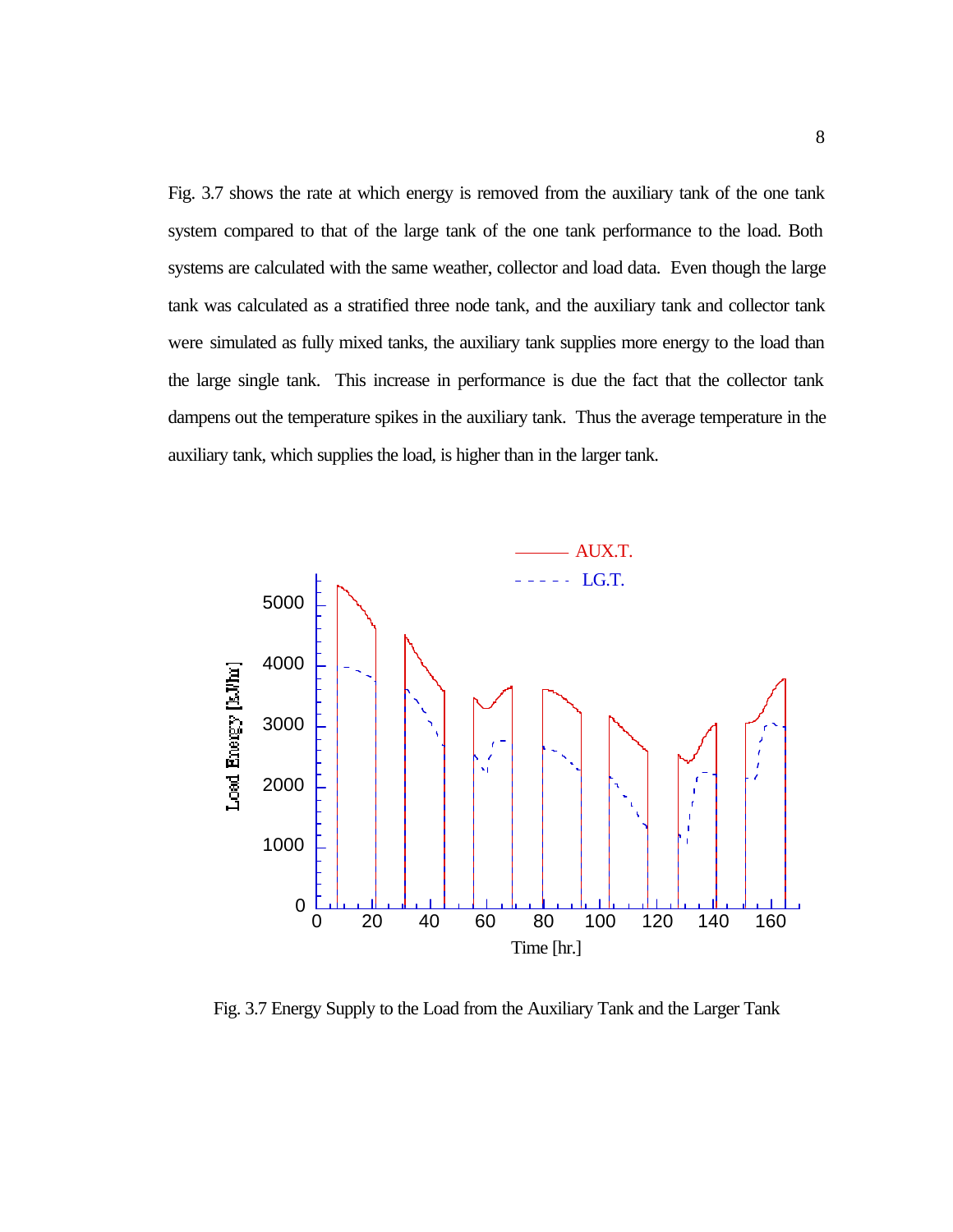### **3.2 Multiple Outlet Positions**

Two simulations were performed with the four node tank system shown in fig. 3.8; one with the inlets and outlets at the top and bottom node and the other with the inlets and outlets at the second and the bottom node.



Fig. 3.8 System with Multiple Tank Inlets and Outlets

Fig. 3.9 shows the tank temperatures for the system with the inlets and outlets in the top and bottom node. In the previous model the outlets were always located in this positions. The flow stream goes through every node during the charging and discharging periods of the tank, thus decreasing the temperature stratification of all four nodes during charging and discharging periods.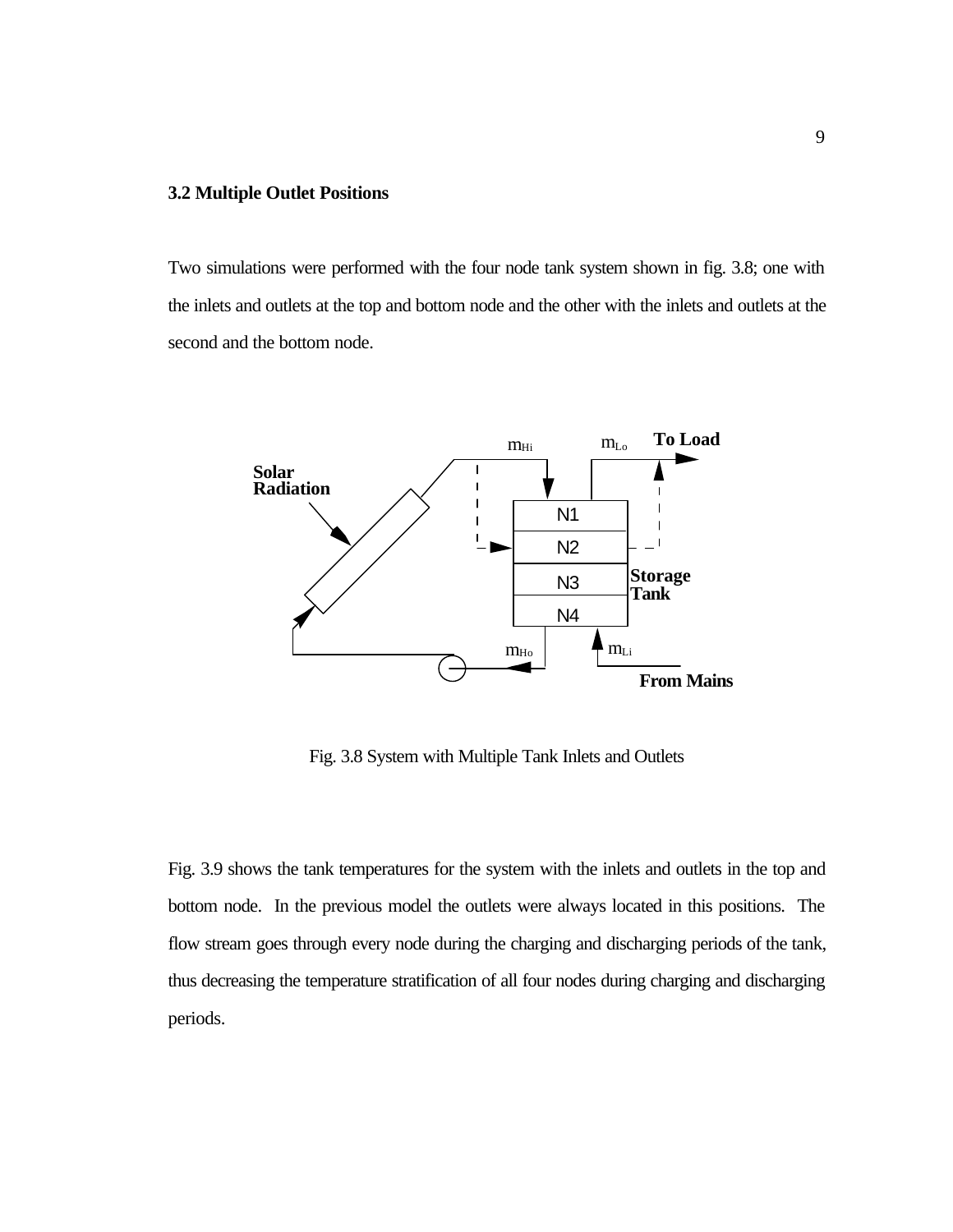

Fig. 3.9 Temperature Distribution with the Inlet and Outlet at the Tank Bottom and Top

Fig. 3.10 shows temperatures for a system similar to the one above but with the load outlet and the collector inlet in the second node. In this configuration, there is no flow stream in the first node. The temperature of the first node decreases only because of the losses to the environment. The result is, that the first and the second node temperature deviate up to 20 °C or more during the discharging periods. In reality the temperature profile at the tank top would be much more similar to the rest of the tank, due to the momentum of the incoming flow. Also the temperature deviation between the colder fluid near the wall and the hotter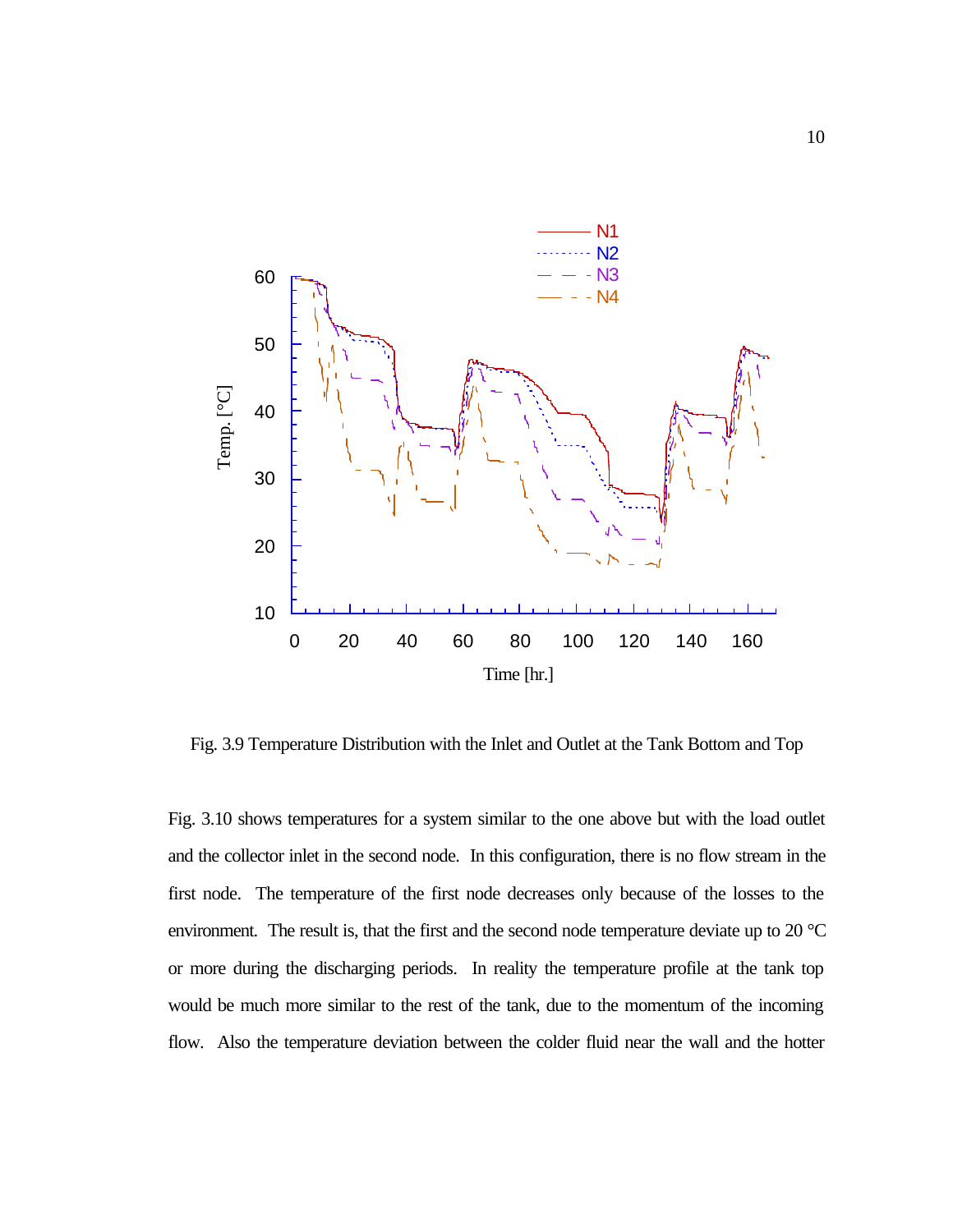fluid in the center would result in a difference of density, which in turn would produce a natural flow inside the tank.



Fig. 3.10 Node Temperatures with the Inlets and Outlets in the Second and Bottom Node

## **3.3 Effective Convection and Conduction**

In the new TYPE 4 model the user has to specify the conductivity of the tank fluid kfl and an additional factor Δkeff, which models mixing during charging and discharging and the natural convection into consideration. If only the low heat conduction of water  $k_w$  (0.6 W/(m K)) is used there is almost no change in the temperature curves; it is actually negligible. The node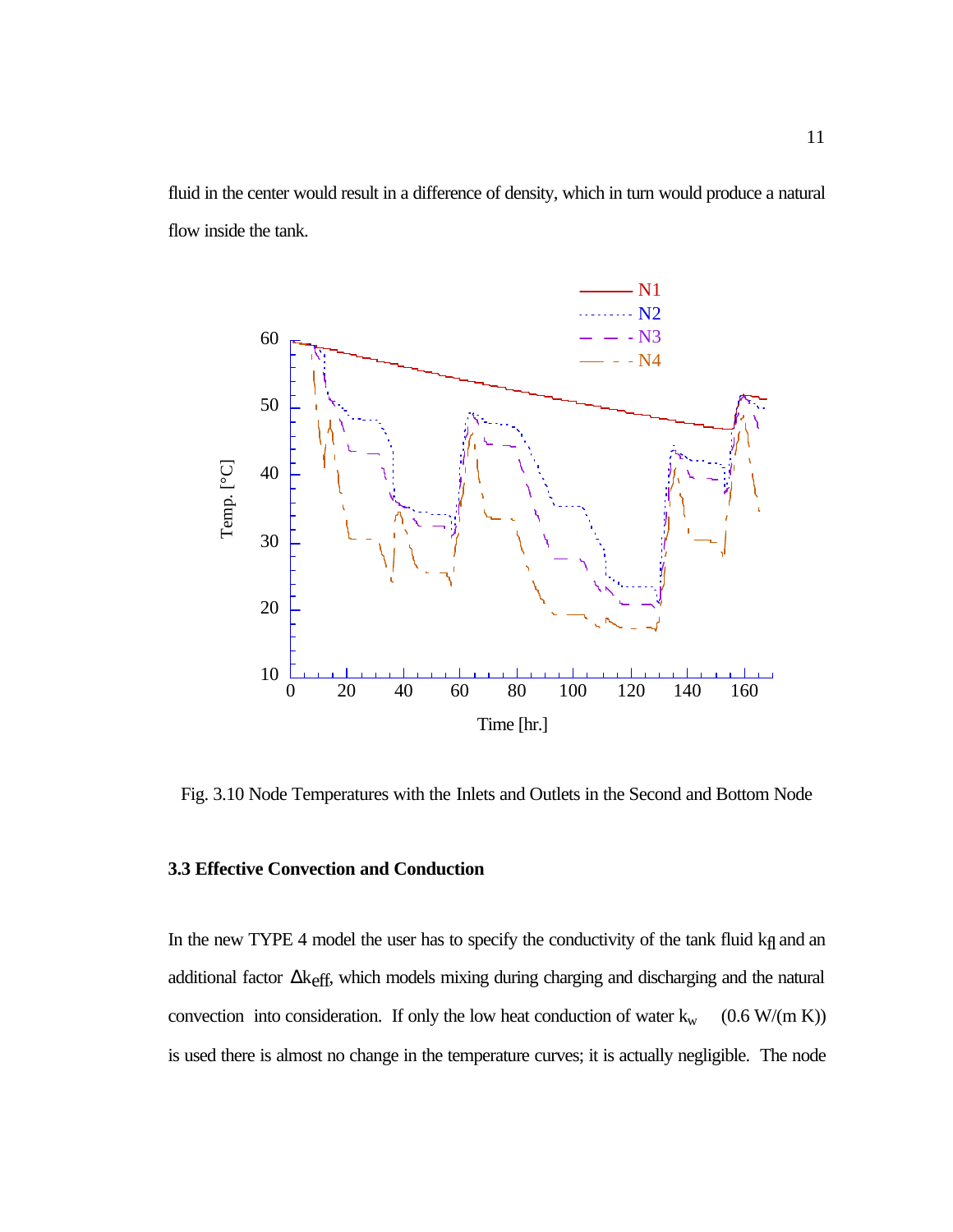Temperatures in the diagram in Fig. 3.11 are calculated with the conduction of water  $cond_w$ and an effective convection factor  $\Delta k_{eff}$  of 50.



Fig. 3.11 Effective Convection Factor Δkeff of 50

In Fig. 3.9 and Fig. 3.10 one can well differentiate the periods without any flow stream as almost horizontal parallel lines in the temperature curves. Compared to this the temperature curves calculated with an effective convection factor of 50 (Fig. 2.14) are much smoother. Due to the higher mixing of the node temperatures, the periods of non flow are barely distinguishable.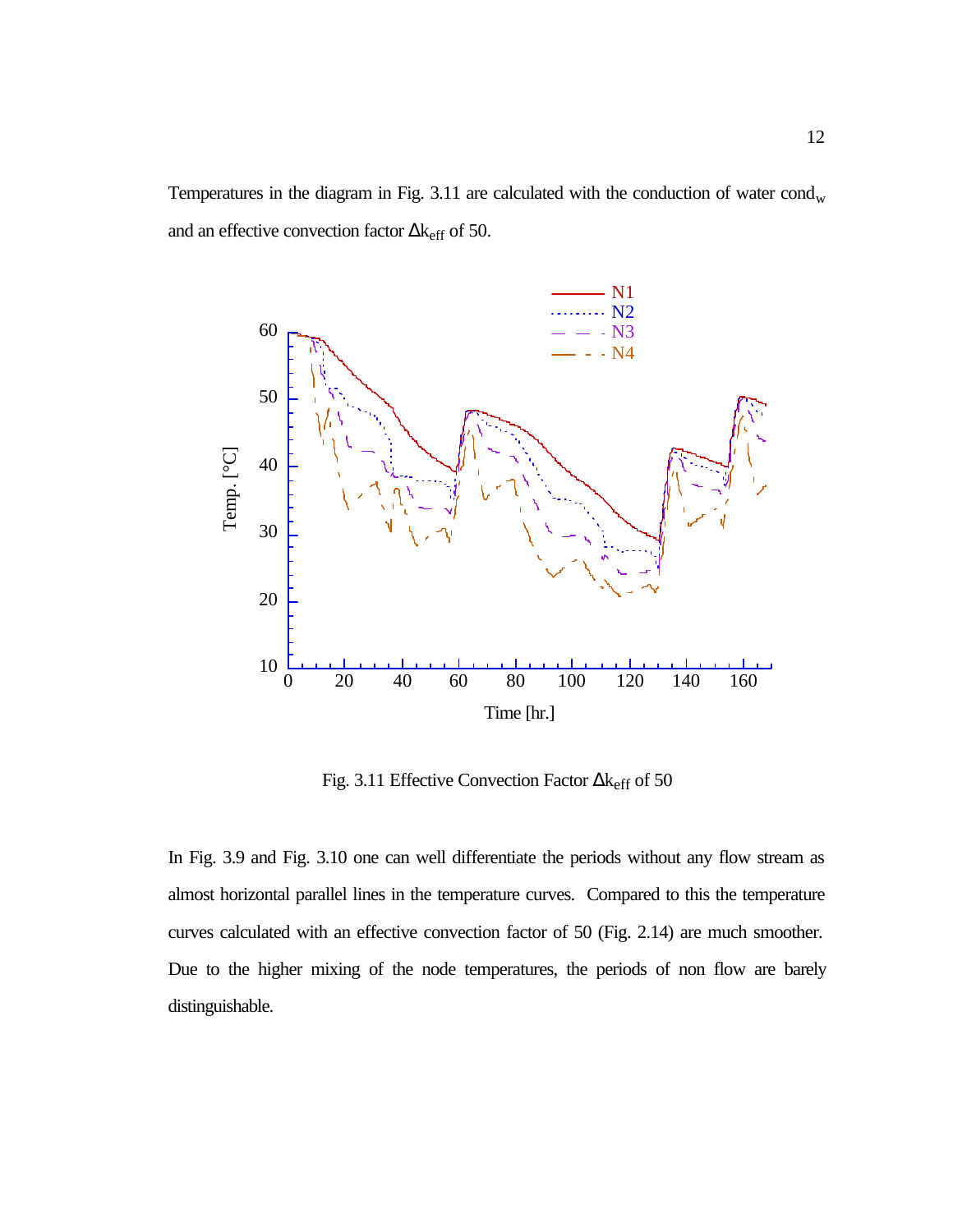In Fig. 3.12 the same calculation was made with an convection factor  $\Delta k_{\text{eff}}$  of 100.



Fig. 3.12 Effective Convection Factor Δkeff of 100

Which effective convection factor  $\Delta k_{eff}$  is needed, depends on the conditions under which the tanks operates, e.g. if it is a low or high flow system, if the natural convection due to the tank wall is high or low. One should also take the plume entrainment into consideration, which will cause destratification. Plume entrainment occurs most often in the late afternoon when the availability of solar energy has decreased and the top of the tank is still hot. Destratification results when the incoming fluid is cooler than the upper portion of the tank. As a result, buoyancy force will drive the incoming fluid down the tank and causes mixing.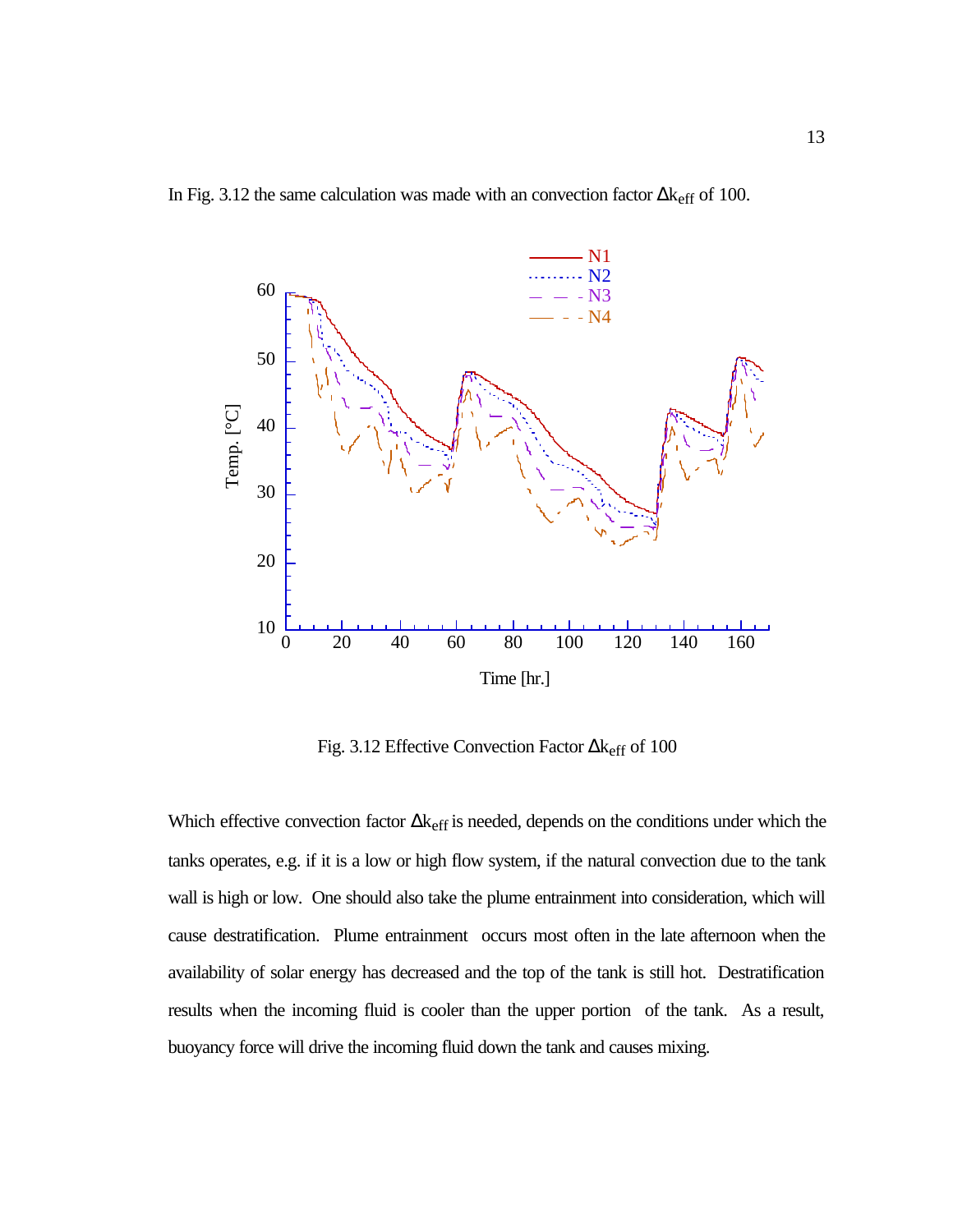#### **3.4 Tank Flue Losses**

Fig. 3.13 shows a tank, which has an in-tank gas auxiliary heater. In the case of a gas heater, the user has to specify the temperature of the gas flue,  $T_{\text{gfl}}$ , and the total conductance for heat loss to gas flue, UAgfl, during the times when the heater is not operating.



Fig. 3.13 Tank Example with a Gas Auxiliary Heater

An example of a tank simillar to the one in fig. 3.13 is made. For a cylindrical tube:

$$
\frac{1}{UA_{\text{gfl}}} = \frac{1}{h_i A_i} + \frac{\delta}{k A_m} + \frac{1}{h_o A_o}
$$
(3.1)

The free convection coefficents for gas inside, and water outside, the tube were choosen to be:

$$
h_i = 10 \frac{W}{m^2 K}
$$
 and  $h_o = 500 \frac{W}{m^2 K}$  (3.2)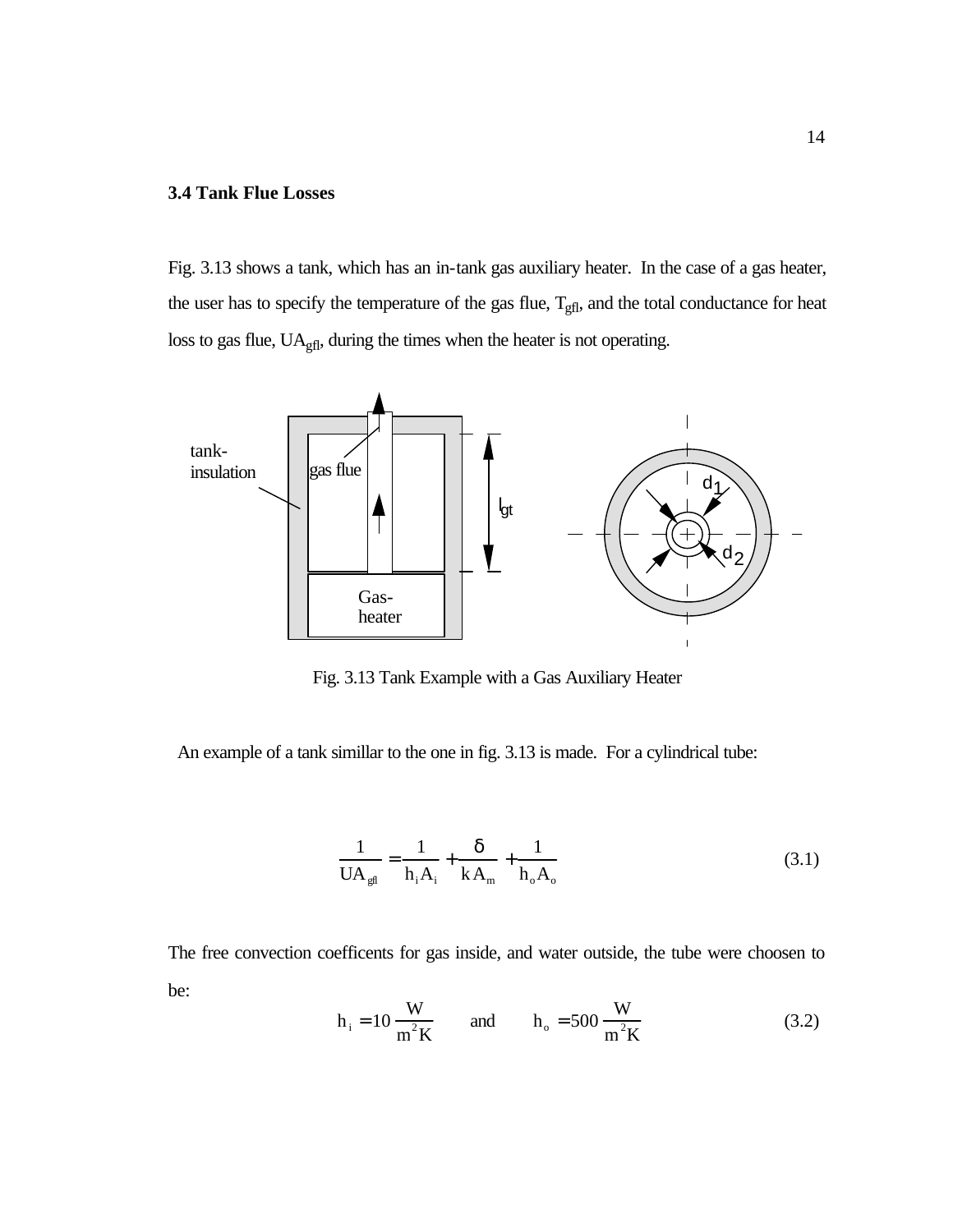Assuming the material for the tube for the exhaust flue is stainless steel (AISI 304) with an average conductivity k, for temperatures between 200 K and 400 K:

$$
k = 14.6 \frac{W}{K m}
$$
 (3.3)

The inside, outside and middle areas for the heat transfer are:

$$
A_{i} = \pi d_{1} l_{gt} \qquad A_{o} = \pi d_{2} l_{gt} \qquad A_{m} = \frac{A_{o} - A_{i}}{\ln\left(\frac{A_{o}}{A_{i}}\right)}
$$
(3.4)

With the following dimension for height, diameters and wall thickness of the tube :

$$
l_{gt} = 1.5 \text{m}
$$
  $d_1 = 10 \text{ cm}$   $d_2 = 9.6 \text{ cm}$   $\delta = 2 \text{ mm}$ 

The overall conductance for heat loss to gas flue when the auxiliary is not operating becomes:

$$
UA_{\text{gfl}} = 4.4 \frac{W}{K} \qquad \text{or} \qquad 16 \frac{kJ}{hr. \text{°C}}
$$

A single tank without any other system components was simulated. The water inside the tank has a volume of 3 m<sup>3</sup>, and is divided into 5 nodes, all of which have an initial temperature of 60 °C. An auxiliary heater with a maximum heating rate of 16 000 kJ/hr. is located in the bottom node. The set temperature,  $T_{\text{set}}$ , of a thermostat in the fifth node is 50 °C and the dead band temperature is 10 °C. A constant flow at a rate of 50 kg/hr and a temperature of 30°C is entering the tank in the bottom node. The same flow rate is leaving the tank in the top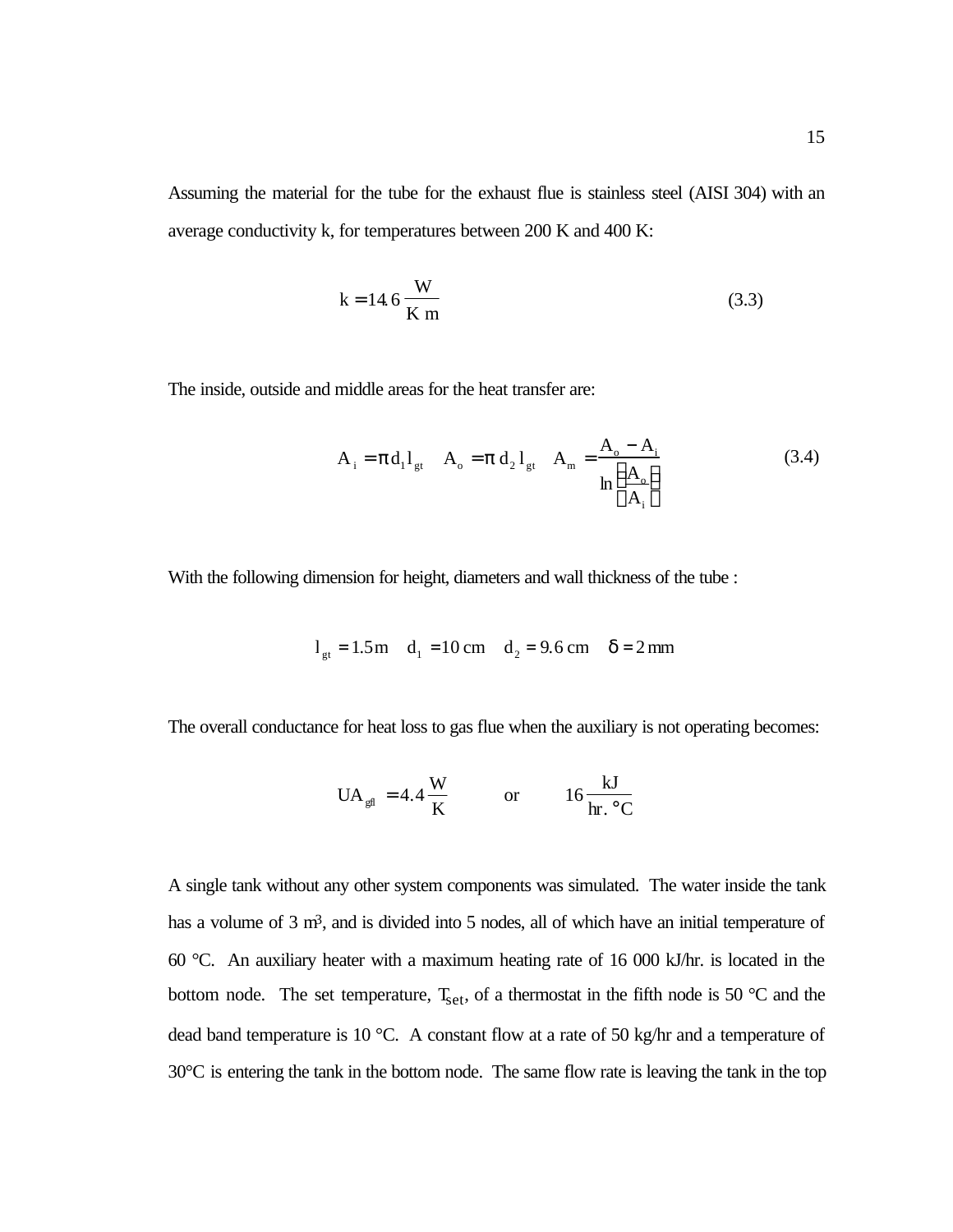node. The overall heat loss coefficent per unit area,  $U_t$ , is 1.5 kJ / (hr. m<sup>2</sup> °C) and the total conductance for heat loss to the gas flue when auxiliary is not operating, UA<sub>gfl</sub>, is 16 kJ/(hr. °C), as was calculated above. As seen in Figs. 3.14 and 3.15 the heater turns on when the bottom node, which is specified as thermostat location for the auxiliary, reaches the temperature of 40 °C ( $T_{set}$ - $T_{db}$ ).



Fig. 3.14 Node Temperatures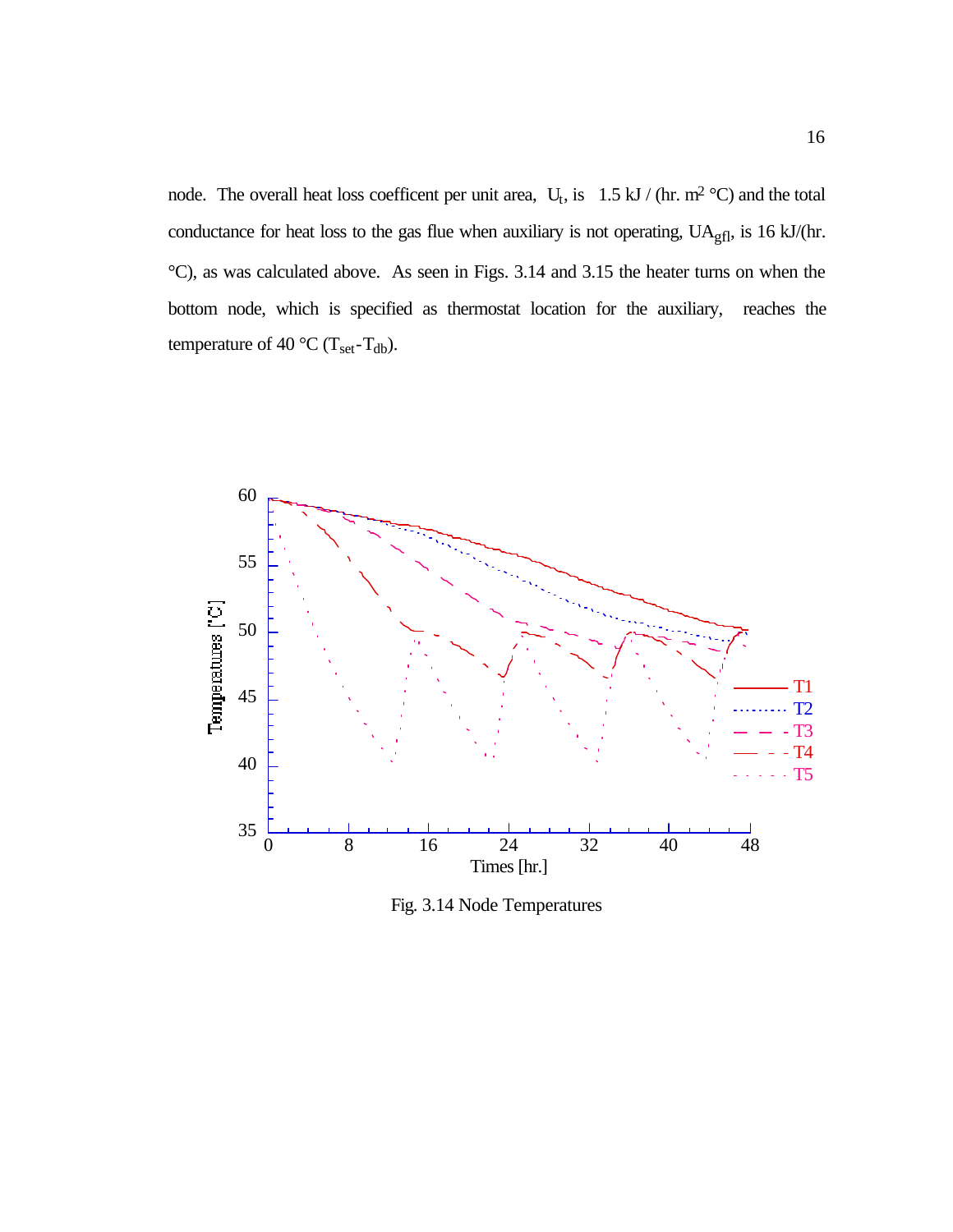

Fig. 3.15 Auxiliary Energy Added by the Gas Auxiliary Heater

The auxiliary is switched on and off four times during the simulation period of the second days. Fig. 3.16 is a graph of the tank losses. The times when the auxiliary is off, heat is transfered from the tank into the exhaust of the gas flue. The losses to the environment are decreasing and increasing with the average temperature of the nodes. Due to the increasing average node temperatures during the times when auxiliary is added, the losses to the environment are increasing in this periods too.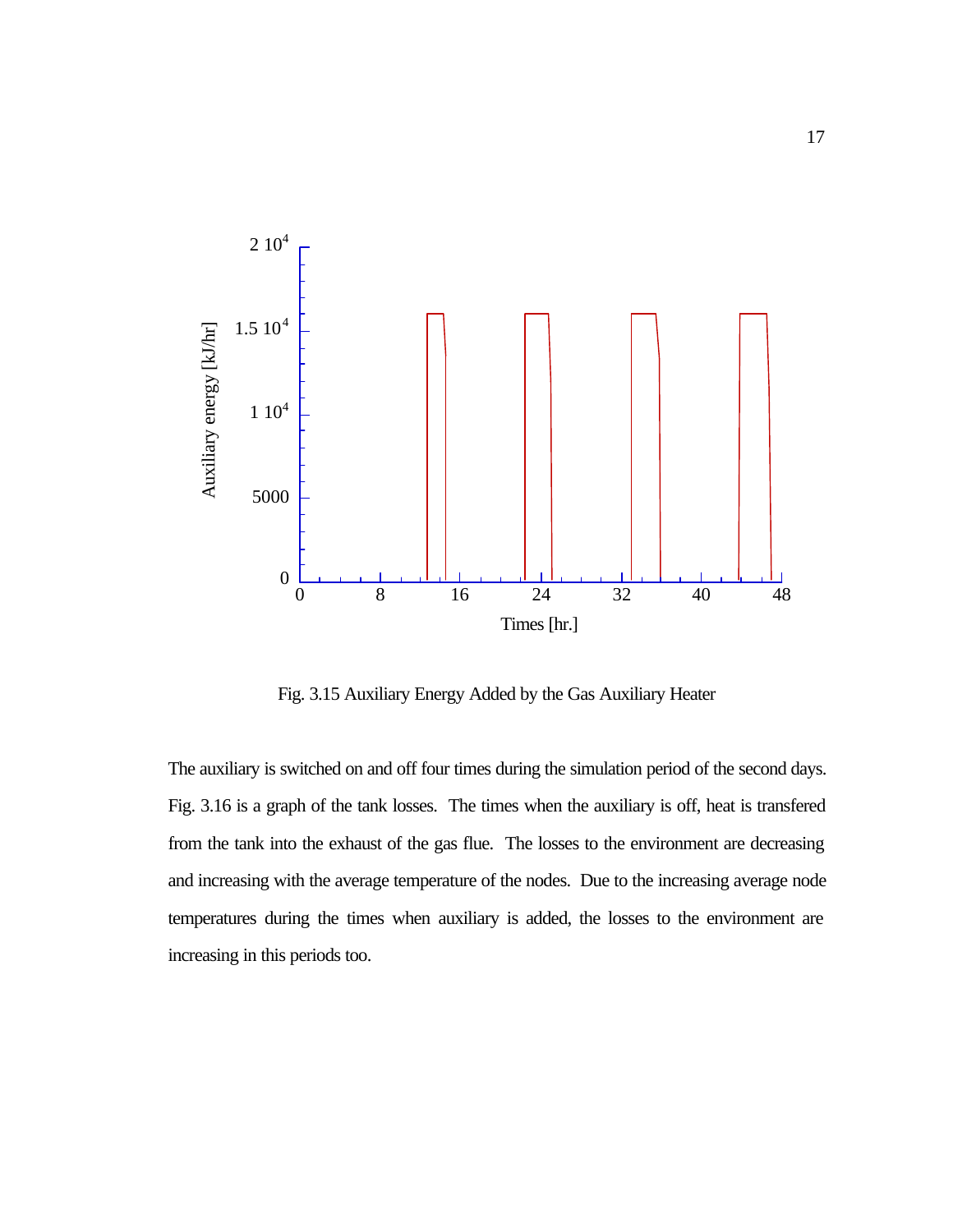

Fig. 3.16 Tank Losses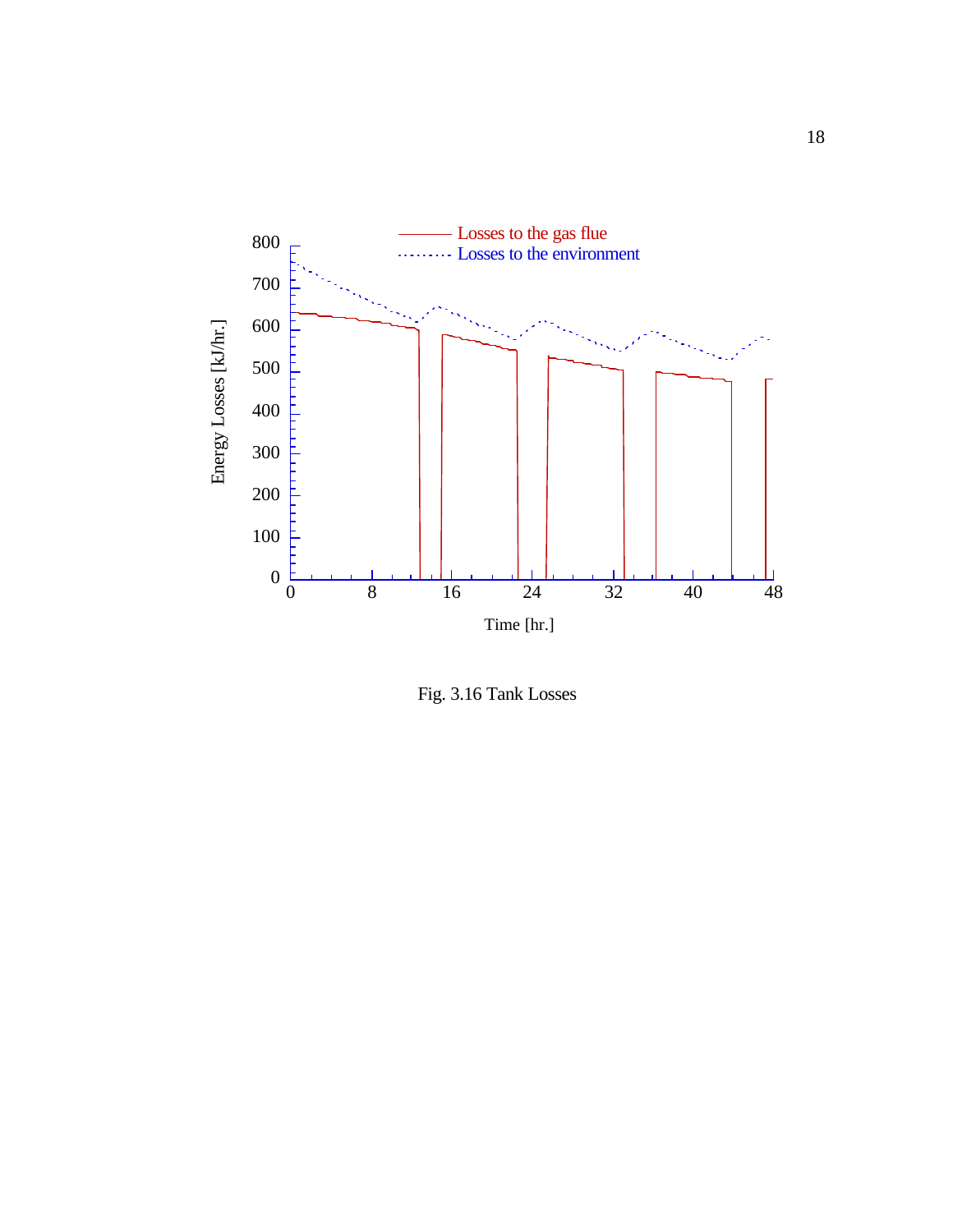## **CHAPTER 4**

# **Proposed Future Research**

### **4.1 Parameters, Inputs and Outputs**

The current version of the TRNSYS simulation package includes two different fluid storage models, based on different approaches. The multi-node model, which was modified during this project, and the plug flow model, which provides the maximum temperature stratification in the tank. Currently, the input and output files of the two models are different. This means that if the user wants to switch from one model to another, he/she would have to change the whole parameter and input list of the tank and also the inputs of the components which are connected to the outputs of the tank. Due to the advantages of one or the other model in several situations the user should have the capability to switch easily from one to the other model. This is also important to compare a simulation system including the plug flow model with one including the multi-node model. Ideally changing from one tank model to another could be performed by just changing the type number in the TRNSYS deck.

\_\_\_\_\_\_\_\_\_\_\_\_\_\_\_\_\_\_\_\_\_\_\_\_\_\_\_\_\_\_\_\_\_\_\_\_\_\_\_\_\_\_\_\_\_\_\_\_\_\_\_\_\_\_\_\_\_\_\_\_\_\_\_\_\_\_\_\_\_\_

\_\_\_\_\_\_\_\_\_\_\_\_\_\_\_\_\_\_\_\_\_\_\_\_\_\_\_\_\_\_\_\_\_\_\_\_\_\_\_\_\_\_\_\_\_\_\_\_\_\_\_\_\_\_\_\_\_\_\_\_\_\_\_\_\_\_\_\_\_\_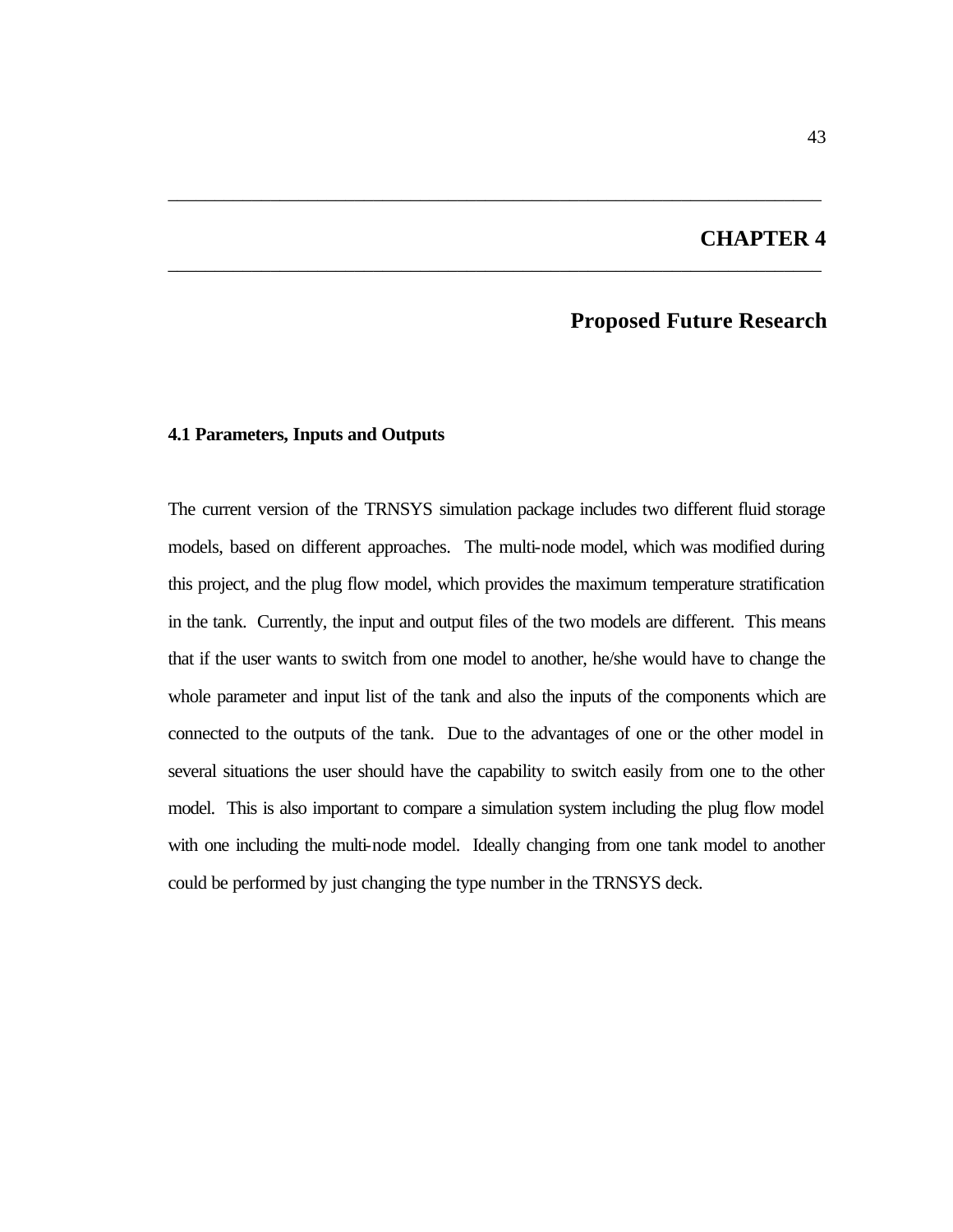### **4.1.1 Introduction to the Plug Flow Model**

Kuhn [11, 12] developed a stratified fluid storage tank model which is based on the assumption of plug flow of the fluid up or down in the tank. During charging or discharging of the tank, increments of volume segments of fluid from either the collector or load enter the tank at an appropriate location. The incoming segments of liquid are assumed to shift the position of all existing segments in the tank between the inlet and the return. The size of a segment depends on the flow rate and the time increment used in the computation. Fig. 4.1 illustrates the concept of the model.



Fig. 4.1 Concept of the Plug Flow Model [11]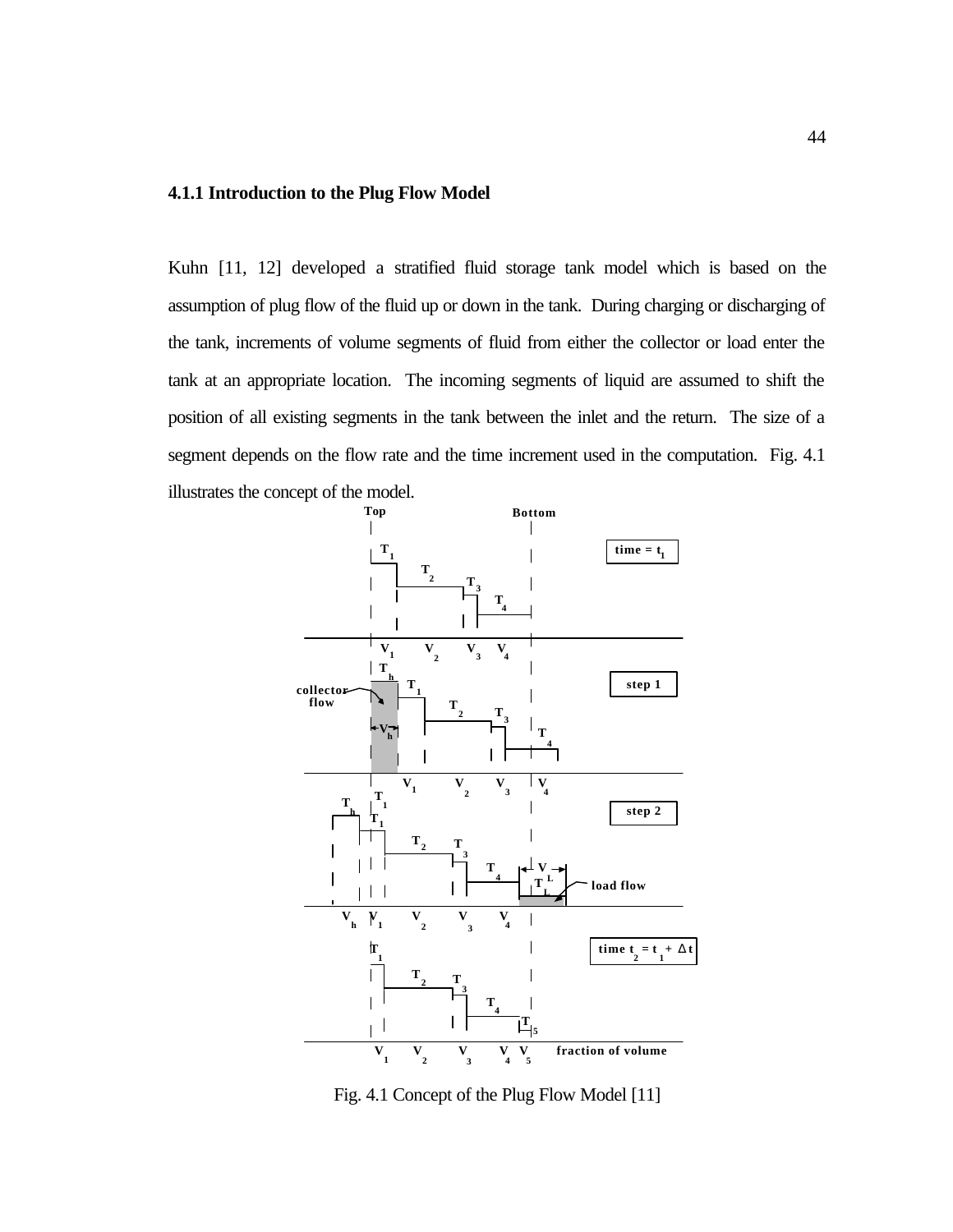In the example of Fig. 4.1, the tank is initially divided into four segments of Volume  $V_i$ . In one time step, the heat source delivers a volume of liquid,  $V_{heat}$ , equal to  $\dot{M}_{heat}\Delta t / \rho_f$  at a temperature  $T_{heat}$ . Assuming that  $T_{heat}$  is greater than  $T_1$ , then a new segment is added at the top of the tank and the entire profile is shifted down. At the same time, a volume of fluid,  $V_{load}$ , returns from the load, with  $V_{load}$  equal to  $\dot{M}_{load}\Delta t / \rho_f$  and temperature  $T_{mains}$  is less than T4, then a segment is added at the bottom of the tank and the whole profile is shifted upward. Step one and two are shown sequentially although they occur simultaneously. The net shift of the initial profile is equal to the difference between the total heat source volume and load volume,  $V_{\text{heat}} - V_{\text{load}}$  (downward if positive). The segments and/or fractions of segments whose positions fall outside the bounds of the tank are returned to the heat source and load. The plug flow model provides a tank with maximum temperature stratification and tends rather to over predict the energy output.

#### **4.1.2 Parameters in the Multi-Node and the Plug Flow Model**

A component may receive three types of information: inputs, parameters and time. The information flowing from the component is its output. The incoming data from other connected components (subroutines) is its input. Parameters of a TRNSYS component have to be specified by the user and are constant over the entire simulation time. For example, in the case of a storage the volume and height, the fluid density etc. would be entered as parameters. Due to the unequal options in the type 4 multi-node model and the type 38 plug flow model, the number of parameters in each model are unequal. For example the multinode model offers two in-tank auxiliary heaters, while the plug flow model has so far only one auxiliary heater. The multi-node model has the capability to specify the height and heat loss coefficient of every node, while the height of the plug flow segments can't be specified, they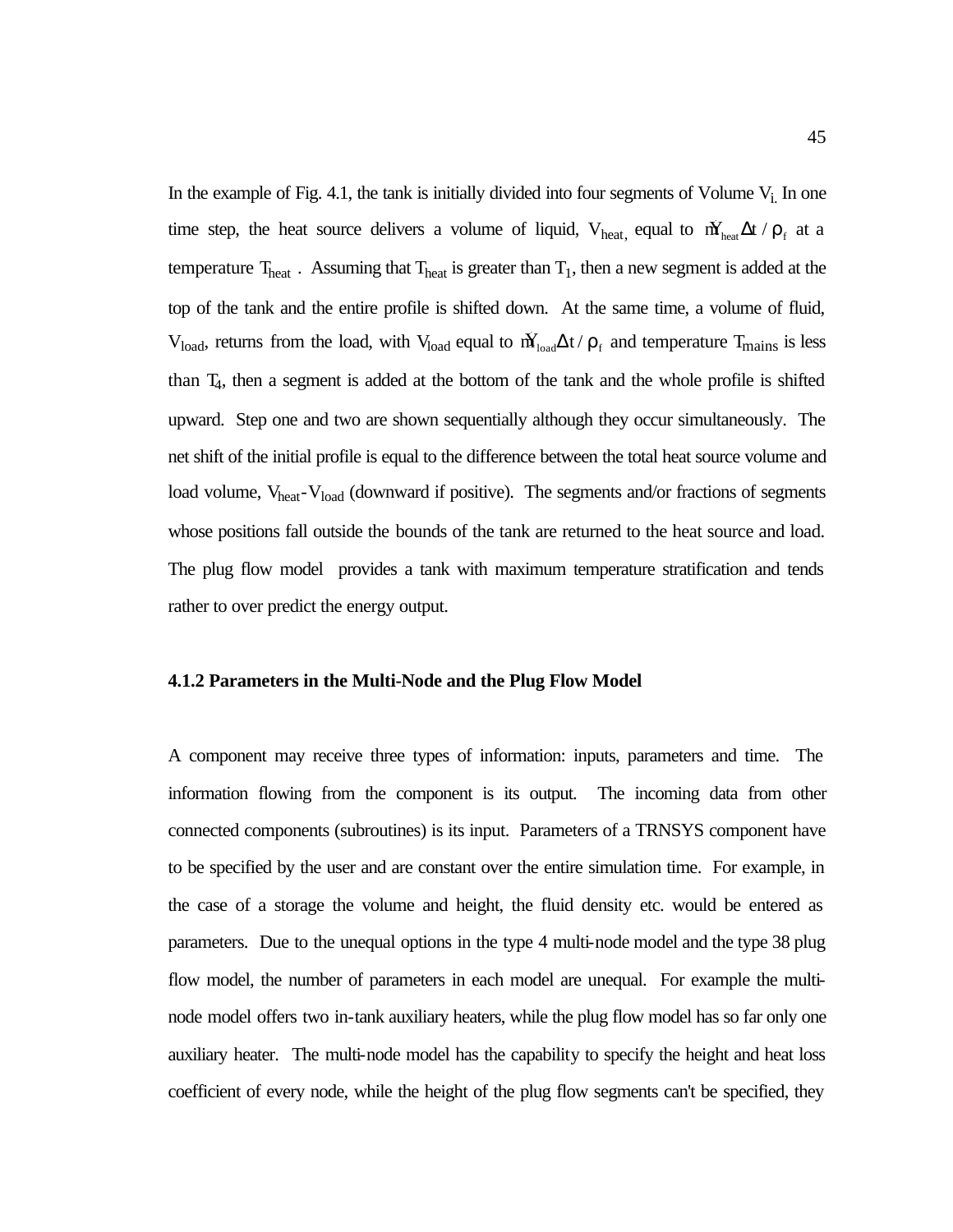are a function of inlet and outlet flowrate. To switch easily from one tank model to the other, the user should have to change as few parameters as possible. Therefore, either some options which are missing in one subroutine should to be added to the other or the additional parameters of one tank model should be placed at the end of the parameter list. If the number of parameters includes this optional parameters they are read by the code otherwise they are just ignored. In case of the in-tank auxiliary heater, it would be preferred to add a second heater to the plug flow model, Thus extending the capabilities of the model. The option of multiple node heights and node heat loss coefficient can't be added into the plug flow model because the plug segments are calculated automatically inside the code. Therefore, this option should be specified through control functions, which are parameters themselves, as on/off options. Two parameters in the parameter list could look like following:

| 31 | α | control function for height of nodes                  |
|----|---|-------------------------------------------------------|
|    |   | 1 - user specified heights of nodes                   |
|    |   | 0 - all nodes have the same height                    |
| 32 | β | control function for incremental heat transfer        |
|    |   | 1 - user specified node heat transfer coefficient     |
|    |   | 0 - all nodes have the same heat transfer coefficient |

If either one of the specified control functions  $\alpha$  or  $\beta$  are 1, the user specified node height and/or the incremental heat transfer coefficient of each node has to be added in the parameter list.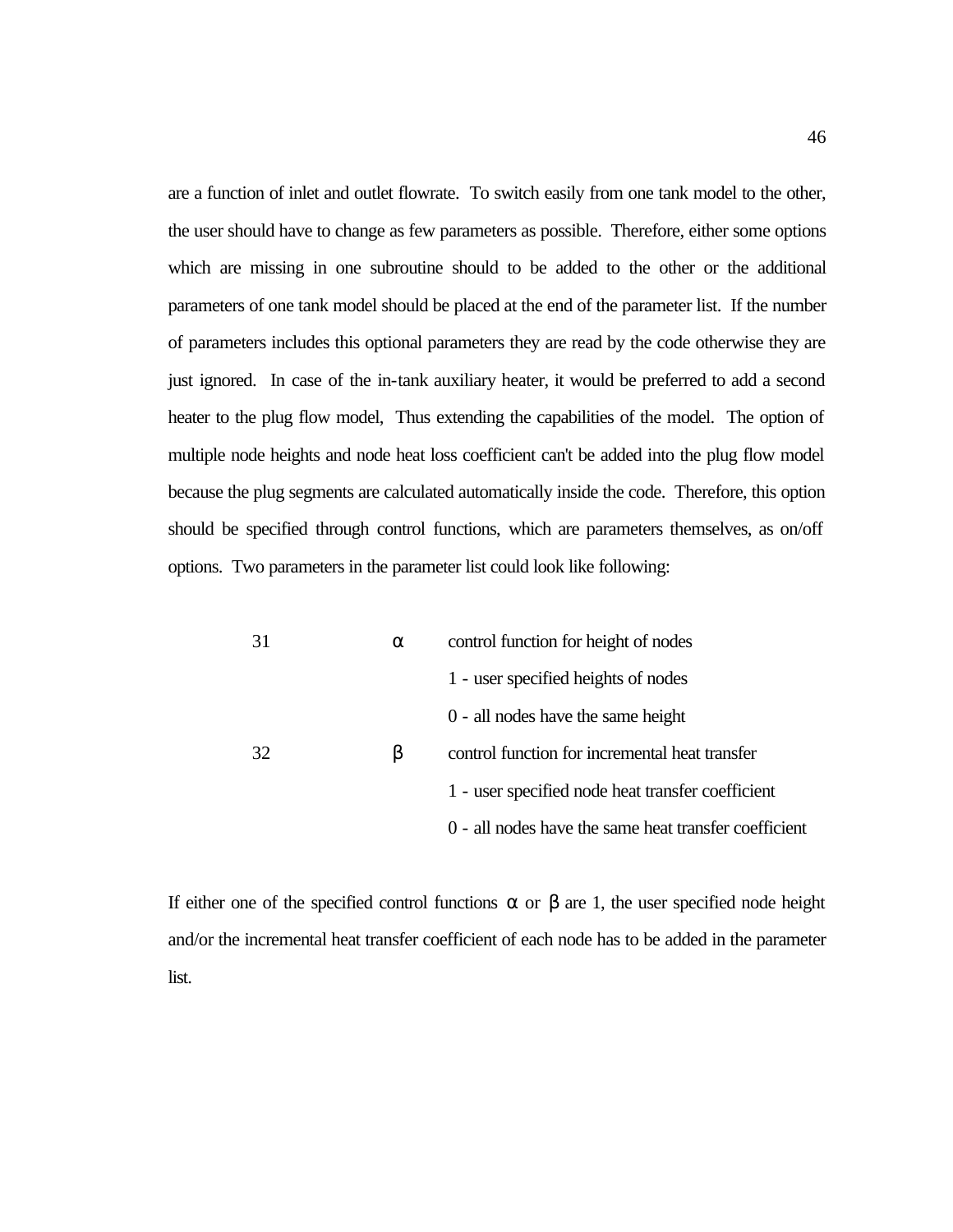#### **4.2 Tank Model with Indirect Charging and Discharging**

Indirect charging of a storage means that the fluid flowing through the collector loop, is separated from the storage fluid either by an external or an in-tank heat exchanger. If the load flow is separated by an heat exchanger from the fluid in the storage, this is called indirect discharging. Even though direct charging and discharging of a tank yields a higher effectiveness, tanks in colder regions, where the water in the collector loop could freeze, require a working fluid containing antifreeze. Therefore the drinking water in the load loop must be separated from the water with antifreeze by a heat exchanger. There are different ways to combine the storage with the heat source, HS, and the load. Fig. 4.2 shows some possibilities: In a) the storage is charged and discharged directly. In b), c) and d) charging and/or discharging are performed with external heat exchangers. In b) the tank is charged directly and discharged indirectly. In c) it is vice versa and in d) both loops are separated by heat exchangers. e) and f) show the same configurations but with internal heat exchangers integrated in the tank. Systems a) through d) could be simulated with the current type 4 tank model and a TRNSYS heat exchanger component. d) through e) can't be simulated because the current tank model includes no in-tank heat exchangers. A new model that includes in-tank heat exchangers is being developed.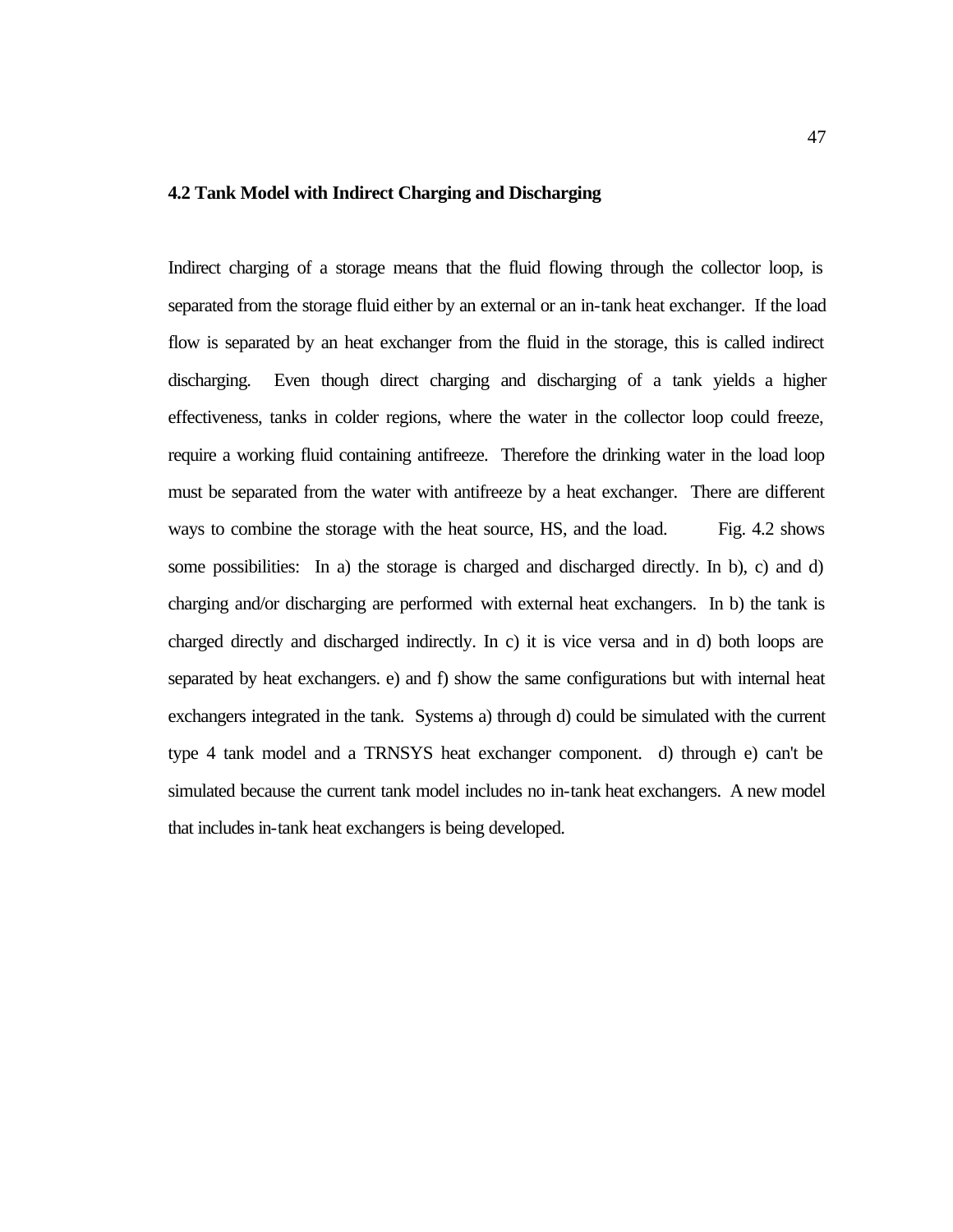





c)









Fig. 4.2 System Configurations with a Fluid Storage Tank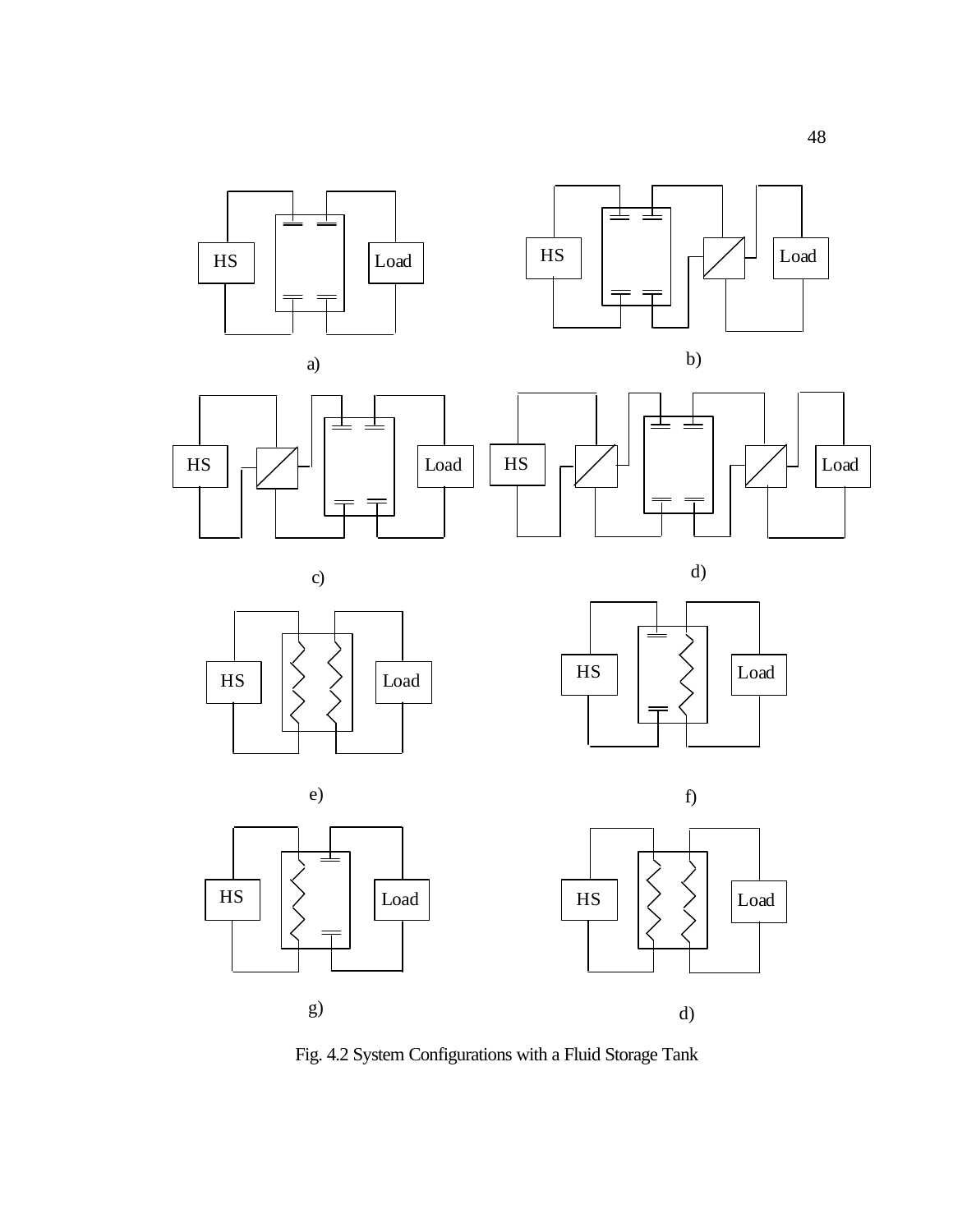### **References**

- [1] W.A. Beckman and J.A. Duffie; Solar Engineering of thermal processes, John Wiley & SONS, Inc., 1991, pp. 382, 385, 388
- [2] Francis de Winter; Solar Collectors, Energy Storage and Materials, MIT Press England, 1990, pp. 625, 692, 698
- [3] E.Hahne, N.Fisch; class manuscript Solartechnik 1, ITW Universität Stuttgart 1993, pp.85
- [4] M.K. Sharp and R.I. Loehrke; Stratified thermal storage in residential solar energy application, J of Energy, 1997, Vol. 3, pp. 106-112
- [5] M.D. Wüstling, S.A. Klein, J.A. Duffie; Promising control alternatives for solar water heating systems, J. of Solar Energy Engineering, 1985,

Vol. 107, pp. 215-221

- [6] J.H. Davidson, D.A. Adams, J.A. Miller; A coefficient to characterise mixing in solar water storage tanks, 1994, Vol. 116
- [7] S. Chandrasekhar; The stability of superposed fluids: The Kelvin Helmholtz Instability, hydrodynamic and hydromagnetic stability, Oxford University press, London 1961, pp. 382-427
- [8] J.S. Turner; Buoyancy effects in fluids, internal mixing processess, Cambridge University press 1973, pp. 313 - 337
- [9] W.B. Veltkamp; Thermal storage of solar energy, C. den ouden, ed., Martinius Nijhoff publishers, 1981 The Hague, pp. 61 - 72
- [10] E.M. Kleinbach; Performance study of One Dimensional Models for Stratified Thermal Storage Tank, Master thesis, University of Wisconsin - Madison,, 1990, pp. 13
- [11] S.A. Klein et al.; TRNSYS 14 Manual, 1994, 4.3.1-1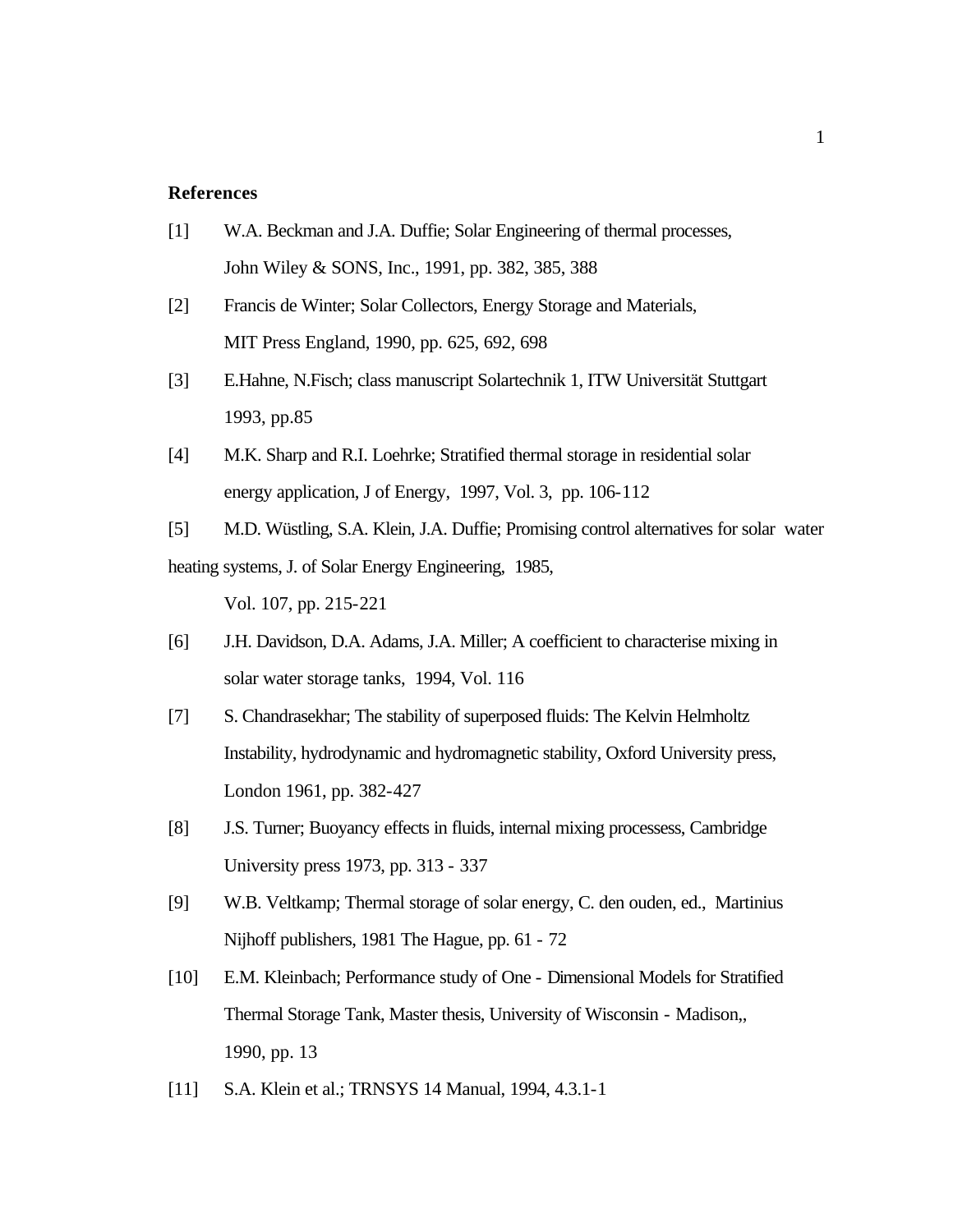# **Appendix A: TRNSYS Component Configuration of the New TYPE 4**

# PARAMETER NO. DESCRIPTION

|               | N.    | Number of Nodes                     |
|---------------|-------|-------------------------------------|
| $\mathcal{D}$ | Mode: | 1 - max. stratification mode        |
|               |       | 2 - user designated inlet positions |

tank geometry

| 3 | $V_{t}$     | $tank$ volume $(m3)$                    |
|---|-------------|-----------------------------------------|
| 4 | $\rm H_{f}$ | tank height (m)                         |
| 5 | Per.        | rectangular tank perimeter              |
|   |             | any negative number if cylindrical tank |

inlet and outlet heights from bottom, if not existant less than zero

| 6  | IN1          | $\left(\text{coll.}\right)$ inlet 1 $\left(\text{m}\right)$  |
|----|--------------|--------------------------------------------------------------|
| 7  | OUT1         | $\left(\text{coll.}\right)$ outlet 1 $\left(\text{m}\right)$ |
| -8 | IN2          | $\lambda$ (load) inlet 2 (m)                                 |
| -9 | $\Omega$ IT2 | $\lambda$ (load) outlet 2 (m)                                |

fluid and wall data

| 10 | $C_{pf}$    | fluid specific heat $(kJ/kg^{\circ}C)$                             |
|----|-------------|--------------------------------------------------------------------|
|    | 11 $\rho$ f | fluid density $(kg/m3)$                                            |
| 12 | Ut          | overall tank loss coefficient per unit area (kJ/hr-m2-C)           |
| 13 | k           | thermal conductivity of fluid in tank (kJ/hr-m- C)                 |
| 14 | $\Delta k$  | additional conductivity due to the conduction of the               |
|    |             | walls plus natural convection.                                     |
| 15 | Thoil       | boiling point temperature of fluid in storage tank $({}^{\circ}C)$ |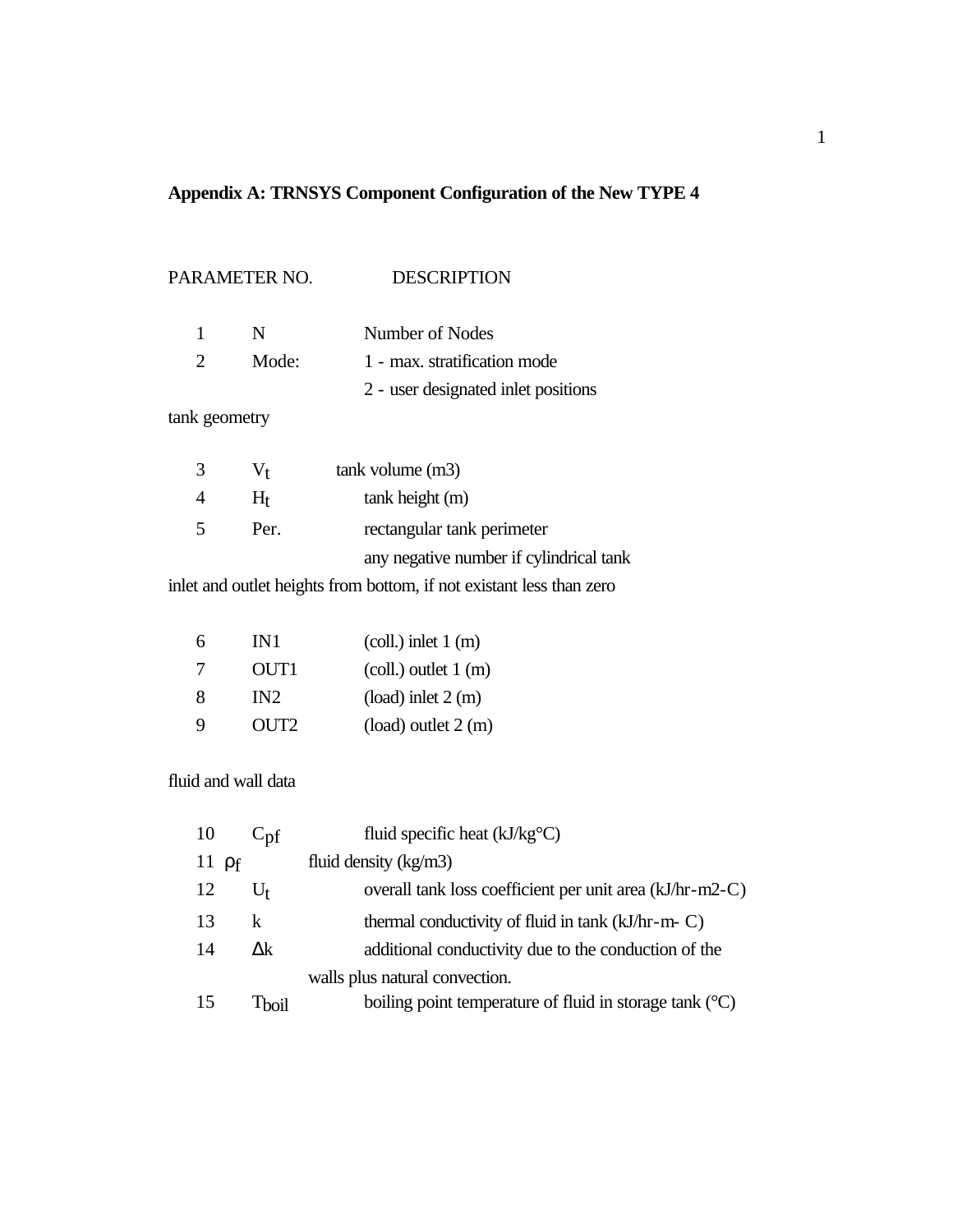# Auxiliary heaters (electric or gas)

# Aux. heater 1

| 16     | AuxMod               | operation mode of auxiliary heaters                    |
|--------|----------------------|--------------------------------------------------------|
|        |                      | 1=master/slave relationship where bottom element is    |
|        |                      | enabled only when the top element is satisfied         |
|        |                      | 2=both heaters can be on simultaneously                |
| 17     | $l_1$                | height of the first auxiliary heater (m)               |
|        |                      | less than zero if not existant                         |
| 18     | $1_{T1}$             | height of the first thermostat is located (m)          |
| 19     | $T_{\rm set,1}$      | first thermostat set temperature $(^{\circ}C)$         |
| $20^*$ | $\Delta T_{dbu,1}$   | first thermostat upper temperature                     |
|        |                      | deadband $(^{\circ}C)$                                 |
| 21     | $\Delta T_{dbl,1}$   | first thermostat lower temperature deadband $(°C)$     |
| 22     | $\lambda_{\rm HE,1}$ | maximum heating rate of first auxiliary heater (kJ/hr) |

## Aux. heater 2

| 23    | $\mathbf{b}$        | height of the second auxiliary heater             |
|-------|---------------------|---------------------------------------------------|
| 24    | $h_{\Gamma2}$       | height of the second thermostat                   |
|       |                     | less than zero if not existant                    |
| 25    | Tset,2              | second thermostat set temperature $(^{\circ}C)$   |
| $26*$ | $\Delta T_{dbu,2}$  | second thermostat upper temperature deadband (°C) |
| 27    | $\Delta T_{dbu,2}$  | second thermostat lower temperature deadband (°C) |
| 28    | $Q_{\mathrm{HE},2}$ | maximum heating rate of second auxiliary heater   |
|       |                     | (kJ/hr                                            |

# Gas aux. heater

 $\overline{a}$ 

| 29 | (UA) <sub>f</sub> | total conductance for heat loss to gas flue when |
|----|-------------------|--------------------------------------------------|
|    |                   | auxiliary is not operating $(kJ/hr - C)$         |
| 30 | $T_{\rm flue}$    | average flue temperature when auxiliary is not   |
|    |                   | operating $(^{\circ}C)$                          |

<sup>\*</sup> The upper deadband is not yet included. Insert any number.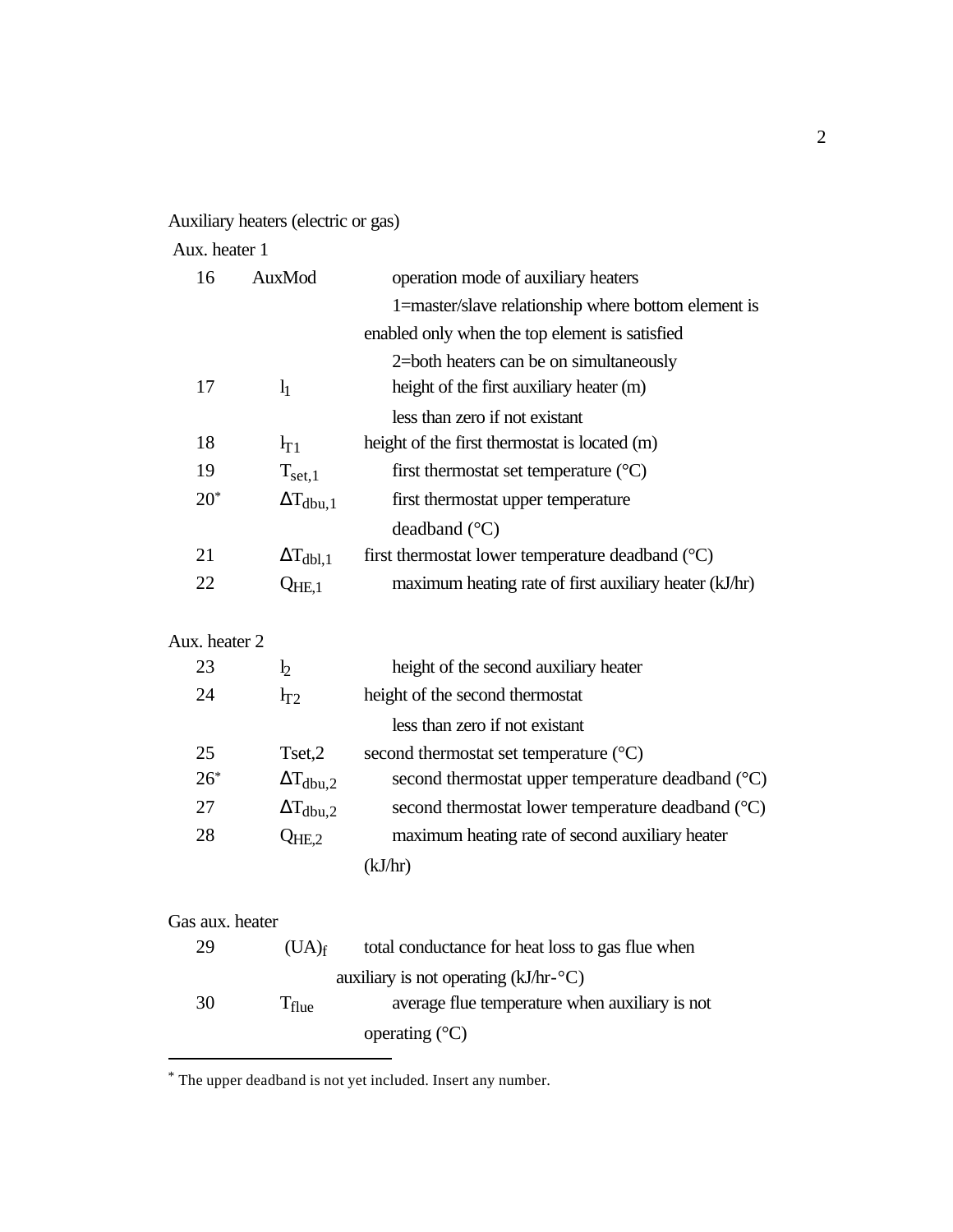Different height of nodes and different heat transfer coeff. of nodes

| 31                                   | $\alpha$     | control function for height of nodes                                                  |
|--------------------------------------|--------------|---------------------------------------------------------------------------------------|
|                                      |              | 1 - user specified heights of nodes                                                   |
|                                      |              | $0 -$ all nodes have the same height                                                  |
| 32                                   | β            | control function for incremental heat transfer                                        |
|                                      |              | coefficient                                                                           |
|                                      |              | 1 - user specified additional heat transfer<br>coefficient (Par $(12) + \Delta U_i$ ) |
|                                      |              | 0 - all nodes have the same heat transfer coefficient                                 |
|                                      |              | $(\Delta U_i = 0)$                                                                    |
| If $\alpha = 0$ and $\beta = 0$      |              | No more parameters are required                                                       |
| If $\alpha = 1$ or $\beta = 1$ then: |              |                                                                                       |
| 33                                   | $H_1$        | height of first node                                                                  |
| 34                                   | $\Delta U_1$ | additional heat tranfer coeff. of first node                                          |
|                                      |              |                                                                                       |
|                                      |              |                                                                                       |
| $32 + 2N - 1$                        |              | $H_N$ height of bottom node                                                           |
| $32 + 2N$                            | $\Delta U_N$ | additional heat tranfer coeff. of bottom node                                         |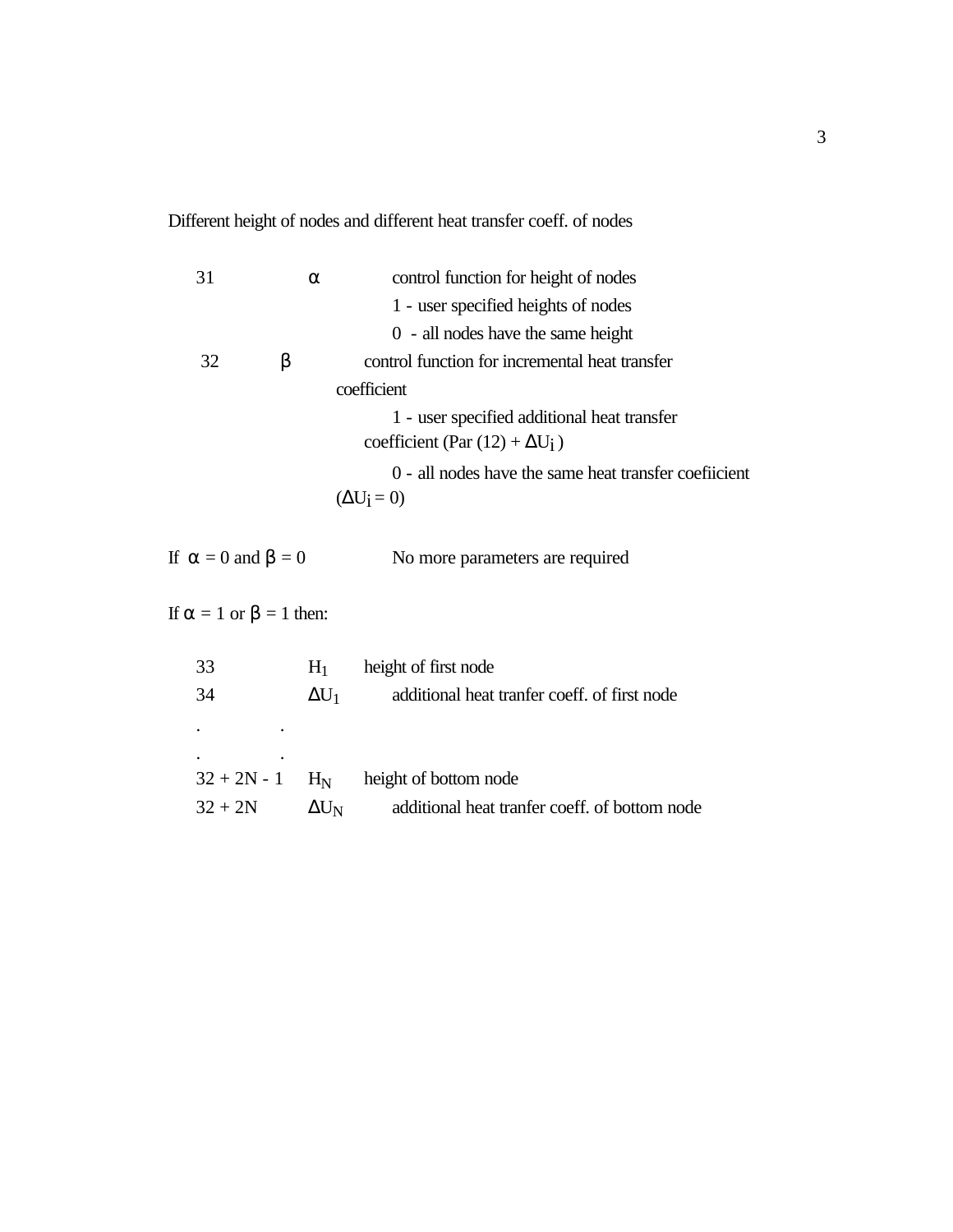## INPUT NUMBER DESCRIPTION

```
Mass flows:
```
 $\overline{a}$ 

| $\mathbf{1}$   | m <sub>IN1</sub>              | mass flow rate at inlet $1$ (kg/hr)                          |
|----------------|-------------------------------|--------------------------------------------------------------|
| $\overline{c}$ | $m_{OUT1}$                    | mass flow rate at outlet 1 (kg/hr)                           |
| 3              | m <sub>IN2</sub>              | mass flow rate at inlet $2$ (kg/hr)                          |
| $\overline{4}$ | m <sub>OUT2</sub>             | mass flow rate at outlet 2 (kg/hr)                           |
| $1 - 4$        |                               | $-1 =$ doesn't exist                                         |
|                |                               | $-2$ = solve for this mass flow. One of the existing mass    |
|                |                               | flows must be $= -2$                                         |
| 5              | $T_{IN1}$                     | temperature of fluid at inlet 1 or less than zero if inlet 1 |
|                |                               | not existant $(^{\circ}C)$                                   |
| 6              | $T_{IN2}$                     | temperature of fluid at inlet 2 or less than zero if inlet 2 |
|                |                               | not existant $({}^{\circ}C)$                                 |
| 7              | Teny                          | temperature of environment $(°C)$                            |
| $8^*$          | (optional)<br>$\gamma$ htr, 1 | enable signal for first heating element                      |
| $9^*$          | (optional)<br>$Y$ htr, $2$    | enable signal for second heating element                     |
|                | <b>OUTPUT NUMBER</b>          | <b>DESCRIPTION</b>                                           |
| $\mathbf{1}$   | m <sub>IN1</sub>              | mass flow at inlet $1$ (kg/hr)                               |
| $\overline{c}$ | m <sub>OUT1</sub>             | mass flow rate at outlet 1 (kg/hr)                           |
| 3              | m <sub>IN2</sub>              | mass flow at inlet $2$ (kg/hr)                               |
| $\overline{4}$ | m <sub>OUT2</sub>             | mass flow rate at outlet 2 (kg/hr)                           |
|                |                               |                                                              |

 $5 \qquad \text{T}_{\text{OUT1}} \qquad \text{temperature at outlet 1 (°C)}$ 6  $T_{OUT2}$  temperature at outlet 2  $°C)$ 

<sup>\*</sup> Typically input from external controller or TYPE 14 forcing function. Default value is 1.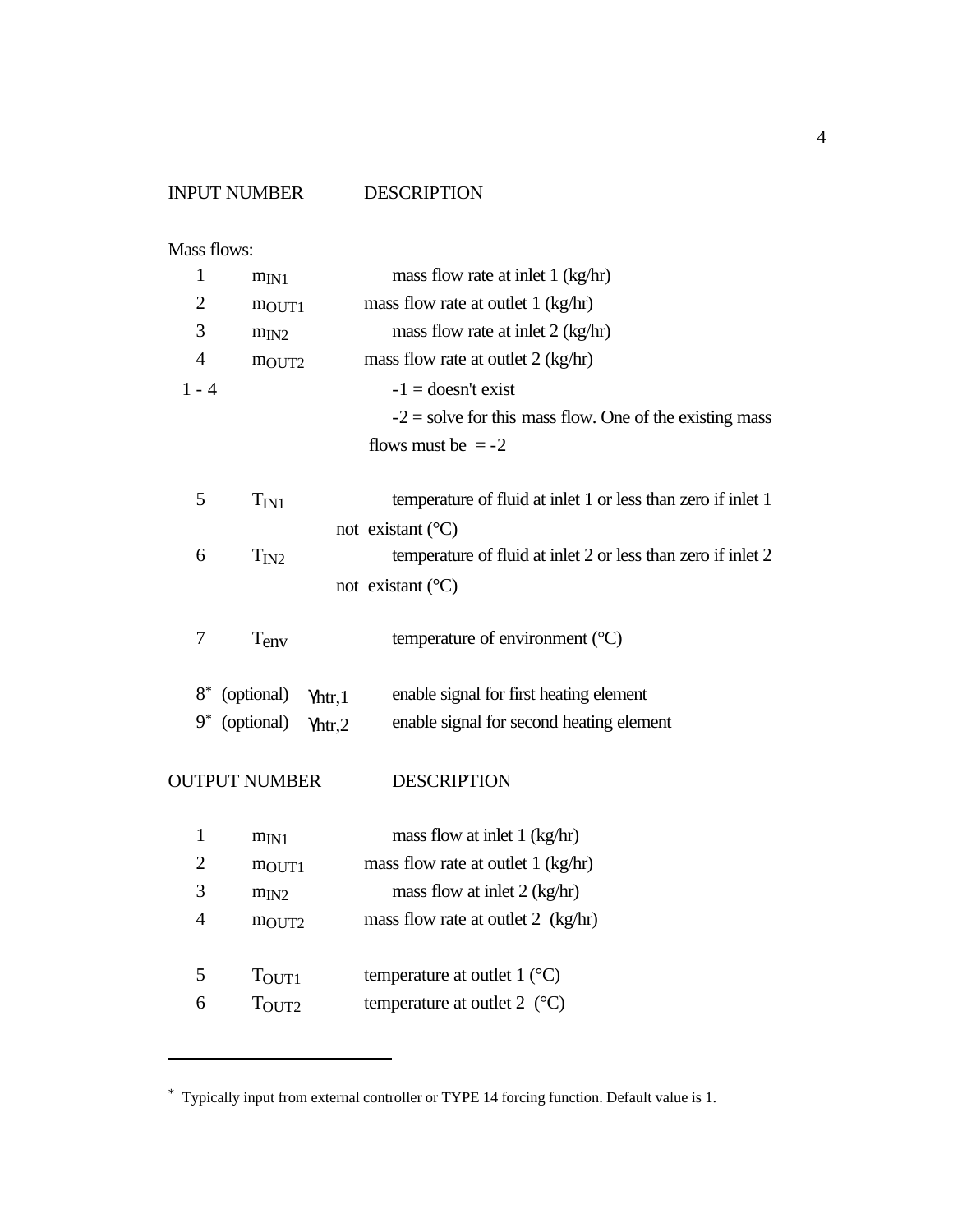| 7          | Qeny               | rate of energy loss to the environment (kJ/hr)               |
|------------|--------------------|--------------------------------------------------------------|
| 8          | $Q_{in1}$          | energy input rate to tank at inlet 1 (kJ/hr)                 |
| 9          | Qout1              | rate at which energy is removed at outlet 1 (kJ/hr)          |
| 10         | $Q_{in2}$          | energy input rate to tank at inlet 2 (kJ/hr)                 |
| 11         | Qu <sub>t2</sub>   | rate at which energy is removed at outlet 2 (kJ/hr)          |
| 12 Qaux    |                    | rate at which auxiliary energy is added by the internal      |
|            |                    | heaters (kJ/hr)                                              |
| 13         | $Q_{\text{aux},1}$ | rate at which auxiliary energy is added by the first         |
|            |                    | internal heater (kJ/hr)                                      |
| 14 Qaux, 2 |                    | rate at which auxiliary energy is added by the second        |
|            |                    | internal heater (kJ/hr)                                      |
| 15         | Qfl                | energy losses into the flue of the auxiliary heater          |
| 16 DE      |                    | internal energy change of the tank (kJ)                      |
| 17         | $T_a$              | average storage temperature $(^{\circ}C)$                    |
|            |                    |                                                              |
| 18         | $\Delta P_{IN1}$   | pressure diff. between tank top and inlet 1                  |
| 19         | $\Delta P_{OUT1}$  | pressure diff. between tank top and outlet 1                 |
| 20         | $\Delta P_{IN2}$   | pressure diff. between tank top and inlet 2                  |
| 21         | $\Delta P_{OUT2}$  | pressure diff. between tank top and outlet 2                 |
| 22         | T <sub>1</sub>     | temperature of first node (tank top) $(°C)$                  |
|            |                    |                                                              |
|            |                    |                                                              |
| $21 + N$   | $T_N$              | temperature of Nth node $(^{\circ}C)$                        |
|            | DERIVATIVE NO.     | <b>DESCRIPTION</b>                                           |
|            |                    |                                                              |
| $1 - N$    | $T_1$ - $N$        | initial temperature of the fluid in the tank segments $(°C)$ |

. .

5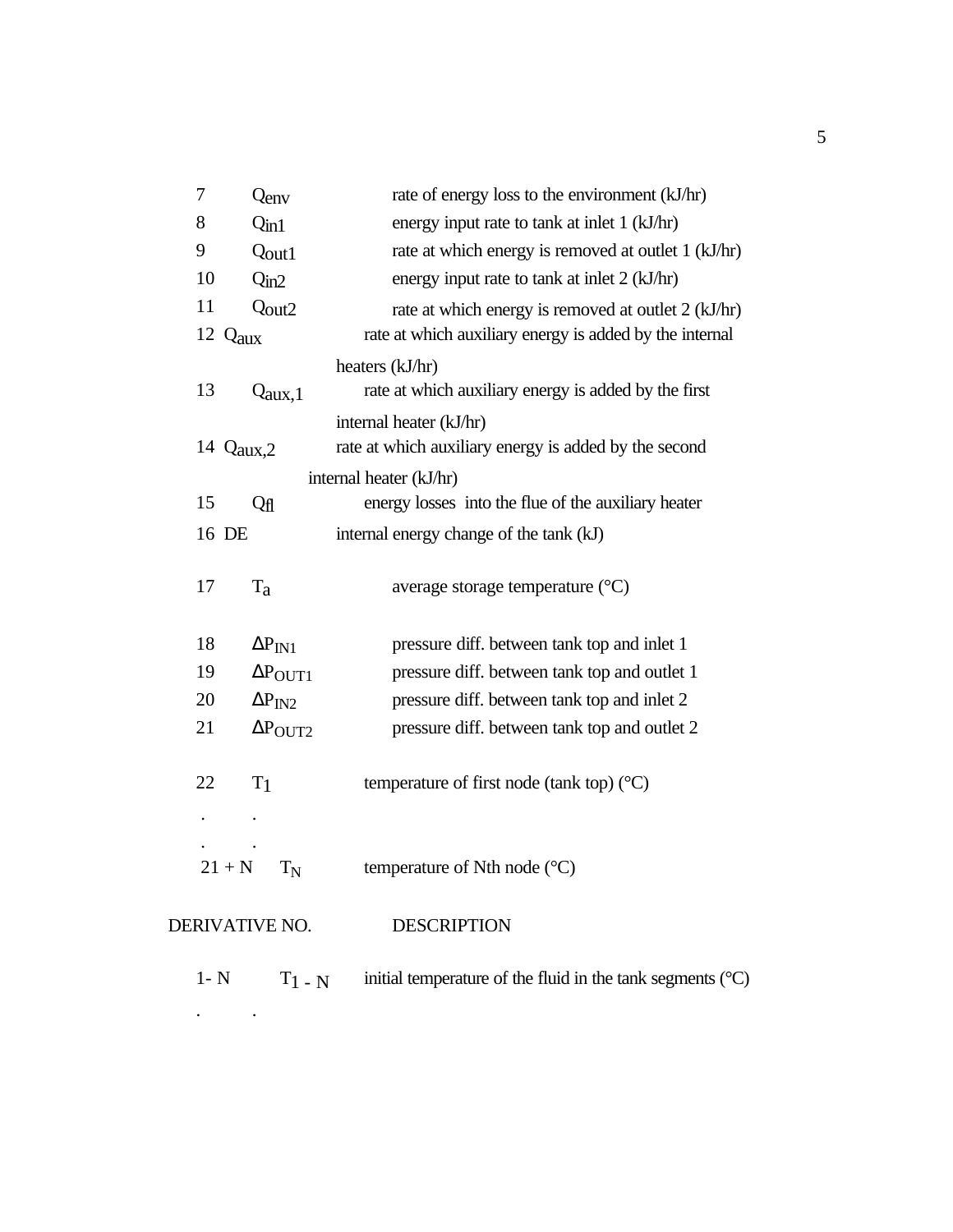**Appendix B: TRNSYS - Decks**. . .

**Deck 1:**

ASSIGN \TRNSYS14\MIKE\EX2BM1.LST 6 ASSIGN \TRNSYS14\MIKE\EX2BM1.PLT 11 ASSIGN \TRNSYS14\MIKE\EX2BM1.OUT 12 ASSIGN \TRNSYS14\WEATHER\WINTER.DAT 10

\* \* \* \* \* \* \* \* \* \* \* \* \* \* \* \* \* \* \* \* \* \* \* \* \* \* \* \* \* \* \* \* \* \* \* \* \* EXAMPLE FOR A SYSTEM WITHOUT A COLD TANK INLET FLOW \* SOLAR RADIATION AND AMBIENT TEMPERATURE OF THE \* SECOND WEEK IN JANUARY 1994 IN BOULDER (COLORADO) \* \* \* \* \* \* \* \* \* \* \* \* \* \* \* \* \* \* \* \* \* \* \* \* \* \* \* \* \* \* \* \* \* \* \* \* \*

SIMULATION 0. 168. 0.25 WIDTH 72

UNIT 9 TYPE 9 CARD READER PARAMETERS 11 2 6 1.0 -5 41.868 0.0 6 0.555556 -17.7773 10 -1

UNIT 16 TYPE 16 SOLAR RADIATION PROCESSOR PARAMETERS 9 3 1 1 8 40. 4871. 0. 2 1 INPUTS 6 9,5 9,19 9,20 0,0 0,0 0,0 0.0 0.0 0.0 0.7 40. 0.0

UNIT 1 TYPE 1 COLLECTOR PARAMETERS 14 1 1 6.5 4.19 1 50 0.7 15 0.0 -1 4.19 1 0.1 0.0 INPUTS 10 11,1 11,2 11,2 9,6 16,6 16,4 16,5 0,0 16,9 16,10 60. 0.0 0.0 1.1 0.0 0.0 0.0 0.7 0.0 40.0

UNIT 2 TYPE 2 PUMP CONTROLLER PARAMETERS 4 3 10. 1.0 100.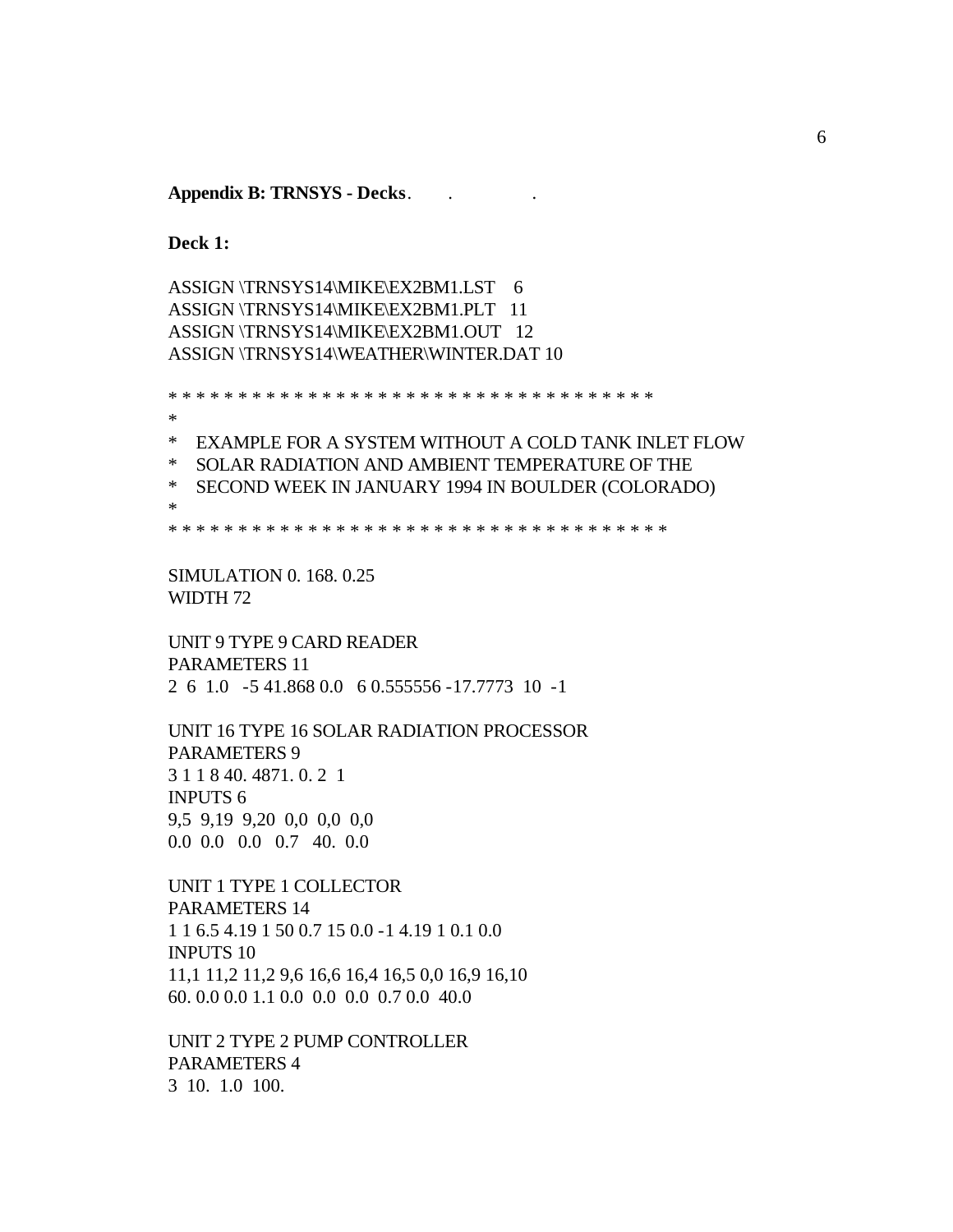INPUTS 4 1,1 4,5 4,6 2,1 15. 60. 60. 0.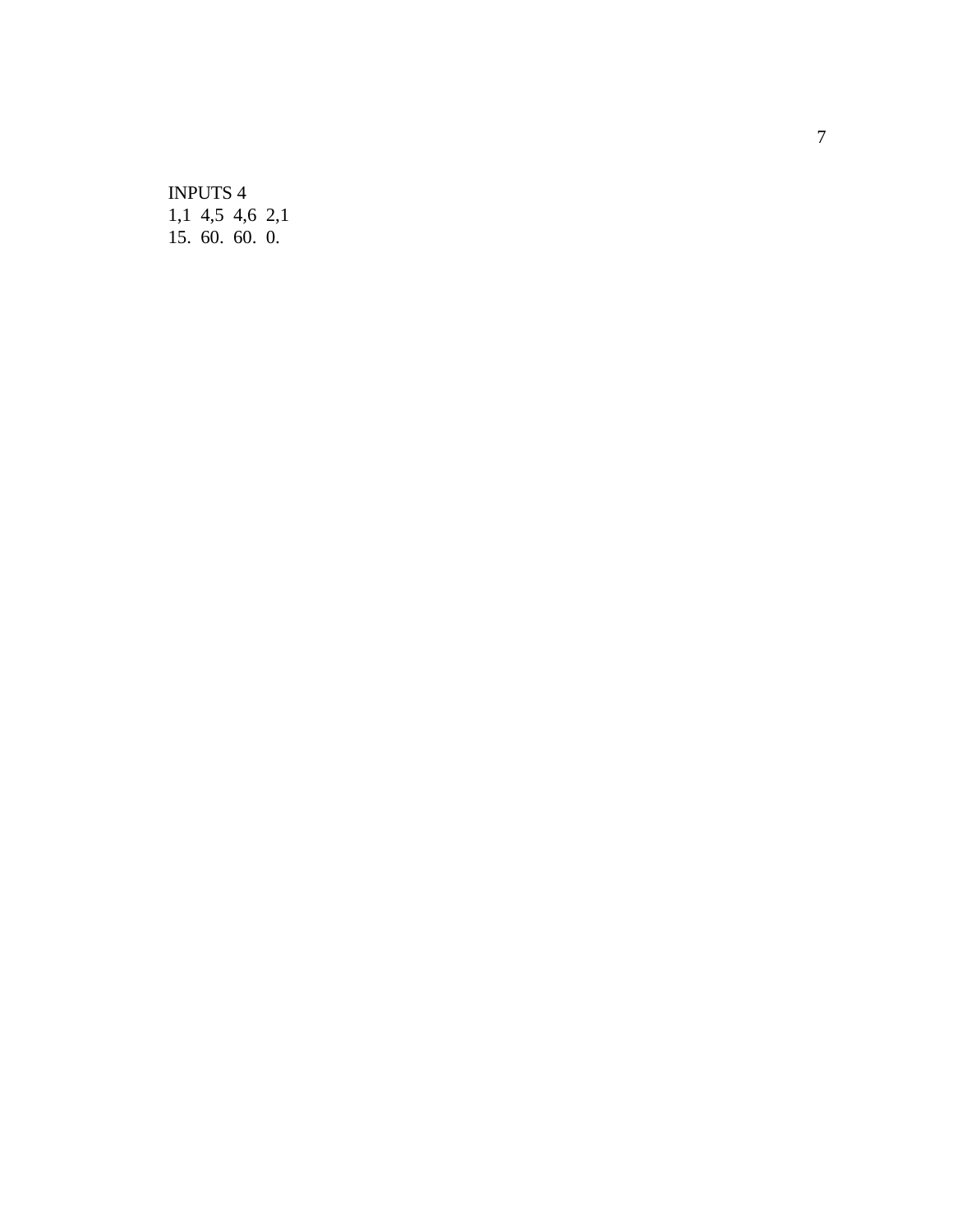```
UNIT 3 TYPE 3 PUMP
PARAMETERS 4
300. 4.19 100. 0.
INPUTS 3
4,5 4,2 2,1
60. 0.0 1
```

```
UNIT 11 TYPE 11 FLOW MIXER
PARAMETERS 1
1 
INPUTS 4
*T1 M1 T2 MDOT2
3,1 3,2 0,0 14,1
60. 0.0 15. 0.0
```

```
UNIT 6 TYPE 6 HEATER
PARAMETERS 5
9999999. 60. 4.19 0. 1.0
INPUTS 4
4,6 4,4 0,0 0,0
60. 0.0 1. 20.
```

```
UNIT 14 TYPE 14 LOAD
PARAMETERS 12
0.0,0.0 7.0,0.0 7.0,21.43 21.0,21.43 21.0,0.0 24.0,0.0
```

```
UNIT 4 TYPE 4 TANK
PARAMETERS 32
*NODE NR. MODE VOL H PER HIN1 HO1 HIN2 HO2 CPF RO
 3 2 0.39 1.65 -1 1.5 0.1 0.1 -1 4.19 1000
*ULOSS COND DK TBOIL AUXMOD
 1.44 0 0 100 2 
*HAUX HTST TSET TDBU TDBL QAUX
 1.4 1.4 40 0 2 16000
 0.3 0.3 40 0 2 16000
*UAFL TFL ALPHA BETA
0.0 20.0 0 0INPUTS 9
*MHI MHO MLI MLO TH TL TENV
1,2 0,0 0,0 14,1 1,1 0,0 0,0 0,0 0,0 
0.0 -2 -1 0.0 15 15.0 21.0 0 0
```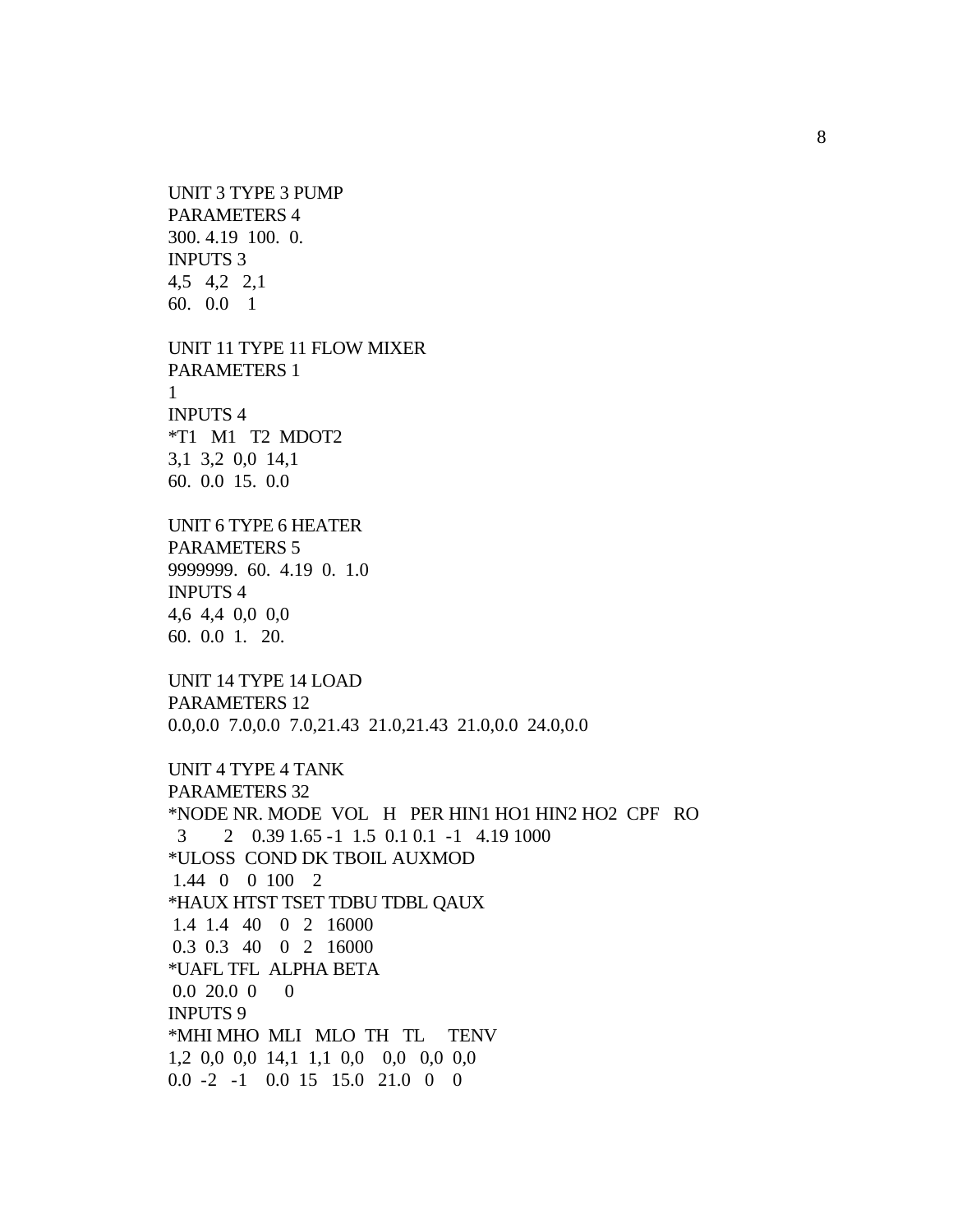DERIVATIVES 3 60. 60. 60.

UNIT 24 TYPE 24 INTEGRATOR INPUTS 5 16,6 1,3 4,7 6,3 4,8 0.0 0.0 0.0 0.0 0.0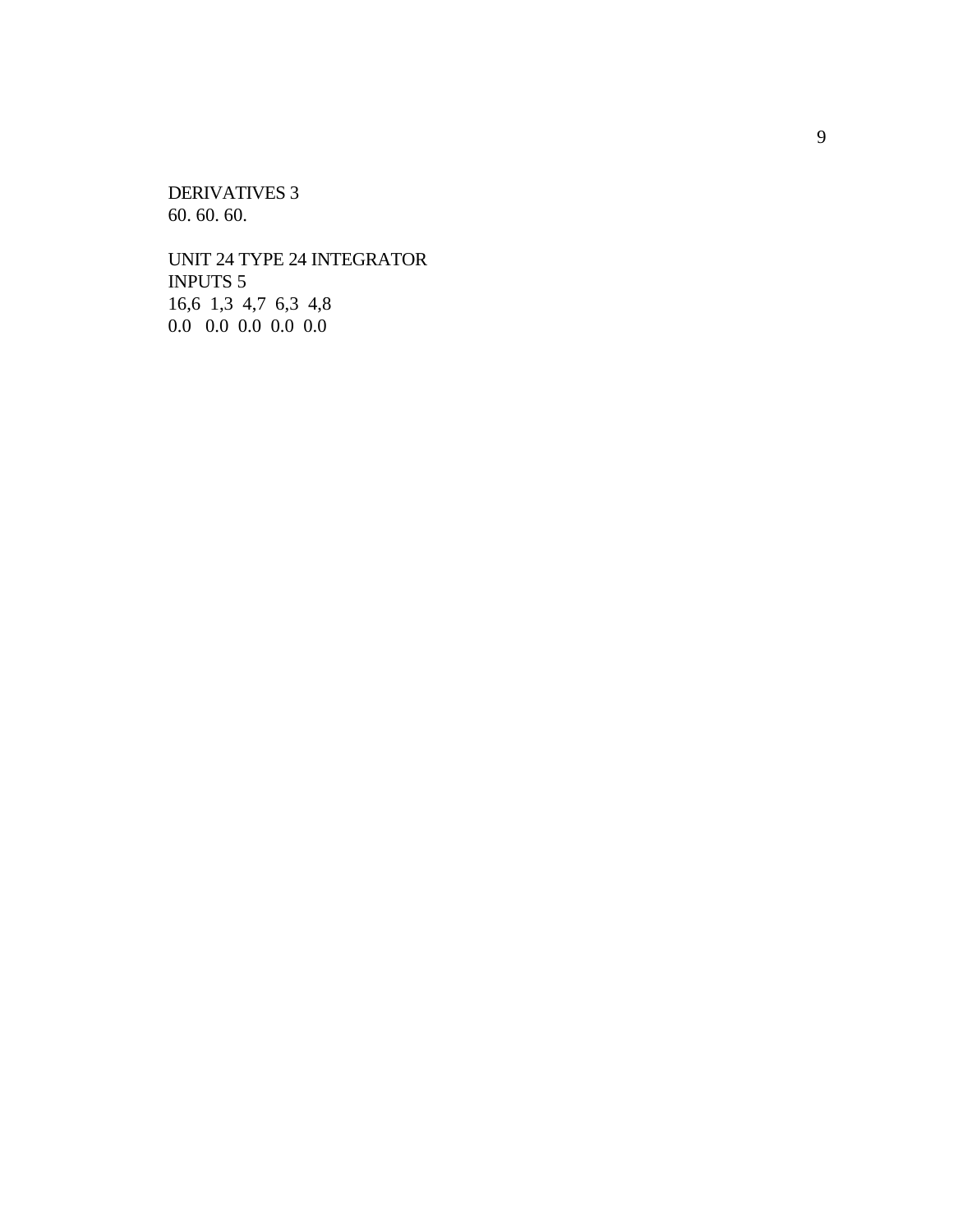UNIT 25 TYPE 25 PRINTER \*PRINT RUNNING TOTALS OF INTEGRATION RESULTS EVERY 24 HOURS PARAMETERS 5 24. 24. 168. 12 1 INPUTS 5 24,1 24,2 24,3 24,5 24,4 TOTSOL TOTQU QENV QTANK TQREQ KJ KJ KJ KJ KJ

UNIT 26 TYPE 25 PRINTER PARAMETERS 5 0.25 0. 168. 11 2 INPUTS 8 4,1 4,2 4,3 4,4 4,17 4,22 4,23 4,24 MI1 MO1 MI2 MO2 TAVG T1 T2 T3

END

**Deck 2:**

```
ASSIGN \TRNSYS14\MIKE\EX2B2S.LST 6
ASSIGN \TRNSYS14\MIKE\EX2B2S.PLT 11
ASSIGN \TRNSYS14\MIKE\EX2B2S.OUT 12
ASSIGN \TRNSYS14\WEATHER\WINTER.DAT 10
* * * * * * * * * * * * * * * * * * * * * * * * * * * * * * * * * * * *
* 
* 2 STORAGE TANK SYSTEM (COLLECTOR T. AND AUXILIARY T.) 
* SOLAR RADIATION AND AMBIENT TEMPERATURE OF THE 
* SECOND WEEK IN JANUARY 1994 IN BOULDER (COLORADO) 
*
* * * * * * * * * * * * * * * * * * * * * * * * * * * * * * * * * * * *
SIMULATION 0. 168. 0.25
WIDTH 72
UNIT 9 TYPE 9 CARD READER
PARAMETERS 11
```

```
2 6 1.0 -5 41.868 0.0 6 0.555556 -17.7773 10 -1
```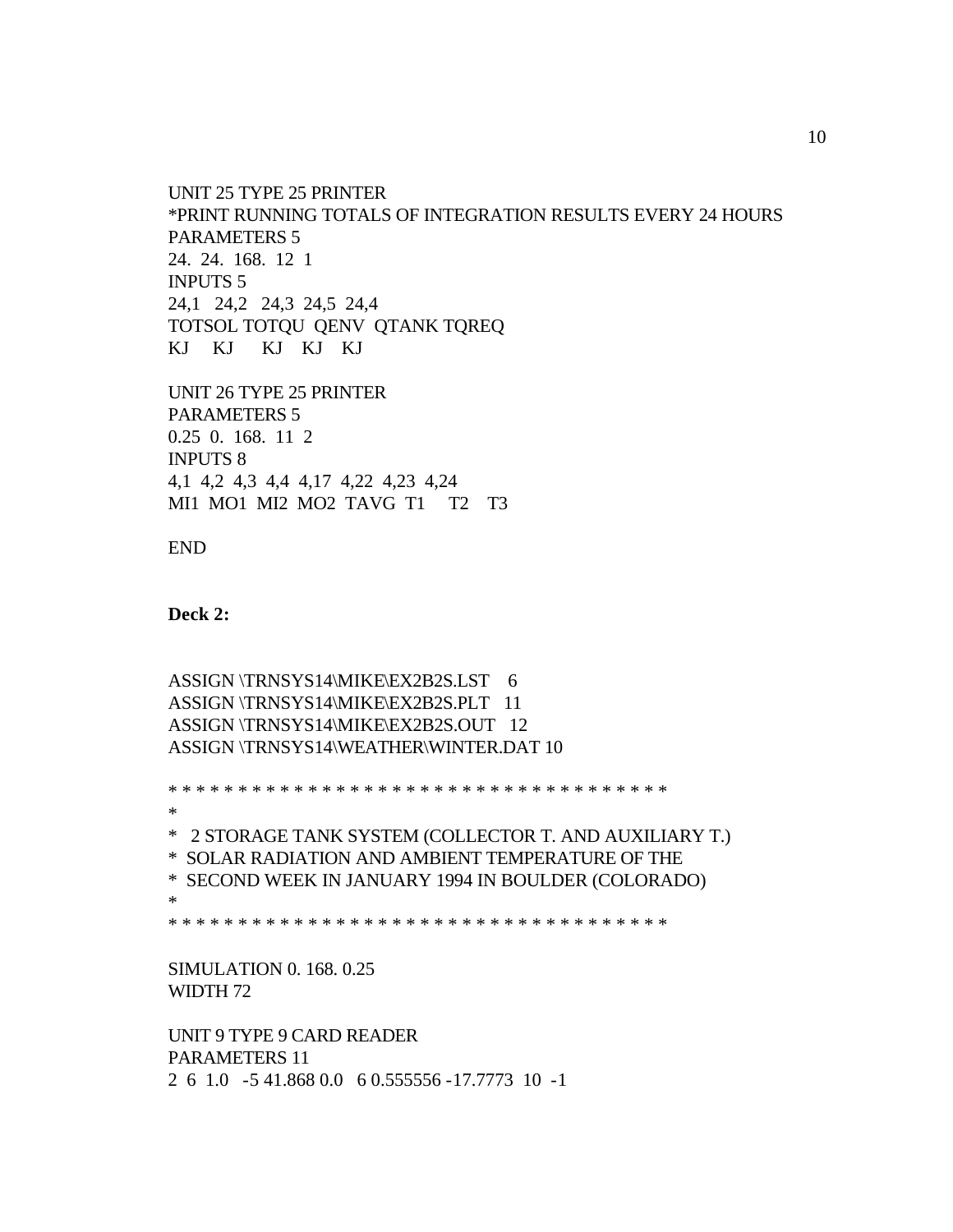UNIT 16 TYPE 16 SOLAR RADIATION PROCESSOR PARAMETERS 9 3 1 1 8 40. 4871. 0. 2 1 INPUTS 6 9,5 9,19 9,20 0,0 0,0 0,0 0.0 0.0 0.0 0.7 40. 0.0

UNIT 1 TYPE 1 COLLECTOR PARAMETERS 14 1 1 6.5 4.19 1 50 0.7 15 0.0 -1 4.19 1 0.1 0.0 INPUTS 10 3,1 3,2 3,2 9,6 16,6 16,4 16,5 0,0 16,9 16,10 60. 0.0 0.0 1.1 0.0 0.0 0.0 0.7 0.0 40.0

UNIT 2 TYPE 2 PUMP CONTROLLER PARAMETERS 4 3 10. 1.0 100. INPUTS 4 1,1 4,5 4,6 2,1 15. 60. 60. 0.

UNIT 3 TYPE 3 PUMP PARAMETERS 4 300. 4.19 100. 0. INPUTS 3 4,5 4,2 2,1 60. 0.0 0.0

UNIT 6 TYPE 6 HEATER PARAMETERS 5 9999999. 60. 4.19 0. 1.0 INPUTS 4 5,6 5,4 0,0 0,0 60. 0.0 1. 20.

UNIT 14 TYPE 14 LOAD PARAMETERS 12 0.0,0.0 7.0,0.0 7.0,21.43 21.0,21.43 21.0,0.0 24.0,0.0

UNIT 4 TYPE 4 COLL.TANK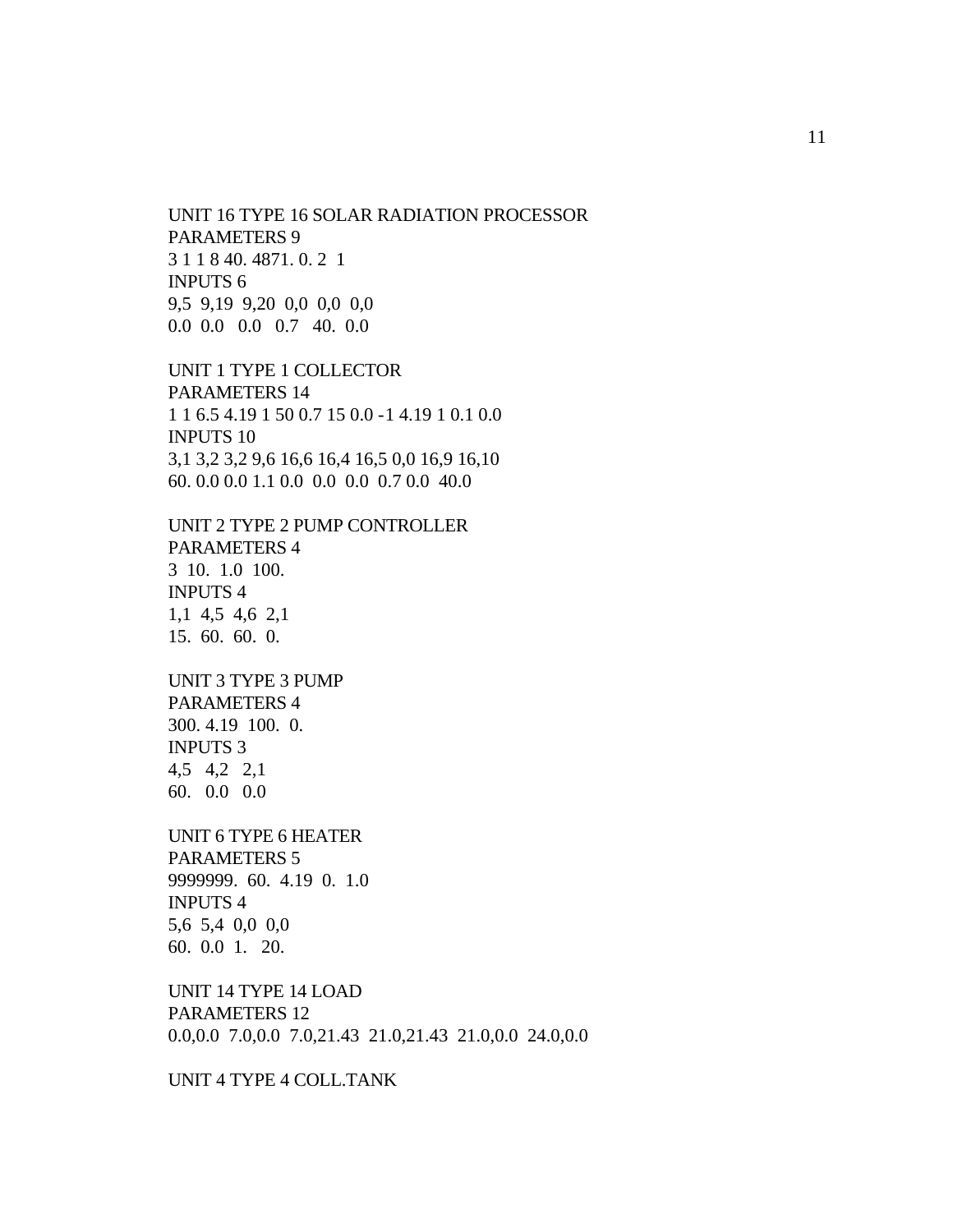```
PARAMETERS 32
1 2 0.39 1.65 -1 1 1 1 1 4.19 1000 1.44 0 0 100 2
1 1 40 0 2 16000
1 1 40 0 2 16000
0.0 20.0 0 0 
INPUTS 9
* MHI MHO MLI MLO TH TL TENV
 1,2 0,0 14,1 14,1 1,1 0,0 0,0 0,0 0,0
 0.0 -2 0.0 0.0 15.0 15.0 21.0 0 0
DERIVATIVES 1
60.
```